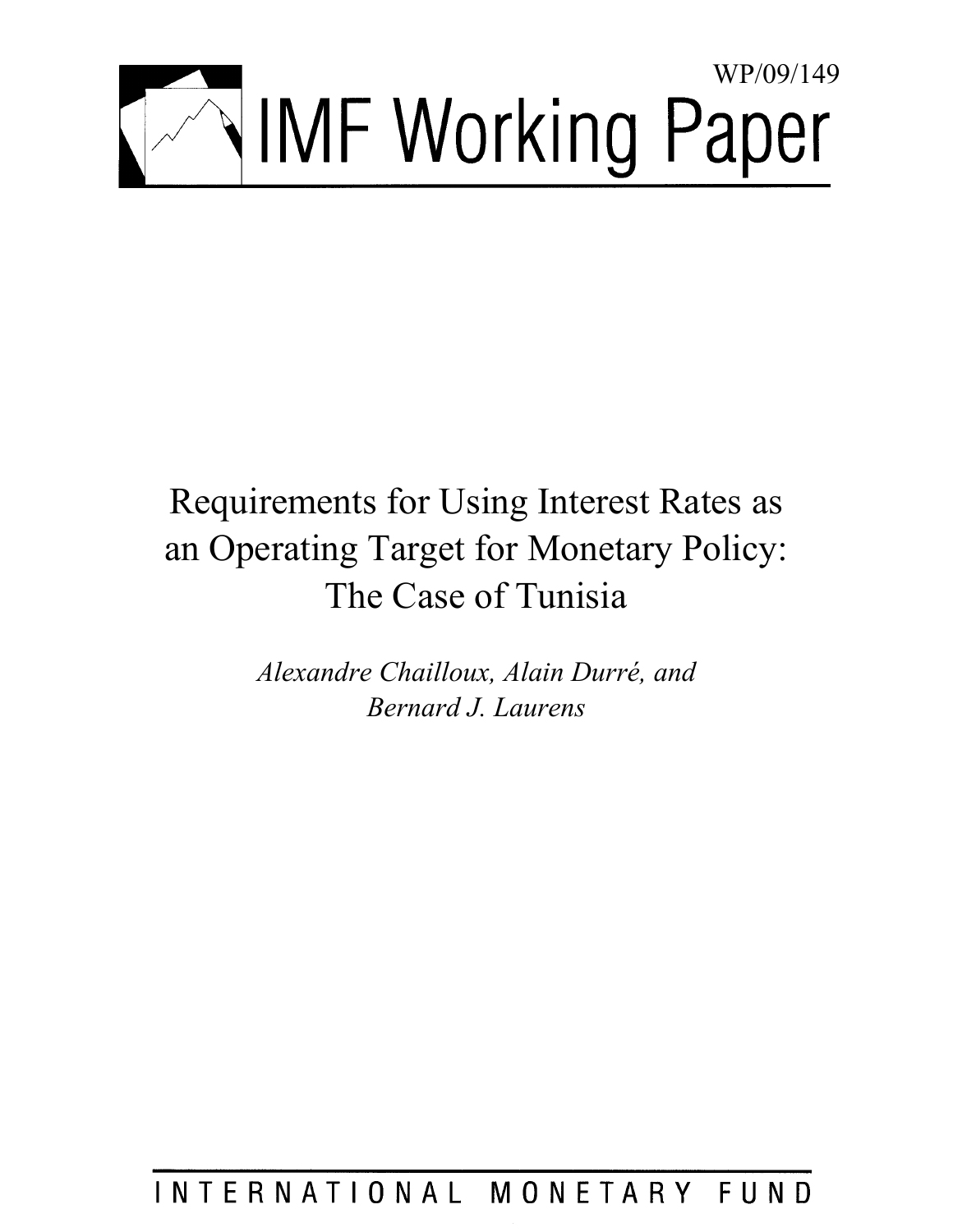© 2008 International Monetary Fund WP/09/149

### **IMF Working Paper**

#### Monetary and Capital Markets Department

## **Requirements for Using Interest Rates as an Operating Target for Monetary Policy: The Case of Tunisia**

Prepared by Alexandre Chailloux, Alain Durré and Bernard J. Laurens<sup>1</sup>

Authorized for distribution by Peter Stella

July 2009

### **Abstract**

**This Working Paper should not be reported as representing the views of the IMF.** The views expressed in this Working Paper are those of the author(s) and do not necessarily represent those of the IMF or IMF policy. Working Papers describe research in progress by the author(s) and are published to elicit comments and to further debate.

This paper discusses the use of interest rates as the operating target for monetary policy in Tunisia and the roadmap for establishing the other building blocks of an inflation targeting framework. It argues that strengthening the effectiveness of the current monetary policy framework will facilitate the adoption of inflation targeting over time.

JEL Classification Numbers:

<u>.</u>

Keywords: Monetary policy; monetary operations; monetary frameworks

Author's E-Mail Address: blaurens@imf.org; achailloux@imf.org; alain.durre@ecb.int

<sup>&</sup>lt;sup>1</sup> Bernard J. Laurens is Deputy Chief and Alexandre Chailloux economist in the Monetary and Capital Markets Department (MCM) of the IMF. Alain Durré is senior economist at the European Central Bank. This paper is based on informations gathered during a technical mission held in Tunisia in February 2007 for the Monetary and Capital Market Department of the IMF. The authors thank Peter Stella and Simon Gray for useful comments. All errors remain theirs.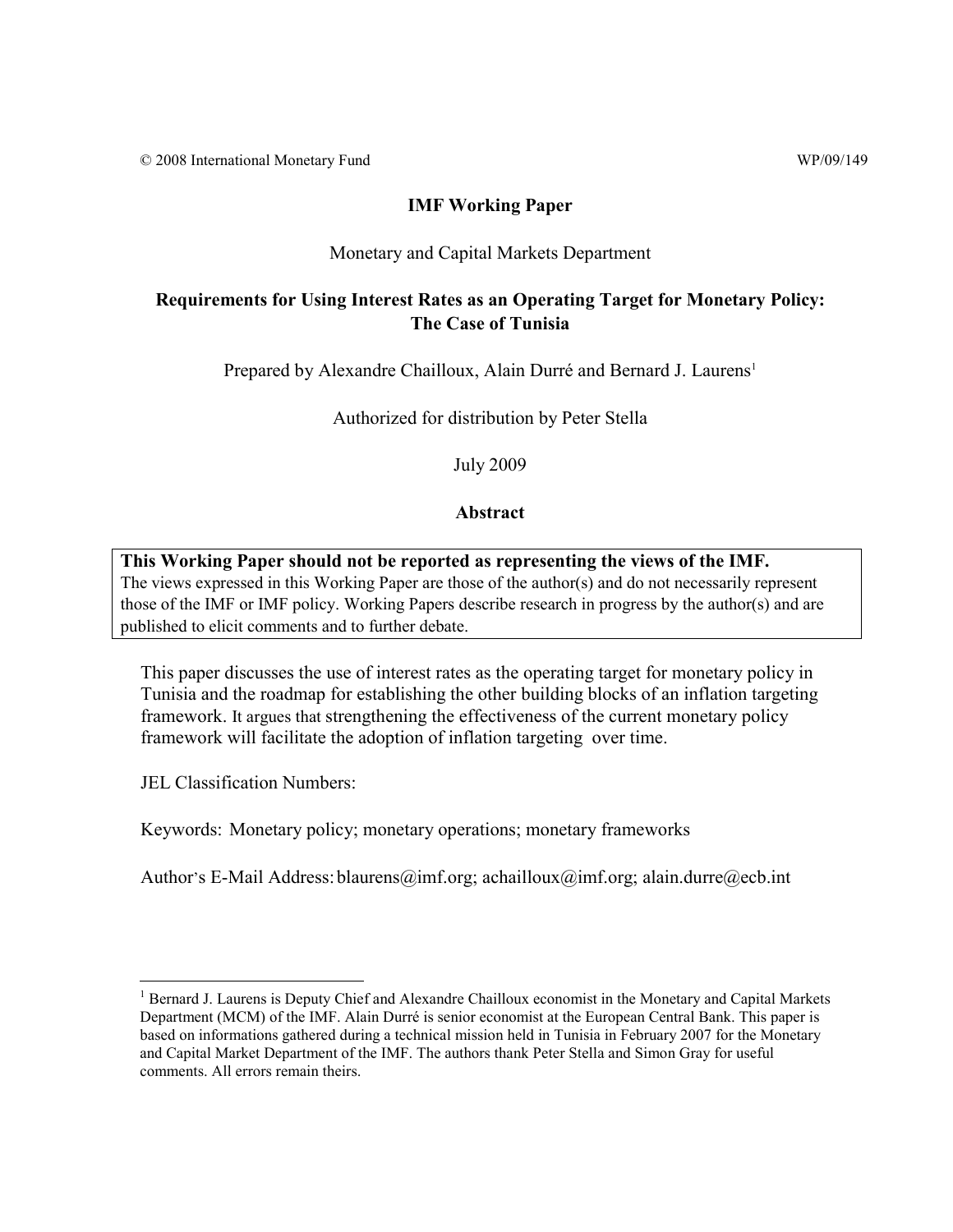| Contents                                                                       | Page |
|--------------------------------------------------------------------------------|------|
|                                                                                |      |
|                                                                                |      |
|                                                                                |      |
|                                                                                |      |
|                                                                                |      |
|                                                                                |      |
|                                                                                |      |
|                                                                                |      |
|                                                                                |      |
|                                                                                |      |
| A. Theoretical Background to Assessing the Transmission Mechanisms 14          |      |
|                                                                                |      |
|                                                                                |      |
|                                                                                |      |
|                                                                                |      |
| A. Tunisia's Compliance with the Building Blocks of Inflation Targeting26      |      |
| B. Strengthening Compliance with the Building Blocks of Inflation Targeting 28 |      |
|                                                                                |      |
|                                                                                |      |
|                                                                                |      |
| Tables                                                                         |      |
|                                                                                |      |
|                                                                                |      |
| Figures                                                                        |      |
|                                                                                |      |
|                                                                                |      |
|                                                                                |      |
|                                                                                |      |
|                                                                                |      |
| <b>Boxes</b>                                                                   |      |
|                                                                                |      |
|                                                                                |      |
|                                                                                |      |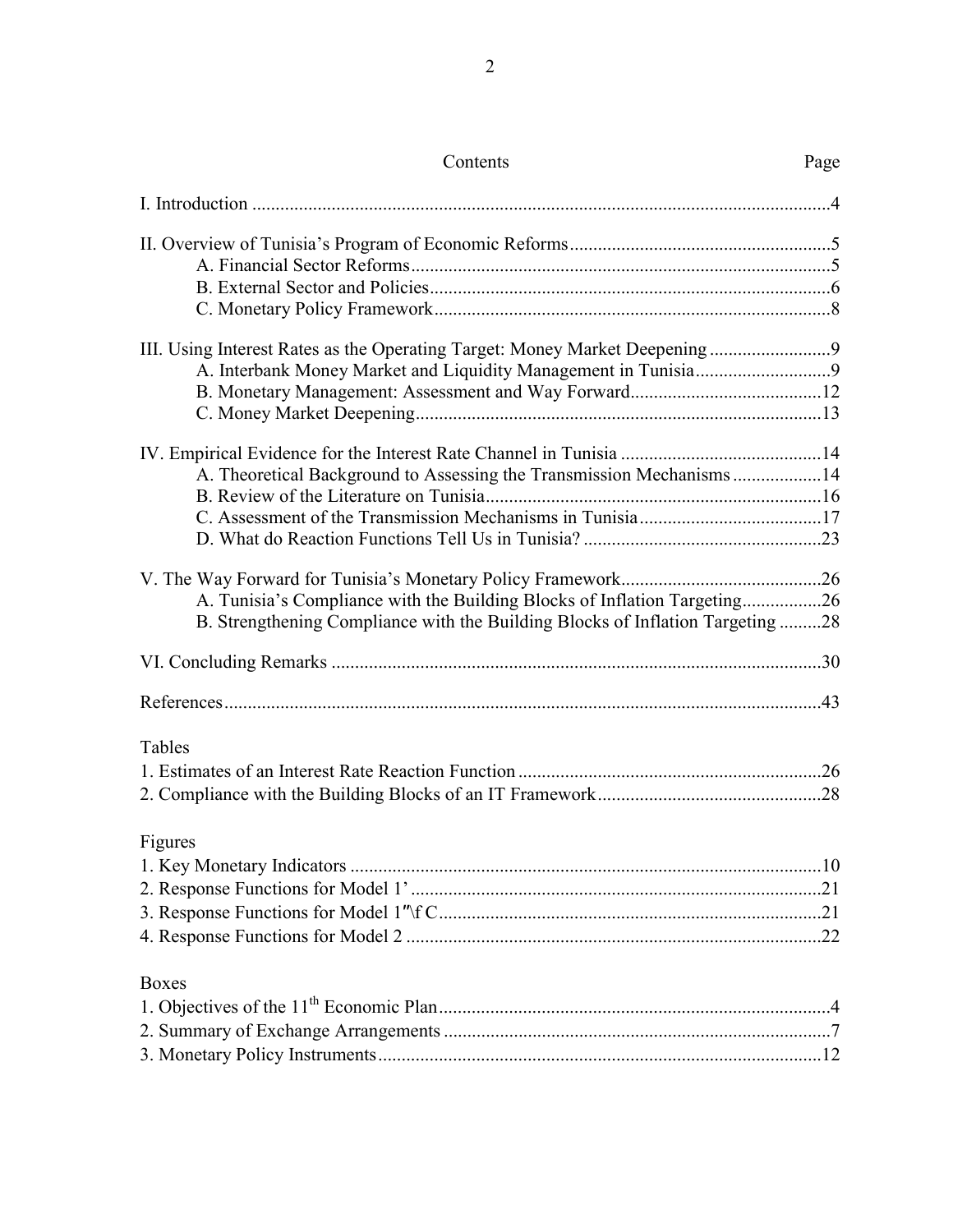| Appendices      |  |
|-----------------|--|
|                 |  |
|                 |  |
|                 |  |
| Appendix Tables |  |
|                 |  |
|                 |  |
|                 |  |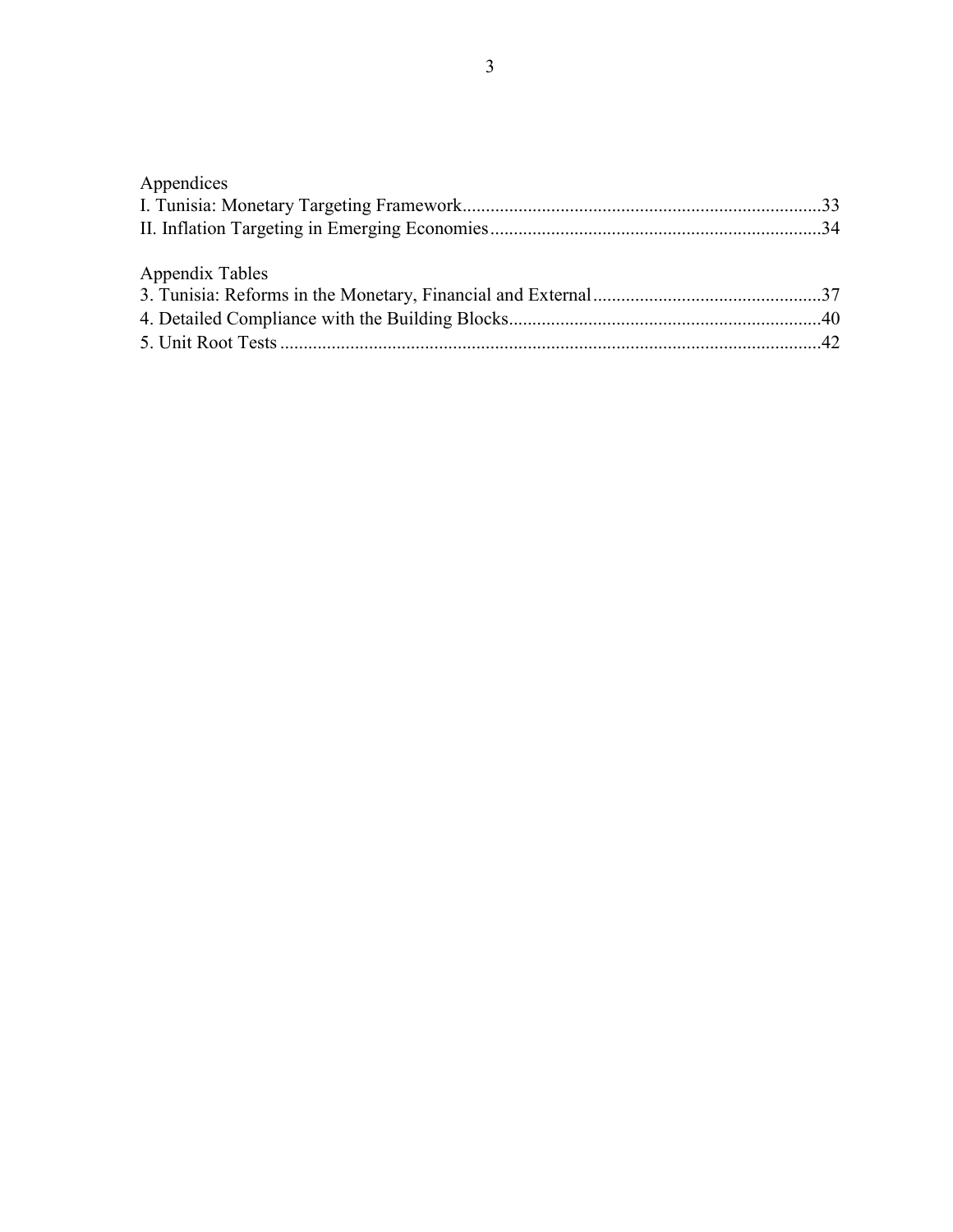#### **I. INTRODUCTION**

Over the last two decades, Tunisia has undertaken economic reforms which have allowed access to international capital markets on favorable terms: a good macroeconomic policy track record was established; the prudential framework for the financial sector was strengthened; the foreign exchange system was liberalized; and the Central Bank of Tunisia (BCT) has developed monetary instruments in line with best practices.<sup>2</sup> Building on these

achievements the authorities wish to strengthen Tunisia's integration into the global economy and the BCT is contemplating a move to an inflation targeting (IT) framework in the medium term. The  $11^{th}$  Economic Plan outlines the key areas in which reforms are needed to pave the way for adopting IT (Box 1). Attainment of these goals would mark the culmination of the program of economic reforms aimed at scaling back direct government intervention and enhancing the role of market forces in the allocation of financial resources. In moving toward this goal, the authorities intend to ensure that reforms take full account of their economic and social dimensions.

This paper discusses the requirements for using interest

1

## Box **1. Tunisia: Objectives of the 11<sup>th</sup> Economic Plan**

The objectives of the  $11<sup>th</sup>$  Economic Plan covering the period 2007–2016 are to double per capita income and reduce unemployment by four percentage points. Hence, overall productivity must increase, which requires enhancing the effectiveness of economic policies. A key pillar of this strategy is enhancing the efficiency of the financial sector.

**Full convertibility of the currency** is expected to facilitate foreign investment. It calls for a sound and efficient financial sector so as to facilitate long-term saving mobilization; a strong external position in order to ensure the stability of the dinar; and availability of hedging instruments against financial market risks.

**Adoption of a floating exchange rate regime** will help Tunisia's integration into the global economy. It calls for enhanced financial intermediation; reliance on market mechanisms in the conduct of monetary policy; and adoption of an exchange rate policy aimed at enhancing competitiveness and mitigating external vulnerability.

**A monetary policy focused on inflation control** is the last pillar of the strategy. It requires optimizing the utilization of economic information; enhancing the transparency of monetary and fiscal policy; and promoting financial stability

rates as the operating target for monetary policy, as well as the roadmap for establishing the other building blocks of an IT framework. Section II summarizes Tunisia's program of economic reforms. Section III focuses on the use of interest rates as the operating target for monetary policy. Section IV looks at the transmission channels of monetary policy and offers empirical evidence for the interest rate channel in Tunisia. Section V analyses Tunisia's

 $2$  Tunisia has been issuing debt on international capital markets since 1994, starting with issues on the Japanese market for maturities between 5 and 30 years. As of 1997, Tunisia began issuing debt on the European and American markets. On April 17, 2003, Moody's raised Tunisia's foreign currency bond rating to Baa2. Standard & Poor's and the IBCA have agreed on a BBB rating since 2000.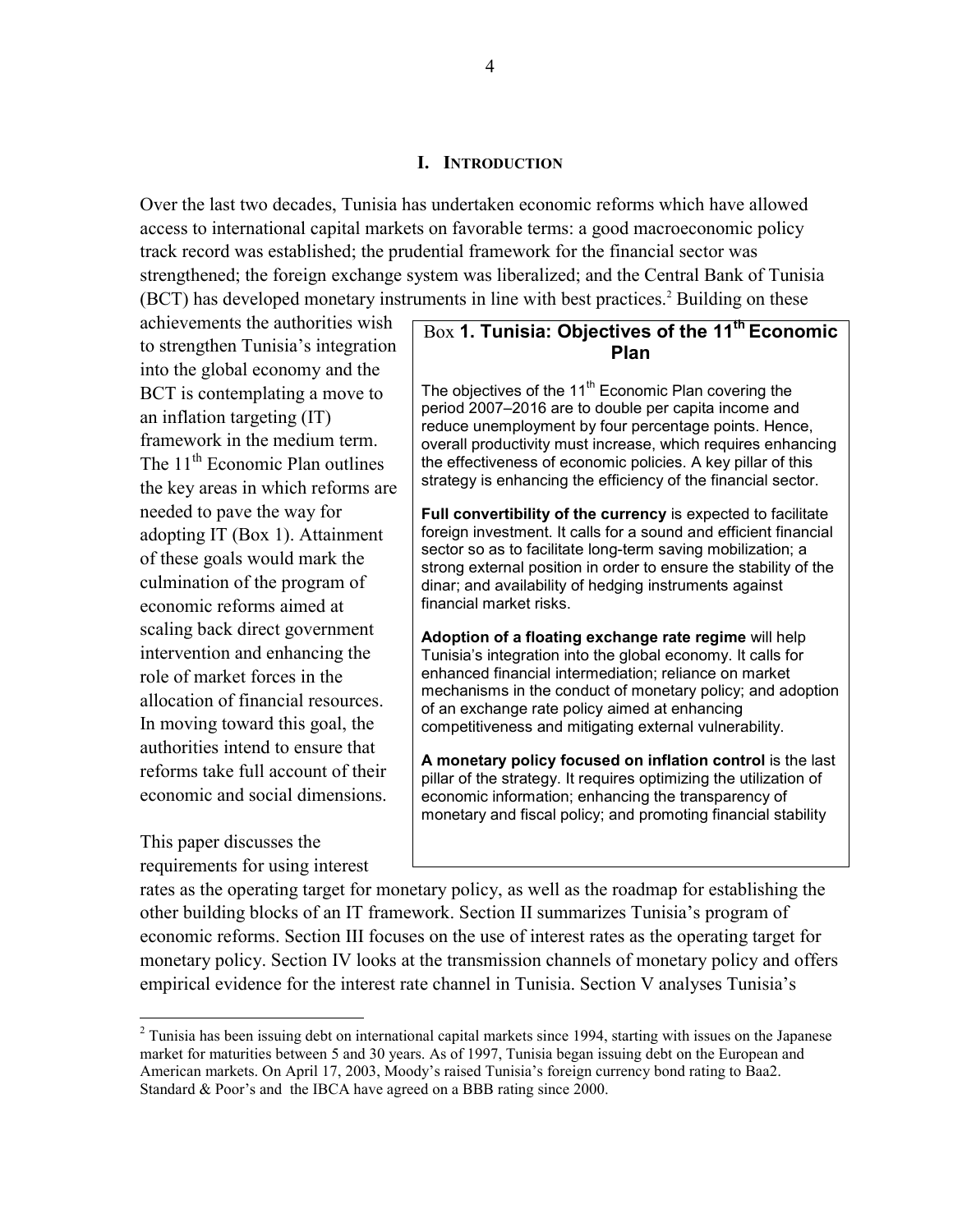compliance with the building blocks of an IT framework, in light of the example of other emerging countries having moved towards IT. Section VI concludes.

#### **II. OVERVIEW OF TUNISIA'S PROGRAM OF ECONOMIC REFORMS**

During the 1970s and much of the 1980s, Tunisia pursued inward-looking development strategies emphasizing the key role of the state in accelerating economic development and ensuring national control over strategic sectors.<sup>3</sup> These objectives were achieved through direct government involvement in key sectors, including subsidies to private investments in priority sectors, and a system of tariffs and exchange controls designed to protect infant industries and control foreign exchange allocation. The main function of the heavily controlled financial sector was to collect savings at low cost and redirect them to government and public enterprises as well as to priority business sectors, interest rates were set administratively and were usually negative in real terms; monetary policy was conducted primarily through direct allocation of credit and refinancing; money markets were underdeveloped; and bond and equity markets were virtually nonexistent. In order to tackle the macroeconomic imbalances and mounting financial inefficiencies that ensued, in the mid-1980s Tunisia embarked on comprehensive stabilization and structural reform programs aimed at establishing a market-based and private-sector-driven economy.

#### **A. Financial Sector Reforms**

In the mid-1980s, the authorities embarked on wide-ranging financial reforms aimed at correcting the serious imbalances that had emerged in the banking sector. The objective was to curtail direct government intervention in the sector, strengthen the role of market forces in the allocation of savings, enhance the capacity of financial institutions to mobilize savings, and increase competition and the financial soundness of banks. The initial phase (1987–1993) aimed at a gradual dismantling of direct monetary policy controls. It culminated with current account convertibility when Tunisia accepted the obligations of Article VIII of the IMF's Articles of Agreement in 1993.<sup>4</sup> The liberalization of lending rates started early on in the process, and the regulatory constraints imposed on banks' balance sheets were relaxed gradually, and they were allowed greater freedom in undertaking foreign currency operations. Concomitantly, prudential regulations for the banking sector were introduced and strengthened in several stages with a view to enhance consistency with international best

 $3$  Appendix 1 summarizes the measures adopted in the monetary, financial, and external sectors.

<sup>&</sup>lt;sup>4</sup> At the time of acceptance of Article VIII obligations, lending rates had been almost fully liberalized, the prudential framework for the banking sector had been significantly strengthened, and progress had been made in liberalizing trade. However, capital controls were pervasive; banks were still required to lend to priority sectors and their ability to undertake foreign currency denominated transactions was limited.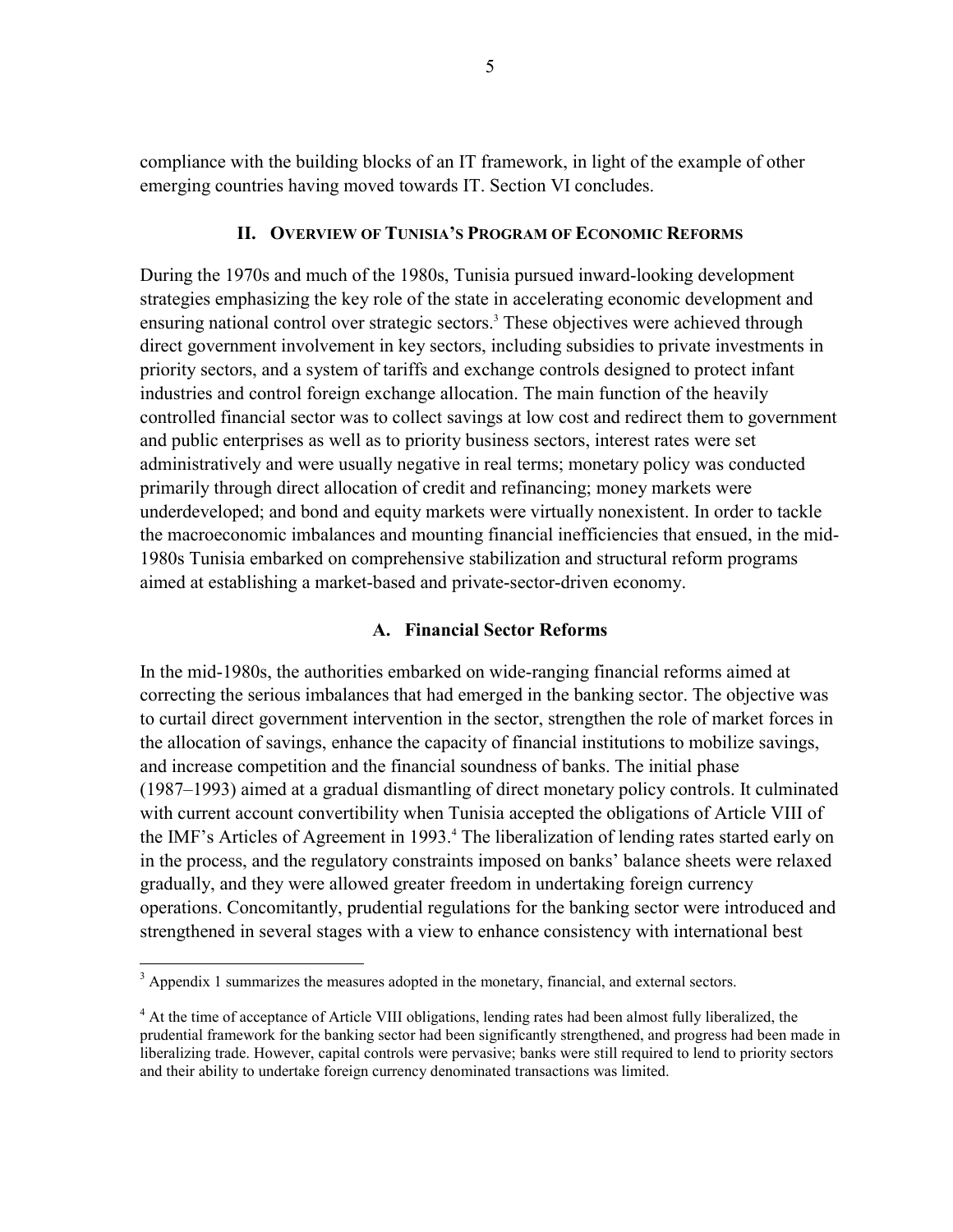practices, and action was taken to restructure public enterprises. These measures resulted in a strengthening of the soundness of the banks and the privatization of most state-owned banks. In parallel, the stock market was modernized; foreign investors were allowed to participate in the government securities market; and banks and firms benefiting from ratings or listed on the stock exchange were allowed greater leeway for foreign borrowing.

Following acceptance by Tunisia of the obligations of Article VIII, financial reforms aimed at paving the way for the development of financial markets. In 1994, the authorities introduced a spot interbank foreign exchange market. The legal framework for the banking and securities sectors was strengthened and prudential rules were further enhanced. Following the lifting of restrictions on lending rates and the elimination of lending requirements to priority sectors (late 1996), money market operations became the main monetary policy instrument (early 1997).

### **B. External Sector and Policies**

During the past decade or so, monetary policy in Tunisia has been implemented in the context of a managed floating exchange regime whereby the BCT intervenes in the market with a view to achieve a slight pace of depreciation of the real exchange rate against a basket of currencies weighted according to the country's main trading partners and competitors. This policy aimed at adjusting periodically the nominal exchange rate so as to support the competitiveness of the Tunisian economy vis-à-vis its main trading partners. This approach has allowed the main exporting sectors to record good performances. In the most recent period, the BCT has also begun to take into account a broader set of indicators to gauge the competitive position of producers and guide its exchange rate policy.<sup>5</sup>

At the same time, extensive restrictions on capital inflows and outflows were maintained, allowing the authorities to pursue an independent monetary policy that has been prudent over the period. The BCT focused on setting the target rate of expansion in credit to the economy around the rate of nominal GDP growth, in effect targeting growth in broad money. Capital controls were utilized to ensure that domestic savings would be used to finance domestic investment (rather than the acquisition of foreign assets), and to limit reliance on short-term external financing. Good progress was made in liberalizing capital transactions for nonresidents: inward foreign direct investments are now to a great extent liberalized and nonresidents are allowed to bring foreign exchange into the country and keep it in bank accounts denominated in foreign currency or in convertible dinar. However, nonresidents are not allowed to invest in domestic money- or capital market-debt instruments, except through

<sup>&</sup>lt;sup>5</sup> For a review of Tunisia's experience with real exchange rate targeting, see IMF (2002b).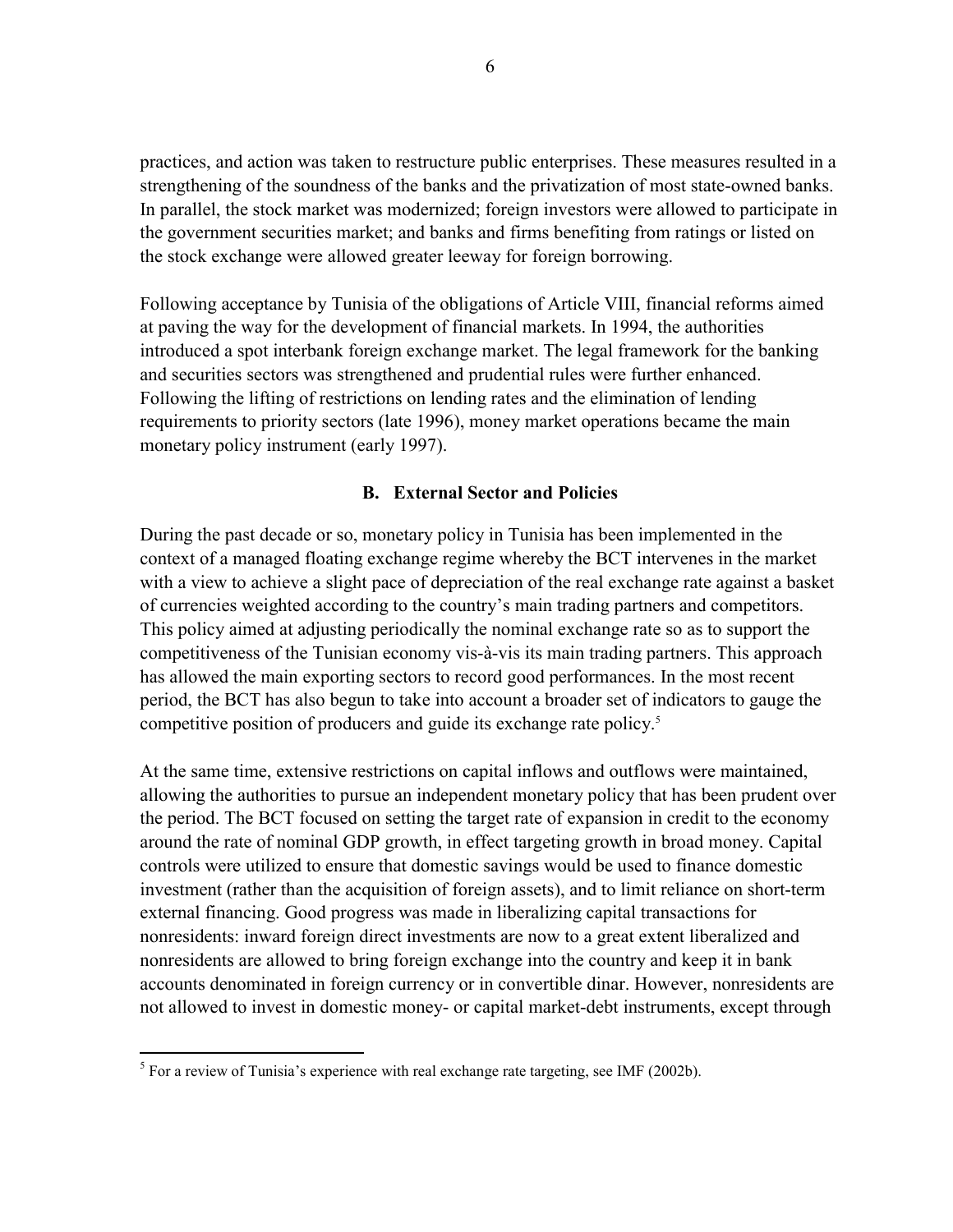mutual funds shares invested in such securities, and through the purchase of bonds listed in the stock exchange or the purchase of government securities (up to 20 percent of each issue). In addition, the regulatory framework for outward capital transactions is still fairly restrictive except for export-oriented activities (Box 2).

## **Box 2. Tunisia: Summary of Exchange Arrangements**

(Position as of end-2007)

**Exchange rate structure and market.** Since 1994, the exchange rate of the dinar is determined in the interbank market, with BCT intervention aimed at keeping it at its targeted level. Banks are allowed to provide forward contracts to exporters, importers, and service providers, and for financial operations.

**Foreign currency bank accounts.** Residents are allowed to open: (i) *comptes spéciaux*: open to new or returning residents who wish to repatriate assets from abroad and keep the proceeds in foreign currency; (ii) *comptes professionnels*: open to exporters. Accounts holders may keep up to 100 percent of export proceeds without BCT authorization; and (iii) *comptes devises bénéfices exports*: open to individuals and businesses with income in foreign currency other than export proceeds. Account holders may keep 15 percent of foreign currency earnings without BCT authorization. Nonresidents may bring foreign exchange into the country and keep it in bank accounts denominated in foreign currency, and take it out at any time; 50 percent of earnings from work must be deposited in nonconvertible dinar-denominated accounts.

**Capital transactions.** Stock purchases in Tunisian companies by nonresidents do not require prior approval unless a controlling share or voting rights are acquired, in which case prior approval is required; investment proceeds can be freely repatriated. Investments by nonresidents in domestic debt instruments are restricted except through the purchase of shares issued by mutual funds, the purchase of bonds listed in the stock exchange and the purchase of government securities (up to 20 percent of each issue). The accumulation of assets abroad by residents requires prior authorization, however exporters may transfer limited amounts annually to finance business related expenses. Commercial credits to nonresidents by residents require BCT approval. Corporations may freely contract foreign currency loans from nonresidents up to an annual limit, and limits were further liberalized for credit institutions and firms which have a rating or which are listed in the stock exchange.

**Provisions specific to financial institutions**. Commercial banks may (i) borrow abroad up to the equivalent of TD 10 million equivalent per year; (ii) open correspondent accounts with foreign banks but are required to transfer 80 percent of their foreign currency holdings to BCT foreign correspondents [*nivellement*] at the end of the day; (iii) provide forward cover for trade-related and financial operations (up to 12 months)<sup>1/</sup>; (iv) engage in foreign currency/dinar swap operations and in forward rate agreements to hedge against interest rate risk. BCT authorization is required to grant loans to nonresidents. Institutional investors are not allowed to purchase assets abroad. Offshore banks are not subject to exchange controls.

 $1/$  At the end of 2007 the BCT announced that the limit will be extended beyond 12 months.

The trade regime was also significantly liberalized: Tunisia joined the WTO in 1994, and a far-reaching liberalization of trade and services is under way. The Association agreement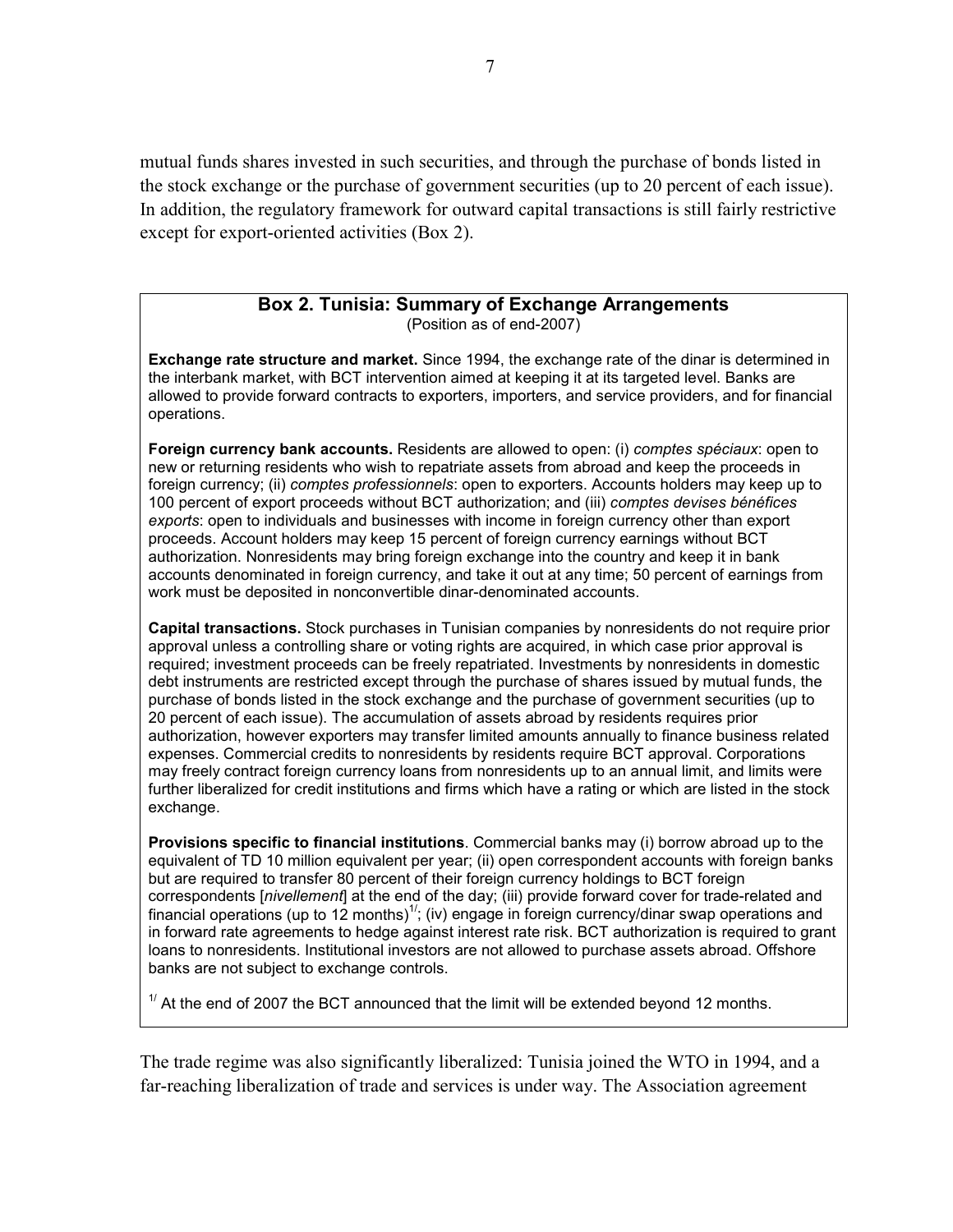with the European Union will result in the elimination of tariffs imposed on European goods by 2008. Regional and bilateral trade agreements have been signed with Middle Eastern countries; they are expected to lead to the creation of a regional free-trade zone.

### **C. Monetary Policy Framework**

Tunisia operates monetary policy in the context of a managed float based on an undisclosed basket of currencies with no preannounced path for the exchange rate. The value of the dinar is determined on the interbank market which, in turn, is guided by daily indicative buying and selling exchange rates against major currencies in a 1 percent range. The BCT also publishes the weighted-average rate for interbank transactions for the previous day, and it may intervene in the spot foreign exchange market at levels that do not necessarily correspond to the published mid-point range.<sup>6</sup>

Under Article 33 of the May 2006 Central Bank Law, the priority objective of monetary policy is to safeguard price stability. This amendment removed the ambiguity regarding whether the domestic stability of the currency had priority over its external stability.<sup>7</sup> The May 2006 BCT law amendments' also eliminated all forms of monetary financing. These changes laid two key features of an IT framework. The BCT also intends to adopt interest rates as the operational target of monetary policy. In the interim, monetary policy has been anchored on a monetary program (Appendix I): the BCT derives annual targets for M3 from the government's financial program, as well as monthly targets for M3 and base money growth. Finally, it calibrates monetary operations based on liquidity forecasts, and aims at keeping short-term interbank rates within a desired range.<sup>8</sup>

Monetary targeting has *de facto* been used rather as a reference value than as a normative path for the monetary base. For instance, in 2006 outturn figures generally surpassed monthly targets (Figure 1) and overruns of the target did not necessarily trigger a correction the following month, even in an inflationary environment. The degree to which monetary base targets are a credible constraint—particularly in an inflationary period—would have been enhanced by the monitoring of contemporaneous and leading inflation indicators, leading to appropriate action. Furthermore, the BCT does not proceed to a critical analysis of the macroeconomic forecasts provided by the *Institut d'Études Quantitatives* (IEQ). Finally, the fact that the BCT manages liquidity on the basis of its liquidity forecasts means that it

1

 $6$  The intervention policy is guided by the behavior of the real effective exchange rate (TCER). Since 2001, the BCT has been targeting a depreciation of the TCER in order to support export competitiveness and growth.

<sup>7</sup> The former Article 33 stated that: "*The ultimate objective of monetary policy is to safeguard the value of the currency by keeping inflation down to a rate close to the rate observed in partner and competitor countries*."

<sup>&</sup>lt;sup>8</sup> See Appendix I for a detailed description of the monetary programming framework.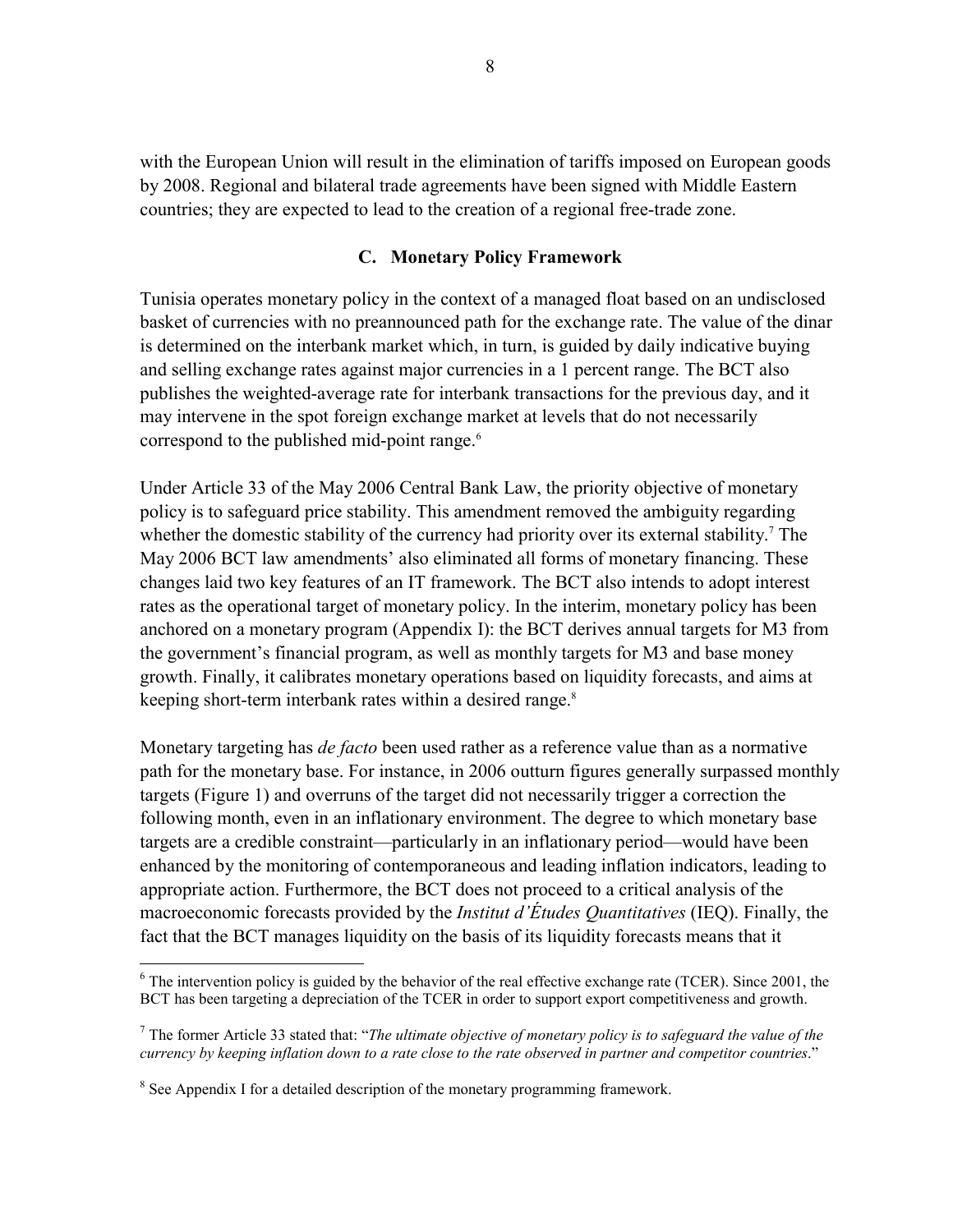implicitly provides banks with all the liquidity they need to comply with their required reserves and at no penal cost.

## **III. USING INTEREST RATES AS THE OPERATING TARGET: MONEY MARKET DEEPENING**

Effectively using interest rates as the operating target for monetary policy assumes a set of pre-requisites. First, the money market has to operate smoothly so that changes in the central bank's policy rate (typically a short-term rate) can have an effect on the yield curve. In this context, it is expected that the money market is liquid and deep across maturities. Second, commercial banks' liquidity management and funding policies must allow a gradual adjustment of lending rates to money market conditions. Third, monetary management has to ensure that money market conditions remain in line with the monetary policy stance, whilst allowing the market to develop the risk management instruments that a more active use of an interest rate would warrant. Meeting these conditions in Tunisia will most likely take some time as it will require some adjustments to strengthen financial markets.

## **A. Interbank Money Market and Liquidity Management in Tunisia**

The Tunisian overnight interbank market has the technical characteristics of an advanced market. The introduction in 2006 of a Real-Time Gross Settlement System (RTGS) made it possible to modernize liquidity management through real-time knowledge of account balances at the BCT. The smooth functioning of the market was enhanced by the introduction of an intraday repo facility, permitted by the integration of the securities settlement system and the RTGS. However, the tight management of the overnight interbank market rate by the BCT (see below) has limited the development of term transactions: 95 percent of interbank transactions are overnight or for maturities of less than one month (Figure 1). Term transactions beyond one month and short-term swaps are virtually nonexistent.

The lack of volatility of the overnight rate  $(TMM<sup>9</sup>)$  (Figure 1) has been a deterrent to active liquidity management by banks treasurers, which typically roll-over their positions in the overnight market. It has also prevented the development of an interest risk management function of bank treasuries. They have become mere funding centers for the bank, rather than risk management units *per se*. A consequence of the lack of risk management is the transfer of the interest rate risk to their customers, as reflected by the fact that 80 percent of banks' loans, irrespectively of their duration, are indexed on the TMM. Consequently, an increase in the central bank's policy rate has an immediate impact on the cost of most loans (i.e., not only on new ones).

<sup>&</sup>lt;sup>9</sup> Taux Moyen du Marché Monétaire.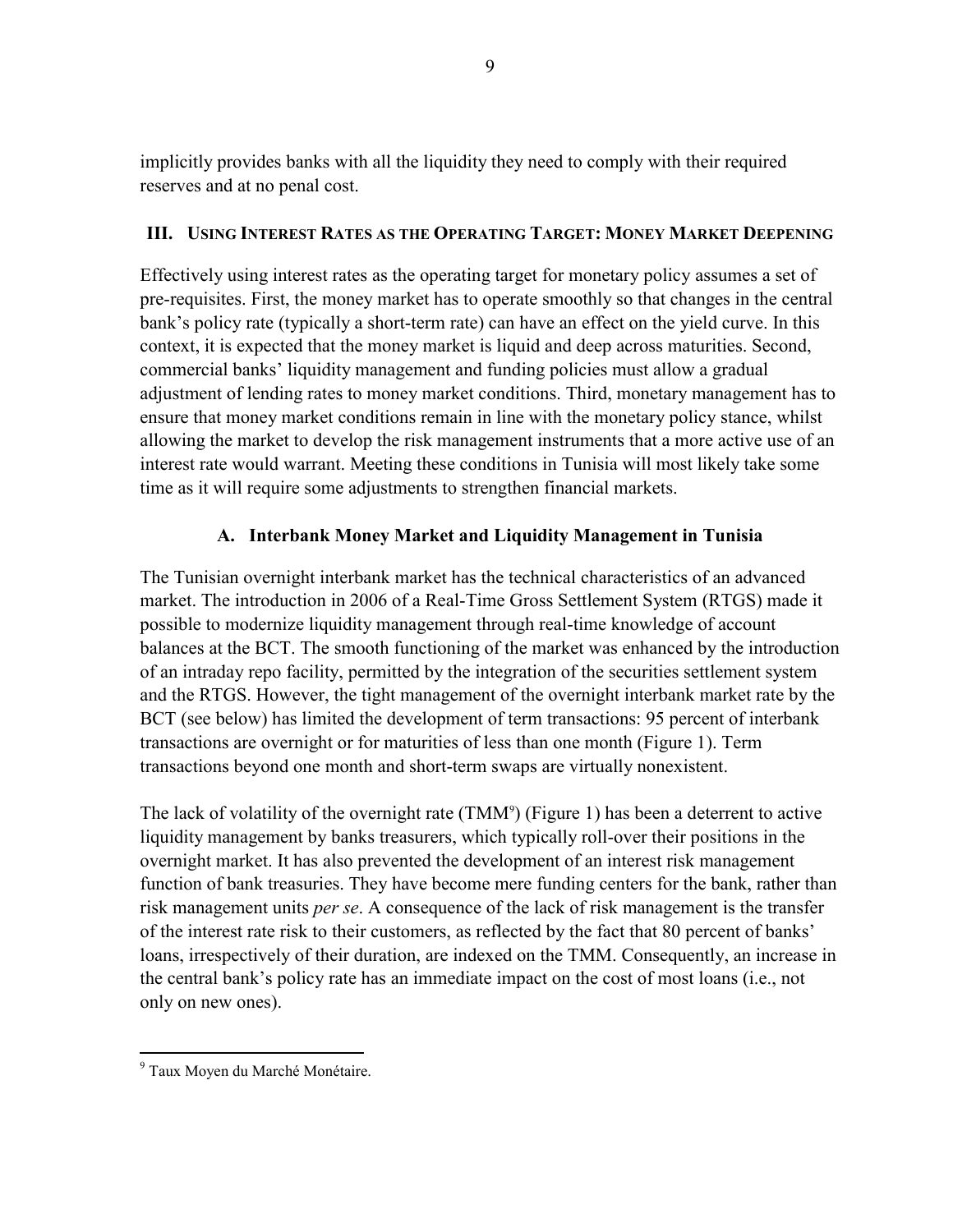

*The tight management of the overnight interbank market rate by the BCT has limited the development of term transactions*



*The lack of volatility of the overnight rate (TMM) has been a deterrent to active liquidity management by banks treasurers (money market rate and BCT key rates from 2003 to 2006)*



Source: BCP.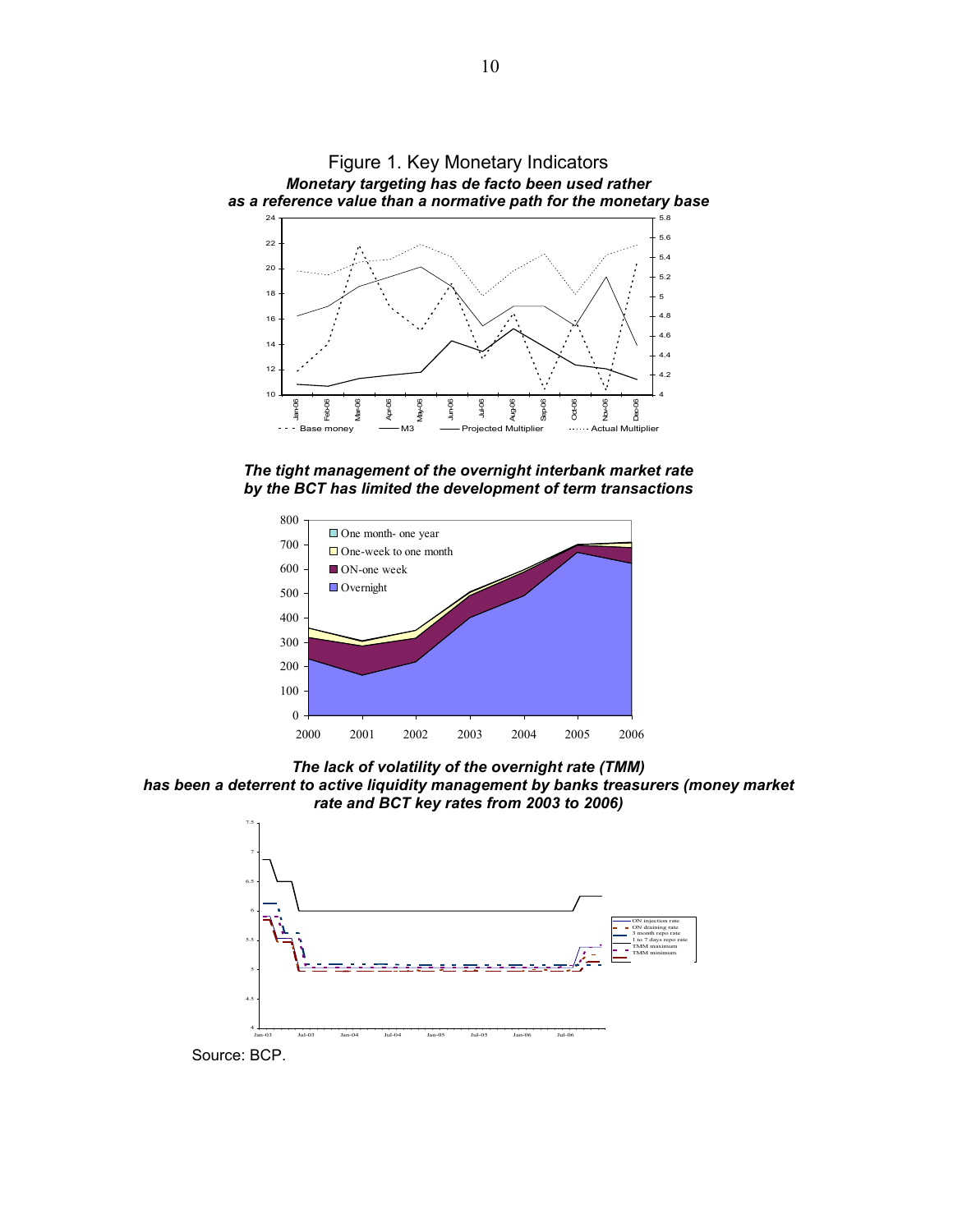This excessive sensitivity of commercial banks to TMM changes' may pose a problem for the use of interest rate as the operational target of monetary policy, and hence, affect the feasibility of IT, because of a potential overreaction of lending conditions to changes in key policy rates. Furthermore, while a Master Repo Contract is in place since 2006, the repo market has not really gotten off the ground: repo transactions are only used by the BCT for its liquidity provision operations. In turn, the limited use of repos, in the context of a heterogeneous banking sector and some commercial banks' reluctance to work with certain state-owned banks, hampers the development of the interbank market and in particular term transactions.

The shallowness of the interbank market for term operations has resulted at times in pricing aberrations and anti-competitive behavior. In particular, large institutional customers which enjoy strong bargaining power have been able to secure above-market remuneration for large deposits from banks with a tight liquidity position. The weakness of the interbank market has implications for the feasibility of IT as it results in poor integration between the money and foreign exchange markets.<sup>10</sup> Currently, forward exchange transactions generate sizeable foreign exchange open positions for the banks which cannot be hedged on the money market. This segmentation is also reflected in the internal organization of banks, where foreign exchange trading rooms are very often physically separated from money market trading rooms.

Tunisia's increased reliance on domestic debt has helped strengthen the primary market and facilitated the supply of good quality collateral for money market transactions.<sup>11</sup> The secondary market is nonetheless virtually nonexistent and active management of banks' portfolios is hampered by the lack of a genuine repo market. Banks may engage in short-term repo-type operations ("*ventes à réméré"*: sale on a deferred payment basis, or with option for repurchase) which sometimes carry rates above those in the money market. These transactions present two main shortcomings: they offer no legal certainty regarding ownership of the collateral, and they encourage market segmentation. The similarity between bond market rates (e.g., for medium-term transactions) and the rates prevailing on these short-term operations reflects inconsistencies in deposit mobilization at the banks and the inefficiency of the various market segments which complicate monetary policy signaling.

 $10$  This view is also confirmed by the findings of Boughrara et al. (2007).

<sup>&</sup>lt;sup>11</sup> Government securities (Treasury bonds at 2, 5, and 10 years account for  $2/3$  of negotiable domestic debt instruments) are auctioned to primary dealers, and the bid cover ratio has been in the 300 percent region.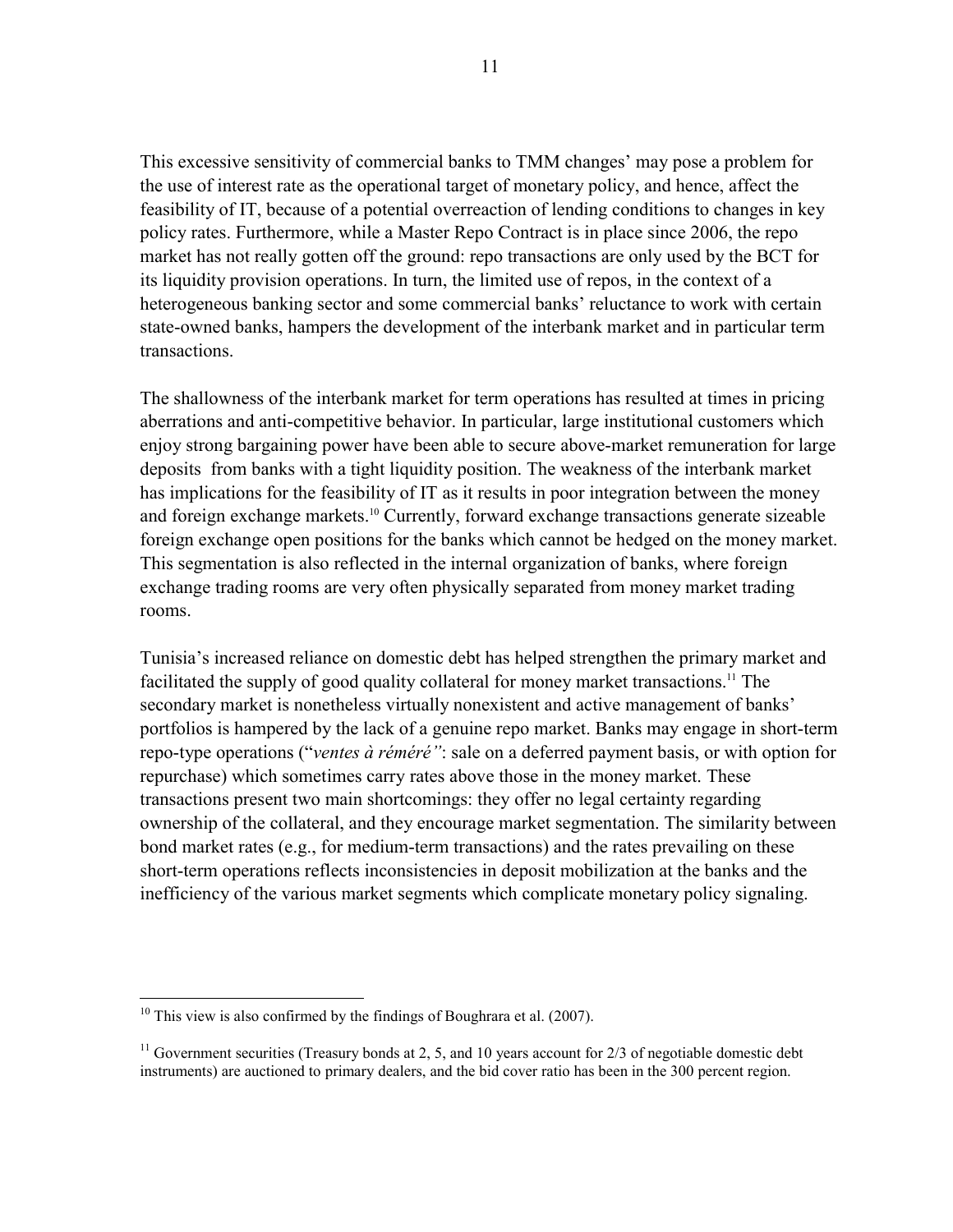#### **B. Monetary Management: Assessment and Way Forward**

The BCT has in place a set of monetary instruments in line with international best practices (Box 3) but monetary policy implementation suffers from several weaknesses, stemming largely from a simultaneous focus on quantities and prices. The BCT is able to implement monetary policy in a context of structural surpluses or deficits of liquidity. Its monetary operations are based on efficient infrastructures (RTGS, securities Delivery versus Payment—DVP system). "Window guidance"<sup>12</sup> and finetuning operations have made possible for the

 $\overline{a}$ 

### **Box 3. Tunisia: Monetary Policy Instruments**

**Required reserves** ranging from 0 to 5 percent based on maturity of deposits. They are noninterest-bearing, and full averaging during the monthly reserve maintenance period is allowed. **Standing lending facility** involves 1–7 day reverse repo operations at the policy rate + 100 basis points.

**Discretionary operations** include: (i) 7-day deposit/credit auctions; (ii) three-month tenders for repos; (iii) outright sales/purchases of government securities; and (iv) overnight finetuning operations.

BCT to keep the overnight interbank market rate within a range of  $+/-12$  basis points around the policy rate. However, such practices have undermined the effectiveness of market signals in the conduct of monetary policy, leading to a limited role of interest rates in monetary policy implementation. The effectiveness of the liquidity forecasting framework is weakened by the volatility of the Treasury's end-of-the day balances with the BCT. Other autonomous factors contribute only marginally to forecasting errors and greater exchange rate flexibility going forward will further reduce the uncertainty of the projections associated with foreign assets. These difficulties limit the effectiveness of short-term liquidity management but they would not prevent the adoption of a framework giving a greater role for interest rates.

The introduction of open-market and fine-tuning operations is an important step in the modernization of monetary policy implementation. There is now a need to ensure that monetary policy implementation allows flexibility in the overnight interbank rate. To that end, liquidity management should focus on achieving a small given amount of excess reserves at the end of the reserve maintenance period: regular monetary operations should aim at adjusting the provision of reserves to changes in autonomous factors over the reserve period; fine-tuning monetary operations aim at smoothing out short-term unanticipated changes in liquidity conditions through volume adjustments; standing facilities should only aim at correcting discrepancies in the liquidity situation from forecasts which could not be corrected by fine-tuning operations. Operating under the above environment would require several adjustments to the current operational framework:

<sup>&</sup>lt;sup>12</sup> "Window Guidance" operations allow the central bank to steer interest rates using small operations through which key market participants are advised of the central bank's intention, and adjust subsequently their quotations. Such operations correspond to a soft form of moral suasion.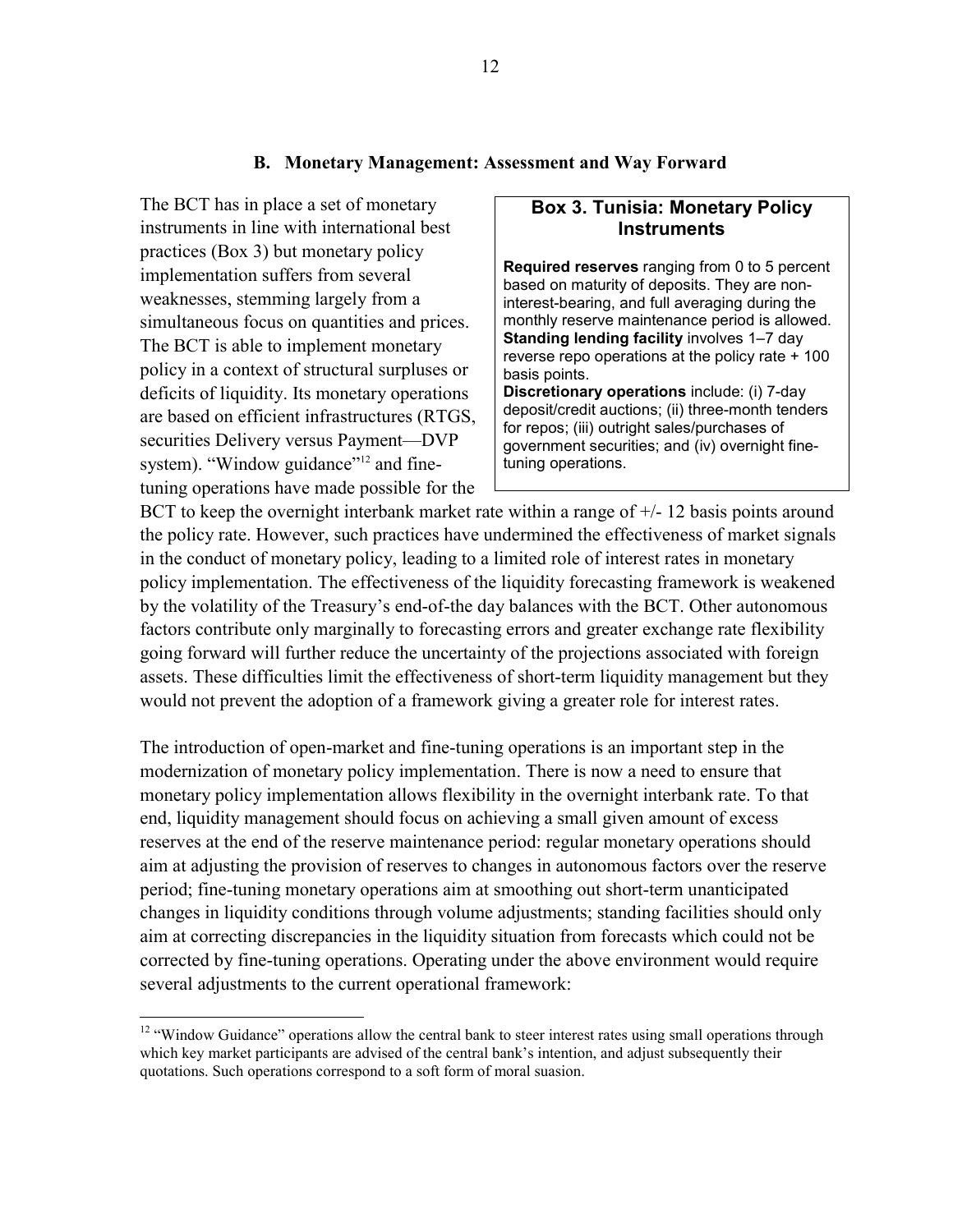- First, establishing a corridor for short-term interbank market rates by allowing banks to have access to an unconditional overnight deposit and lending facility at the BCT would foster market development provided the corridor is wide enough.
- Second, conducting fine-tuning operations on market terms (using variable rate auctions for instance, with a minimum or maximum rate if deemed necessary), so that a balanced amount of central bank reserves ultimately make it possible for market rates to converge toward the BCT policy rate.
- Third, using purchases/sales of government securities on the secondary market for structural liquidity management via the setting-up of an outright open-market portfolio, for example by ensuring that these assets are backed by a stable monetary liability (currency in circulation or required reserves), and using repo operations for fine-tuning operations.

#### **C. Money Market Deepening**

Strengthening the money market calls for establishing economic incentives, in close coordination with the banking community, rather than regulatory measures. The indexation to the TMM rate of most of banks' operations is the main obstacle to money market development beyond the overnight market. Because of such indexation, bank treasurers have no incentives to mobilize longer-term funding, since they are not exposed to interest rate risks. The indexation of longer-term resources, such as the administered saving (*Taux Réglementaire de l'Épargne-*TRE) remunerated at TMM minus 200 basis points adds to the current situation. Reducing the degree of indexation of banks' balance sheets and offering banks additional options to price their operations would help to develop the interbank money market and as risk management instruments. The following measures can be considered:

- Give the TRE the role of a floor rate and develop benchmark rates  $(BOR-type)^{13}$ which would allow banks to mobilize term deposits at a fixed rate, and price their loans using these benchmark references.
- Encourage the creation of money market mutual funds to boost competition for resources, encourage enhanced asset/liability management,14 diversify the market, and stimulate the use of repo-based money market operations.

<sup>&</sup>lt;sup>13</sup> Similar, for instance, to the London LIBOR or the EURIBOR.

<sup>&</sup>lt;sup>14</sup> In France, the development of money market mutual funds (SICAVs) has helped strengthen the redistributive role of the money market, and the diversification of interbank instruments, while diminishing the importance of (continued…)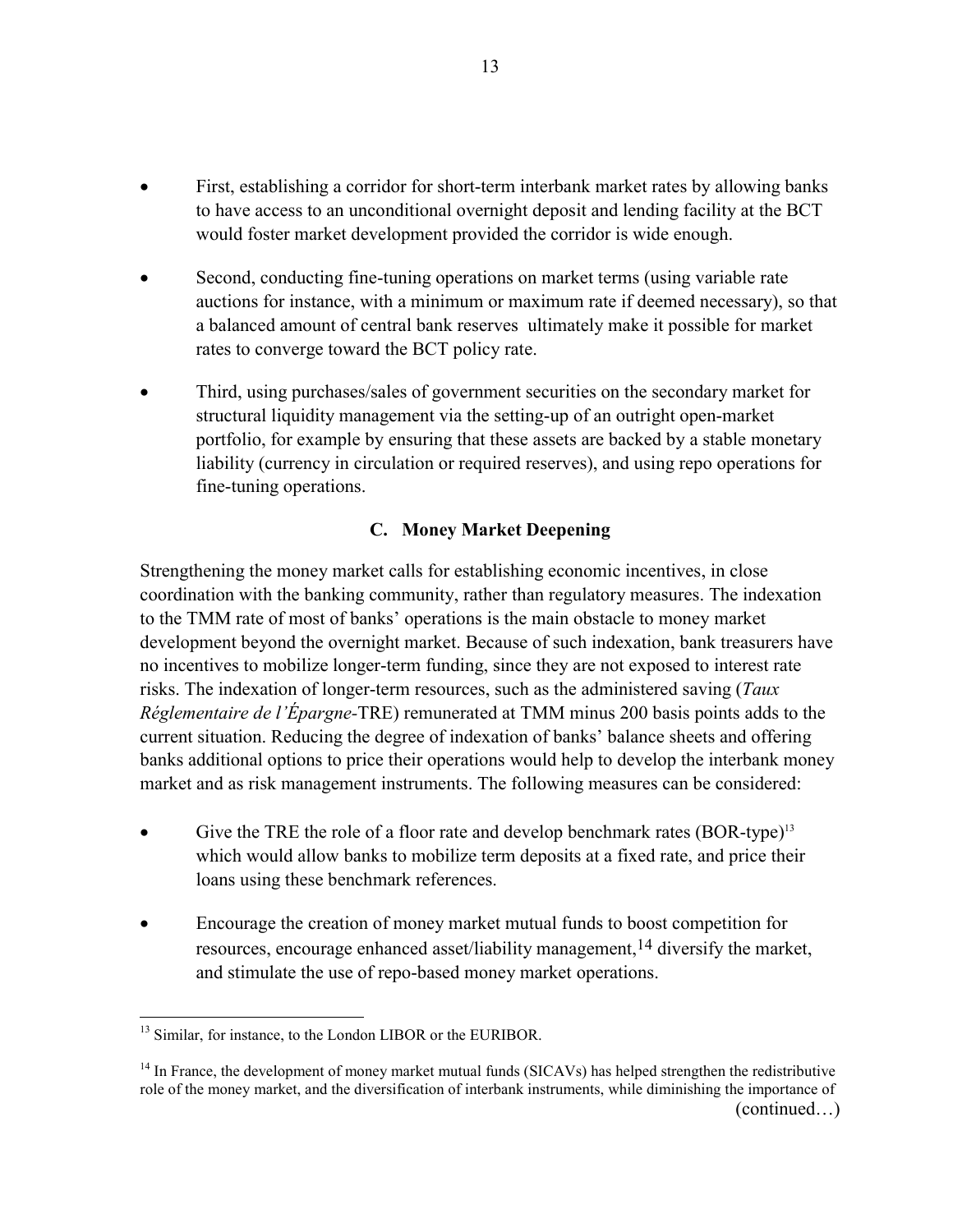- Allow greater variability in short-term interest rates in order to encourage banks to manage their overall asset-liability positions in a more market-oriented perspective.
- Rely on repo operations in the management of government cash balances so as to encourage banks to expedite the required preparations for using repo operations.
- Develop interest rate risk hedging instruments such as short-term interest rate swaps, so that banks can provide hedging instruments should interest rates become flexible.<sup>15</sup>

## **IV. EMPIRICAL EVIDENCE FOR THE INTEREST RATE CHANNEL IN TUNISIA**

Given the evolving economic environment in Tunisia, as discussed in Section II of the paper, the estimation of relationships between monetary, financial, and real economy variables is a difficult exercise since they are expected to be subject to a high degree of statistical instability. In that context, this exercise may simply detect what kind of changes are currently operating in the economy in order to enrich the economic and policy discussion, without establishing stable relationships in the long run.

## **A. Theoretical Background to Assessing the Transmission Mechanisms**

The study of monetary policy transmission mechanisms aims at assessing to what extent, according to what time scale, and through which economic variables, monetary policy decisions influence the economic cycle and inflation. Irrespective of the objectives pursued by a central bank, it is important for it to be familiar with these mechanisms so as to be able to assess the time lag between a policy decision and its influence on economic variables. In addition, ongoing assessment should make it possible to detect over time any new channels through which the central bank could expect to influence economic activity and prices.

The literature on transmission mechanisms generally shows that a change in the monetary policy stance, if temporary and unanticipated, has a transitory but small-scale impact on real activity.16 Conversely, the impact on price levels seems permanent but takes a longer time to materialize. Furthermore, the results frequently reveal a mismatch in the effects of monetary policy depending on the state of the economic cycle, with the monetary policy decision

captive sources of funding for banks. The transparency and competitive practices obligations (ban on having business dealings channeled predominantly through the bank promoting SICAVs), and the use of repos had stimulated the market's development by the end-1980s.

<sup>&</sup>lt;sup>15</sup> Swaps of variable rate against EONIA are the main interest rate risk management instruments in the euro area.

<sup>&</sup>lt;sup>16</sup> See for instance Deutsche Bundesbank (2001) and Angeloni et al. (2003).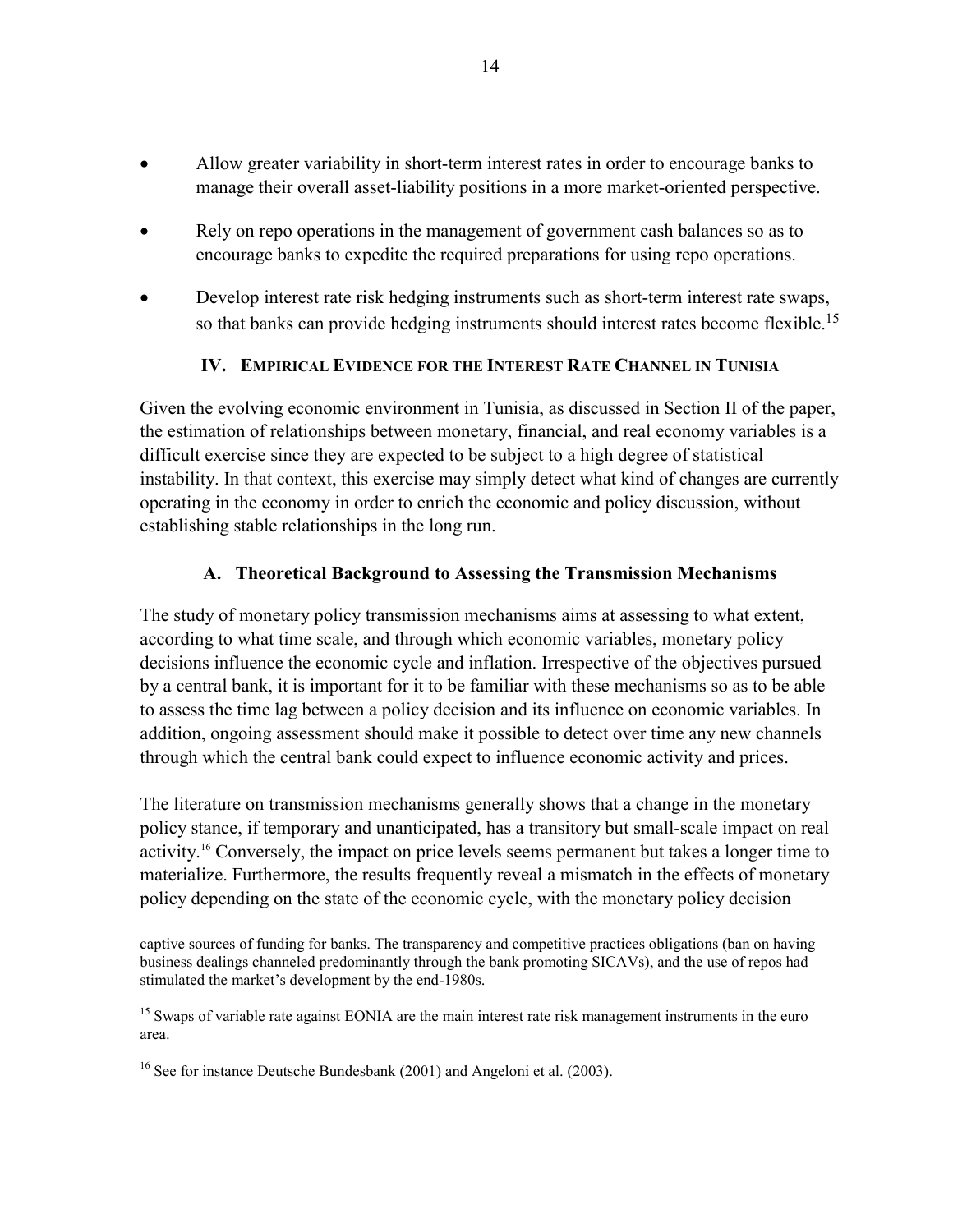having a more pronounced impact in periods of economic slowdown than during growth periods. In some countries, in the industrial countries in particular, it also appears that the effect of monetary policy is linked to the long-term outlook and capital intensiveness of production. Accordingly, the impact of a monetary policy action appears more substantial in sectors such as fabricated metal products or transport equipment than in agricultural products.

Depending on the structure and characteristics of the economy, the effects of monetary policy on real activity and price levels may manifest themselves in theory through various channels:

- **Interest rate channel:** a modification of the real interest rate in the economy will affect the decisions of economic agents through increases in the cost of financing their consumption and their investment.
- **Exchange rate channel:** a modification in the monetary policy instrument affecting interest rates may result in a reallocation of financial portfolios which will impact the exchange rate in an economy that is open, integrated, and with ample capital movements. The subsequent change in the exchange rate will have an impact on foreign trade by modifying the relative value of exports and imports.
- **Bank credit channel:** a monetary policy decision may affect the potential volume of credit offered by financial intermediaries by modifying the size of bank deposits and reserves. This channel will be especially powerful to the extent the economy relies primarily on bank institutions for financing expenditures and investments.
- **Balance sheet channel:** the channel whereby the volume of credit may be reduced in the wake of an impairment of the net worth position of economic agents attributable to a change in the monetary policy instrument. By affecting the value of the collateral required for borrowing operations, the monetary policy decision will modify the profitability of firms and the solvency of consumers which may in turn lead banks to adjust their volume of credit. An implication of this channel is that these potential repercussions are liable to be more significant for small-scale enterprises than for large ones which have access to other forms of financing.
- **Financial asset price channel:** a modification of the monetary policy instrument may modify the price of financial assets, particularly by affecting the relative price of shares vis-à-vis bonds. This may encourage firms to modify their investment plans financed by venture capital (Tobin's q ratio) and/or encourage households to modify their consumption by means of a wealth and/or liquidity effect.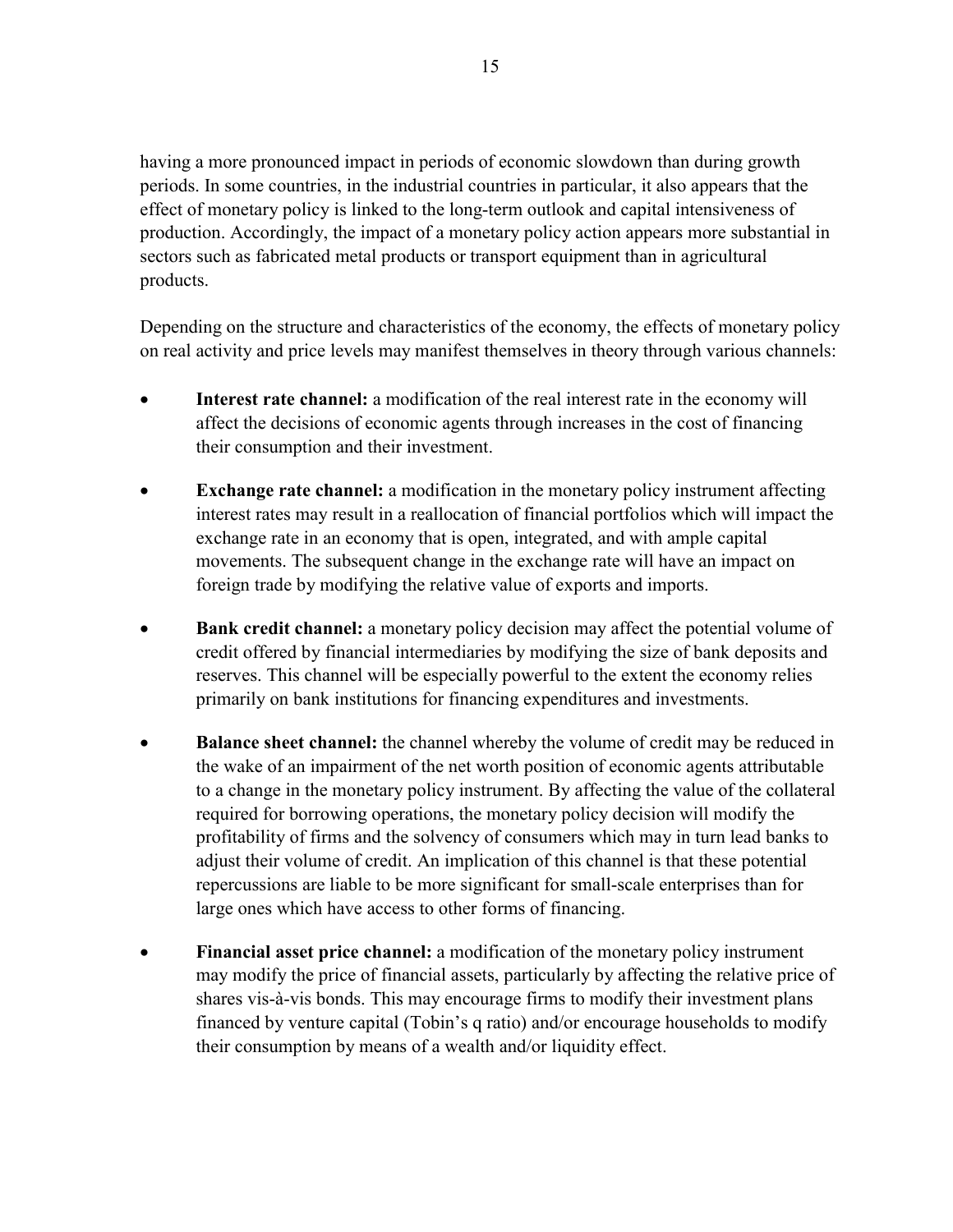In practice, these transmission channels are generally estimated by means of structural macro-econometric or short-term econometric models. Macro-econometric models impose a relationship that is stable over the long term between the economic variables and thus take a long time to detect any structural shift that may alter the relationships between economic variables. Short-term econometric models (such as vector autoregression (VAR) models) rest primarily on a short-term dynamic among variables, which are more sensitive to any shift in the ground rules, while leaving open the possibility of a longer-term relationship among the variables. In emerging or developing countries, the economic structures are subject to shifts over the course of time and one should only expect to find a limited number of relationships that are stable over the long term.

In emerging countries like Tunisia, it seems therefore more appropriate to test the reaction of economic variables to a monetary policy shock in the context of a benchmarked vector autoregression (VAR) model, so as to ensure maximum flexibility in the dynamics of the variables.17 Nevertheless, it is worth bearing in mind that the type of transmission channels in an economy is a short-term phenomenon, inherently likely to undergo change.<sup>18</sup> They offer no assurances as to what transmission channels will be like in a changed economic environment.

#### **B. Review of the Literature on Tunisia**

Given the limited availability of statistical data, relatively few research papers have focused on an assessment of the transmission channels for Tunisia. Recently, however, several articles have discussed the BCT's monetary policy strategy and transmission channels.

Several articles point to the need to modify the monetary target to more closely reflect the reforms and changes unfolding within the Tunisian economy. Treichel (1997) finds that the preconditions for a monetary base targeting framework were in place in its sample as far back as 1995. However, he stresses the importance of re-assessing money functions in light of the reforms undertaken. Analyzing the period 1987–2000, Boughrara (2002) finds an inverse causal relationship between narrow aggregates (M2) and inflation. He shows that M2 is not perfectly controllable in the short term. This argument is also supported by Benbouziane and Benamar (2004). Daly (2003) shows that the variations in the monetary base account for only a minimal portion of fluctuations in M3.

 $17$  See among others Mahadeva and Sinclair (2002) and Kandil (2006).

 $18$  This explains why, generally speaking, the VARs estimated for this purpose are unconstrained, particularly for economies in transition (see e.g., Favero (2001)).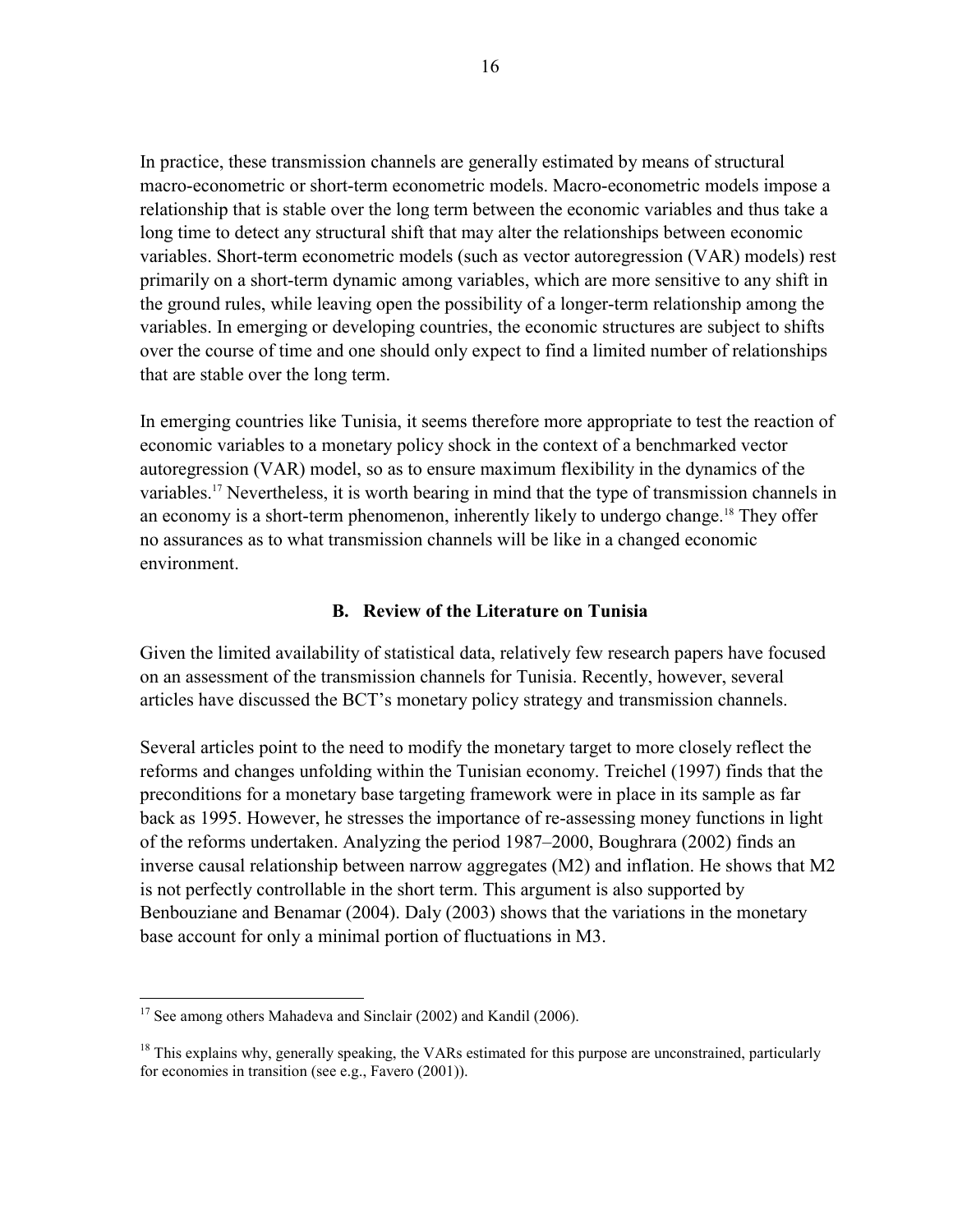Boughrara (2003) carries out a comparative analysis between the Moroccan economy and Tunisian economy over the period 1988–2001. He shows that the monetary channel is the most important channel in Tunisia, while noting the low degree of exogeneity of base money. In contrast to Morocco, the exchange rate channel seems minimally significant in Tunisia, although this conclusion is called into question by the exchange rate policy stance during this period. This result, in line with the conclusions of the foregoing studies, raises the question of the sustainability of a base money targeting strategy. The study also shows that the exchange rate and base money are leading indicators of inflation.

By contrast, Boughrara et al. (2007) seems to suggest that the nominal exchange rate may be an important transmission channel and a significant determinant of the dynamics of the nonperforming loans (NPLs) in the recent period. Within a simplified (theoretical) setting, they emphasize the sensitivity of IT effectiveness to the state of the banking system. In particular, given the current weakness of the banking system (characterized by a significant mount of NPLs), the effectiveness of IT could be strongly dampened, if not completely wiped out, when the rise in the policy interest rate is associated with a negative supply shock.

#### **C. Assessment of the Transmission Mechanisms in Tunisia**

#### **Methodology**

 $\overline{a}$ 

Given the specific features described above for the Tunisian economy and in order to detect the impact of a monetary policy shock on economic activity and prices, two benchmark vector autoregression (VAR) models are used. VAR models are to some extent a-theoretical, in the sense that their structure does not depend on precise economic relationships. Hence, we need to impose some restrictions on the estimated coefficients to reconstruct the underlying structural model. In this paper, we consider a VAR(p) model of the following type $19$ :

(1) 
$$
Y_t = A(L)Y_{t-1} + B(L)X_t + \eta_t
$$

where  $Y_t$  is the vector for Tunisian endogenous variables,  $X_t$  is the vector for exogenous foreign variables and  $\eta_t$  is the vector for residuals.

Given the BCT's simultaneous monitoring of money supply and the overnight interest rate, two models are used. The estimation focuses on the period January 2001–September 2006,

<sup>&</sup>lt;sup>19</sup> Each estimated VAR model contains a constant and a deterministic trend.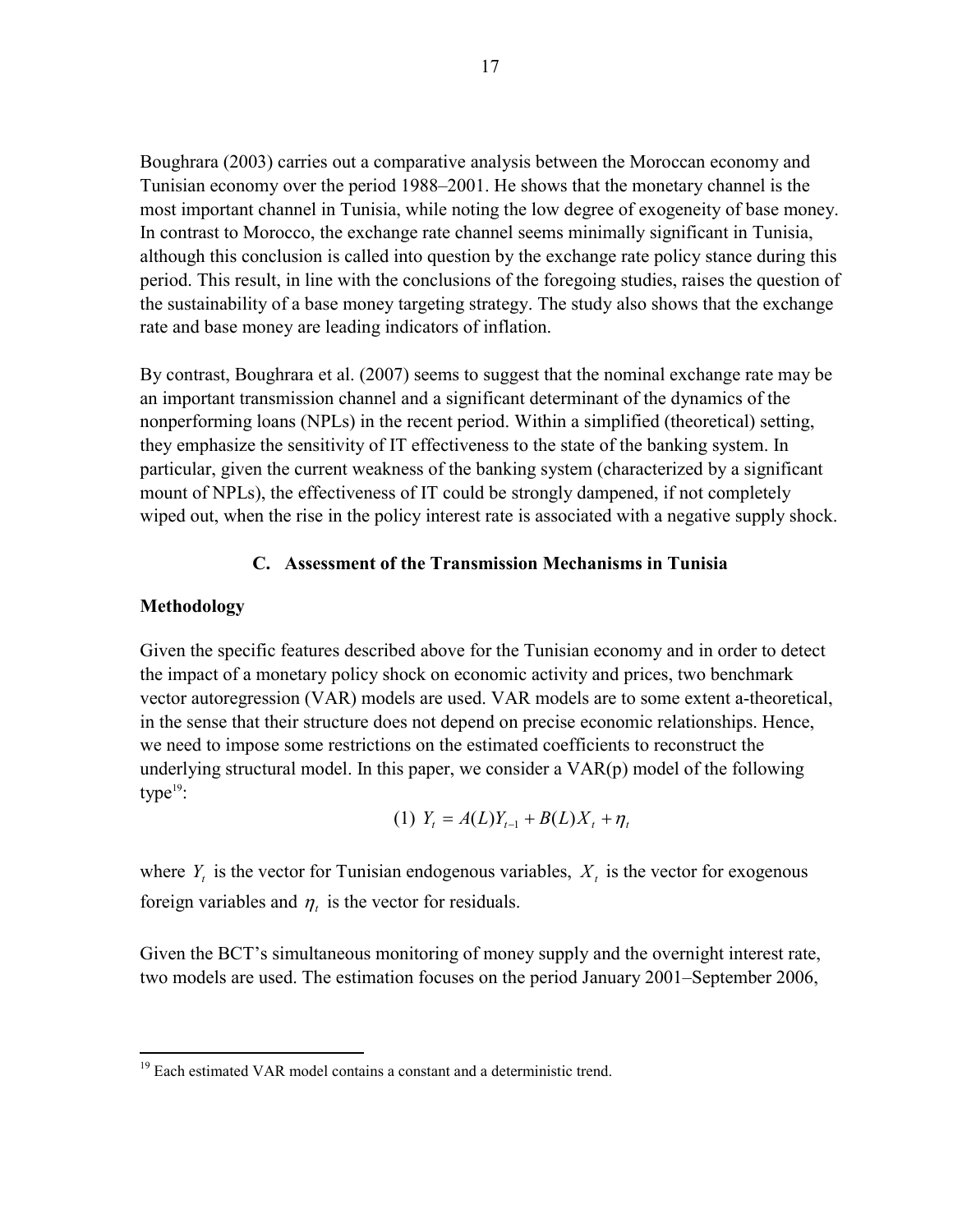with a monthly frequency.<sup>20</sup> Given the limited number of years and the temporary nature of economic developments in Tunisia (primarily on account of the reforms), the analysis of long-term relationships in the economy has been neither adopted nor imposed in the estimations.<sup>21</sup> Nonetheless, each VAR model is estimated in levels, allowing for the introduction of implicit cointegration relationships among the data. The structure of the lags in the VAR models has been chosen in accordance with the Akaike and Schwartz Information Criteria, which suggested a two-lag  $VAR(2)$  in each case.<sup>22</sup> The data were expressed in natural logarithms and seasonally adjusted,<sup>23</sup> except for (Tunisian and European) interest rates which were expressed solely in terms of levels and not seasonally adjusted.

In the first model, the Tunisian endogenous variables model is comprised of real GDP (at constant 1990 prices),  $y^{TUN}$ , the consumer price index,  $p^{TUN}$ , a monetary aggregate,  $m^{TUN}$ , and the nominal effective exchange rate<sup>24</sup>,  $x^{TUN}$ , With respect to the monetary aggregate, two versions are tested, one with the money base,  $h^{TUN}$ , and the other with the broad aggregate  $m3^{TUN}$ <sub>i</sub>:

> $(2) \text{ Model 1:} \quad Y'_t = [y^{TUN}_t, p^{TUN}_t, m^{TUN}_t, x^{TUN}_t]$  $(2a) \text{ Model } 1': \quad Y'_t = [y^{TUN}_t, p^{TUN}_t, h^{TUN}_t, x^{TUN}_t]$  $(2b) \text{ Model } 1''$ :  $Y'_t = [y^{TUN_t} \quad p^{TUN_t} \quad m3^{TUN_t} \quad x^{TUN_t}]$

 $^{20}$  Given the constraints set forth above setting the starting date at 2001, it is preferable to work with a monthly frequency. All data are available at this frequency, except for GDP, only available at annual and quarterly intervals. Given the high degree of correlation (nearly 60 percent) between the annual GDP growth rate and the growth rate in industrial output, this latter variable is used to establish a monthly frequency for quarterly GDP in accordance with the method proposed in Chow and Lin (1971).

<sup>&</sup>lt;sup>21</sup> Imposing long-term restrictions (cointegration) may undoubtedly improve the quality of the VAR estimation, but it may also introduce inconsistencies in the estimate when the number of observations is limited.

 $^{22}$  The standard tests for specifications for data and estimate quality have also been carried out. In particular, the LM and White tests suggest that, in all cases, the residuals of the VAR models are not correlated and are homoskedastic.

<sup>&</sup>lt;sup>23</sup> In order to limit rigidities in estimating seasonal coefficients, the X11 method was used to convert gross series into seasonally adjusted series. We cannot rule out the possibility that seasonal factors inherent in the Tunisian economy (Islamic holidays) have not been totally corrected for by the standard seasonal adjustment methods. See for example the discussion in Mongardini and Saadi-Sedik (2003).

 $^{24}$  In the literature, the exchange rate variable is generally the real effective exchange rate taking into account the presence of the price index. However, in using the nominal (not real) effective exchange rate, we are better able to isolate the exchange rate channel.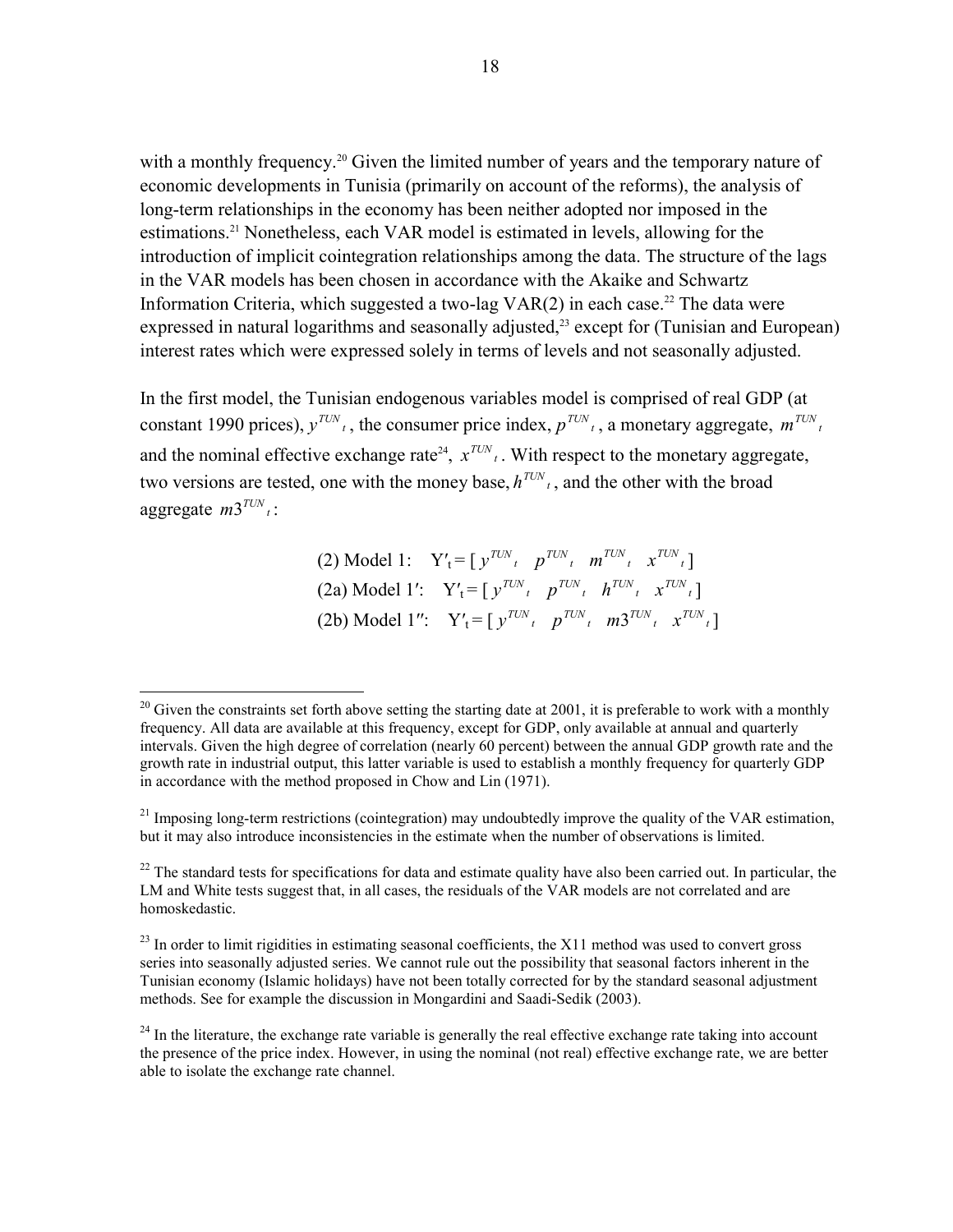In the second model, the money market overnight interest rate,  $tmm^{TUN}$  *i* is added into the endogenous variables vector to take account of the BCT's interventions on the interbank market:

(3) Model 2: 
$$
Y'_t = [y^{TUN}_t, p^{TUN}_t, m3^{TUN}_t, tmm^{TUN}_t, x^{TUN}_t]
$$

For each of these models, the exogenous foreign variables vector is the same and comprises the Brent price,  $oil<sub>t</sub>$ , real activity in the European Union,<sup>25</sup>  $y<sub>t</sub><sup>EU</sup>$  and the short-term interest rate in the European Union,  $s_t^{EU}$  :  $X'_t = [oil_{t-1} \quad y_{t-1}^{EU} \quad s_t^{EU} \quad s_{t-1}^{EU} ]$ .

These exogenous variables are used to take account of any shifts in global inflation and demand. That also serves to avoid the price dilemma whereby prices have a tendency to increase in VAR estimations in the wake of a monetary tightening. Lastly, by imposing these variables as exogenous variables, we assume that there is no feedback effect of the Tunisian variables on the European Union economy.<sup>26</sup>

Using a Cholesky decomposition, we further decompose the residuals  $\eta_t$  to get a structural model:

$$
(4) \ \ Y_{t} = \sum_{i=1}^{\infty} C_{i} e_{t-i}
$$

This decomposition ensures that the individual shocks are orthogonal, i.e. that the variancecovariance matrix  $V(e_t)$  is diagonal. It also allows the system analysis of the impact of a one-period shock to a given variable, also called impulse response functions. We compute the 20-lag (roughly four weeks of trading days) impulse response functions for the estimated VAR models for each sample. One main issue with this type of exercise is related to the question of ordering of variables in VAR models. It may happen that the results depend strongly on the choice of ordering. In that case, the impulse responses exhibit remarkably

 $25$  The industrial production index is used for the real activity of the euro area in order to reduce the number of lags of the exogenous variable. This can also be explained by the nature of the commercial transactions between Tunisia and the European Union.

 $26$  Preliminary tests were conducted with some US economy macro variables. As the significance of these variables seemed weaker in the regressions than with the EU variables, the later were adopted. Furthermore, this is consistent in light of the alignment of the Tunisian economy with the European Union economy. Given the limited number of observations, the introduction of both set of exogenous variables would have excessively reduced the degrees of freedom.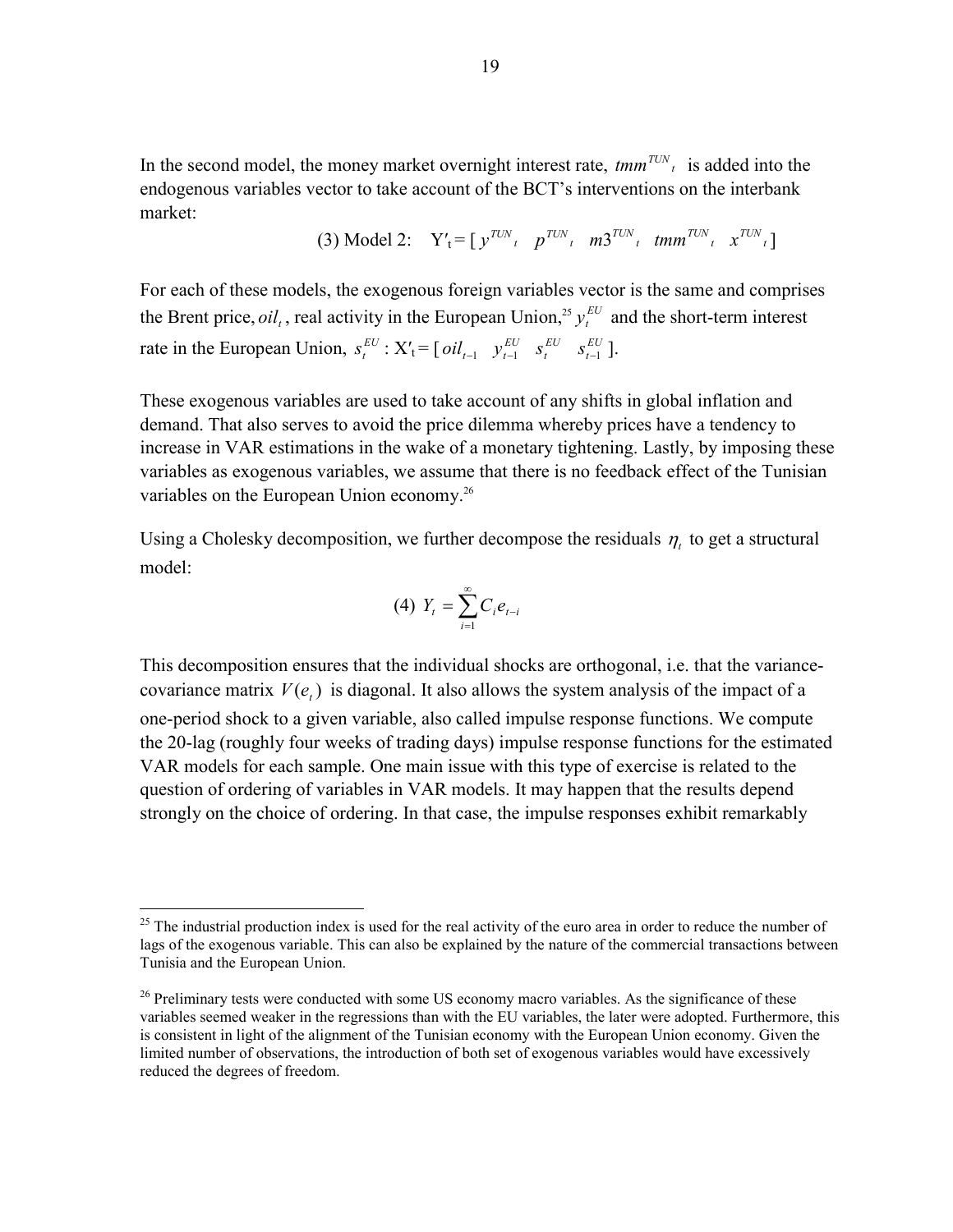different shapes conditional to the ordering, which means the correlation between the individual shocks  $e_{it}$  (where *j* denotes the *j*-th variable) is high.<sup>27</sup>

In model 1, the implicit assumption is that the monetary shocks do not simultaneously influence activity and prices but may affect the exchange rate. Conversely, in model 2, the implicit assumption is that the interest rate responds simultaneously to activity, price, and monetary shocks but not to shocks affecting the exchange rate, although the exchange rate is immediately affected by all types of shocks.<sup>28</sup>

## **Results**

 $\overline{a}$ 

The results of the two VAR models are summarized below. For model 1, Figures 2 and 3 represent the effect of a domestic monetary policy shock (equivalent to one standard deviation) on real activity and the level of domestic prices as well as on the exchange rate, with the confidence interval at 95 percent. Figure 4 shows the response of these same variables but under model 2, i.e., including the money market interest rate.<sup>29</sup>

As displayed in Figures 2 and 3, in the case of model 1, a temporary and unanticipated increase in money supply triggers a temporary increase in activity and a depreciation of the exchange rate while the (inflationary) impact on prices takes longer to manifest itself. In the case of Tunisia, all these reactions to the monetary shock nonetheless remain muted, albeit consistent with theory. The main difference between the two versions of model 1 concerns the impact of the expansionary monetary shock on the exchange rate: the transitory related depreciation is weakly significant only with the money base (i.e., model 1' in Figure 2).

 $27$  The main argument as to why cross-correlations between shocks are large in macroeconomic models is that the data is typically monthly/quarterly and thus lagged response to a single shock within the month are aggregated and consequently treated as a contemporaneous impact when dealing with monthly data.

<sup>&</sup>lt;sup>28</sup> Although the order we have chosen is in line with the literature and seems suitable for an economy in transition like Tunisia, other sequences of variables have been tested. Although the results show a degree of sensitivity to the sequence chosen (in line with previous remarks), the overall picture of the transmission channels remains unchanged. For additional details regarding the impact of the sequence of variables on estimation results in VAR models, see Enders (1995).

<sup>&</sup>lt;sup>29</sup> From Figures 2 to 4, the variable LY denotes the logarithm of the Tunisian real GDP in level  $(y^{TUN}t)$ , LIPCSA From Figures 2 to  $\pi$ , the variable 1.1 denotes the logarithm of the Tunisian consumer price index in level  $(p^{TUN}t)$  and LNEER is the logarithm of the Tunisian nominal effective exchange rate  $(x^{TUN}t)$ . Concerning the policy instrument, LHSA is the logarithm of the level of the Tunisian money base or high-power money  $(h^{TUN}t)$  while LM3 is the logarithm of the level of the Tunisian monetary aggregate M3  $(m3^{TUN}t)$ , whereas TMM is the Tunisian overnight interest rate *(TMM<sup>TUN</sup>t)*. As mentioned earlier, with the exception of the overnight interest rate,  $(TMM^{TUN}t)$ , all these variables are seasonally adjusted.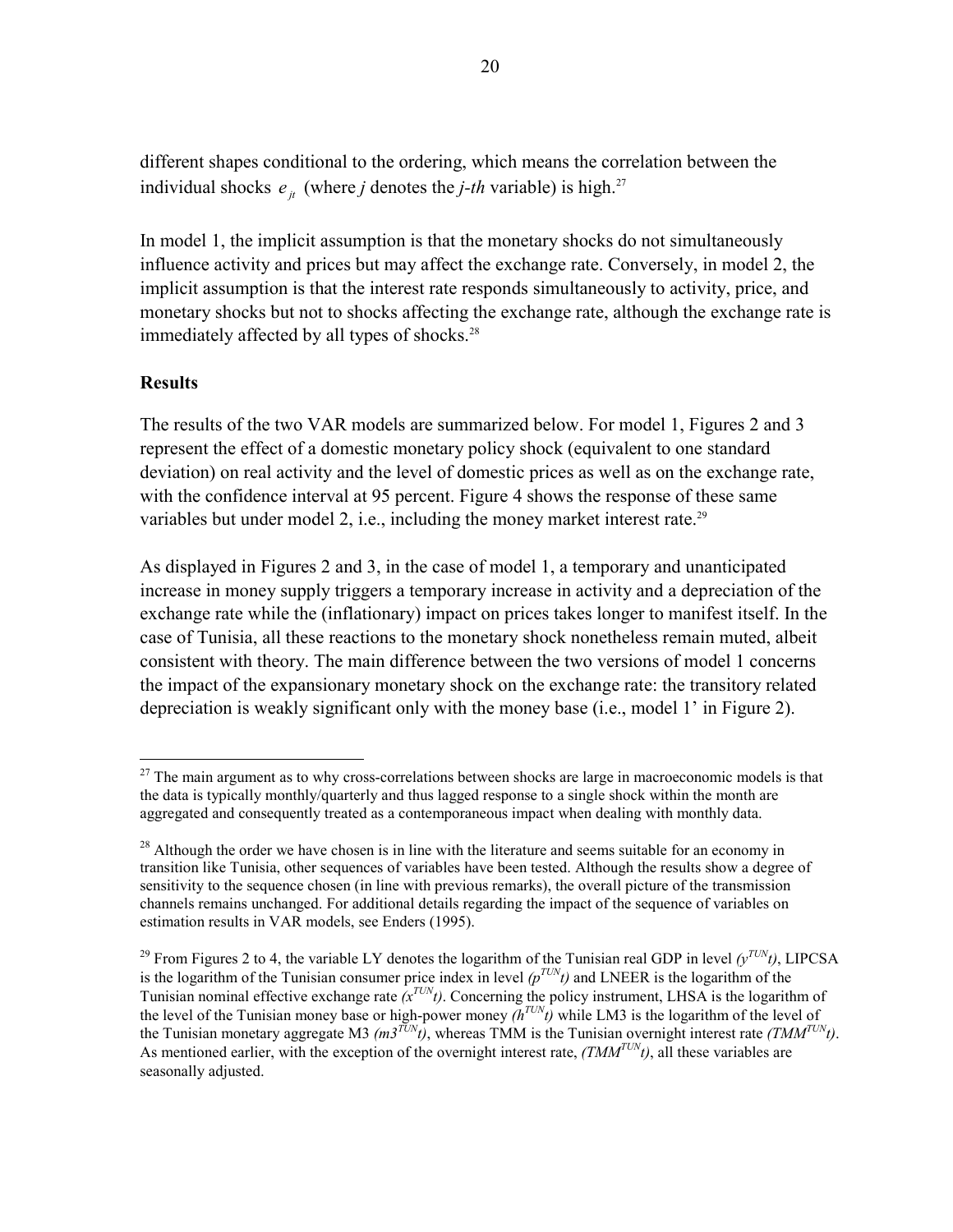Although not significant, the impact of the expansionary monetary shock on the other variables is short-lived, with a return to the equilibrium within twelve months.

With respect to model 2, considering the monetary shock, its impact on activity is rapid but temporary, whereas it appears more persistent on prices, although not significant, as shown by Figure 4.<sup>30</sup> By contrast, a temporary and unanticipated interest rate shock triggers a decline in activity whose effects have a tendency to dissipate after nine months. The (deflationary) impact of a temporary and unexpected increase in the interest rate on prices begins to manifest itself after six months but is long-lasting, in contrast to the impact on activity. With regard to the exchange rate, the impact is rapid and temporary irrespective of the instrument variable (M3 or interest rate), but weakly significant with the interest rate as policy instrument.



These results are in line with expectations: an increase in interest rate as the monetary policy instrument triggers a decline in activity in the short term, which is necessary in order to stabilize prices in the longer term (the so-called "sacrifice ratio" in the literature). However, certain differences relative to results generally obtained for industrial countries may be

 $30$  It should be noted that if we replace the monetary aggregate M3 by the money base in the estimation for model 2, the lagged variables for the latter appear to be insignificant in most of the equations of the system.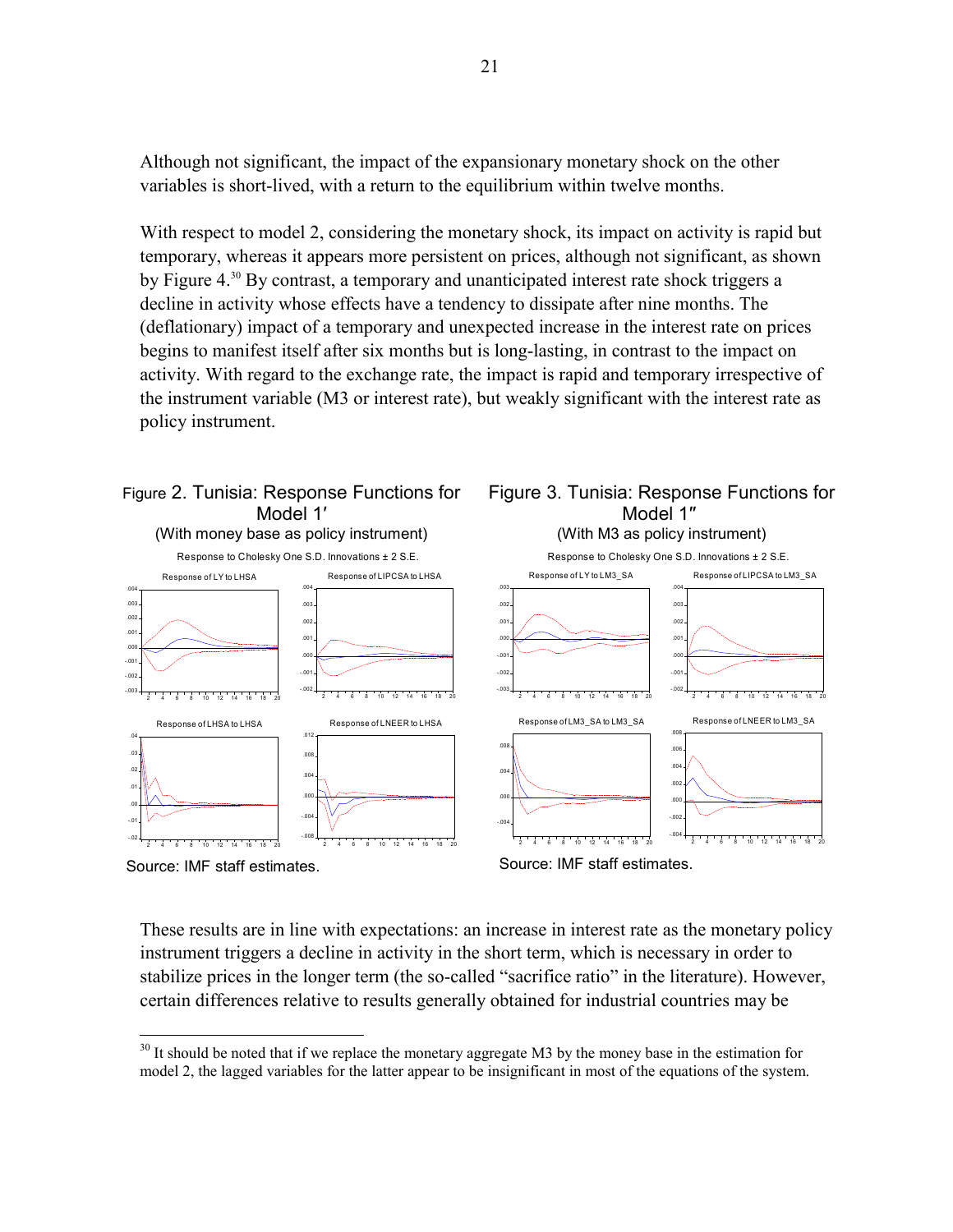perceived: (i) the amplitude of the responses is more moderate; (ii) the price responses are clearly weaker, or even insignificant in some cases; (iii) the response by the variables is stronger in the case of an interest rate shock than in the case of a monetary shock; and (iv) the impact on the exchange rate is usually weak and often insignificant.

Regarding other potential channels, the balance sheet channel may already be in place at this time, but this cannot be verified in the absence of data; it may manifest itself through the volume of collateral required by banks (and through the revaluation of collateral, as ought to be the case). According to the survey conducted by the *IEQ* on the competitiveness of Tunisian enterprises in 2005, it appears that Tunisian firms regard the required volume of collateral as one of the main impediments to investment.<sup>31</sup>



Figure 4. Tunisia: Response Functions for Model 2 (With M3 and money market rate)

Source: IMF staff estimates.

<sup>&</sup>lt;sup>31</sup> The effect of the balance sheet channel as manifested through the volume (and not the value) of collateral may tend to endogeneize money supply through a more pronounced bank credit impact than generally observed. Given the constraints through collateral required by banks, the logical conclusion is that this channel, if it exists at all, functions poorly. This assumption cannot be ruled out in light of the discussions in Fatma (2001).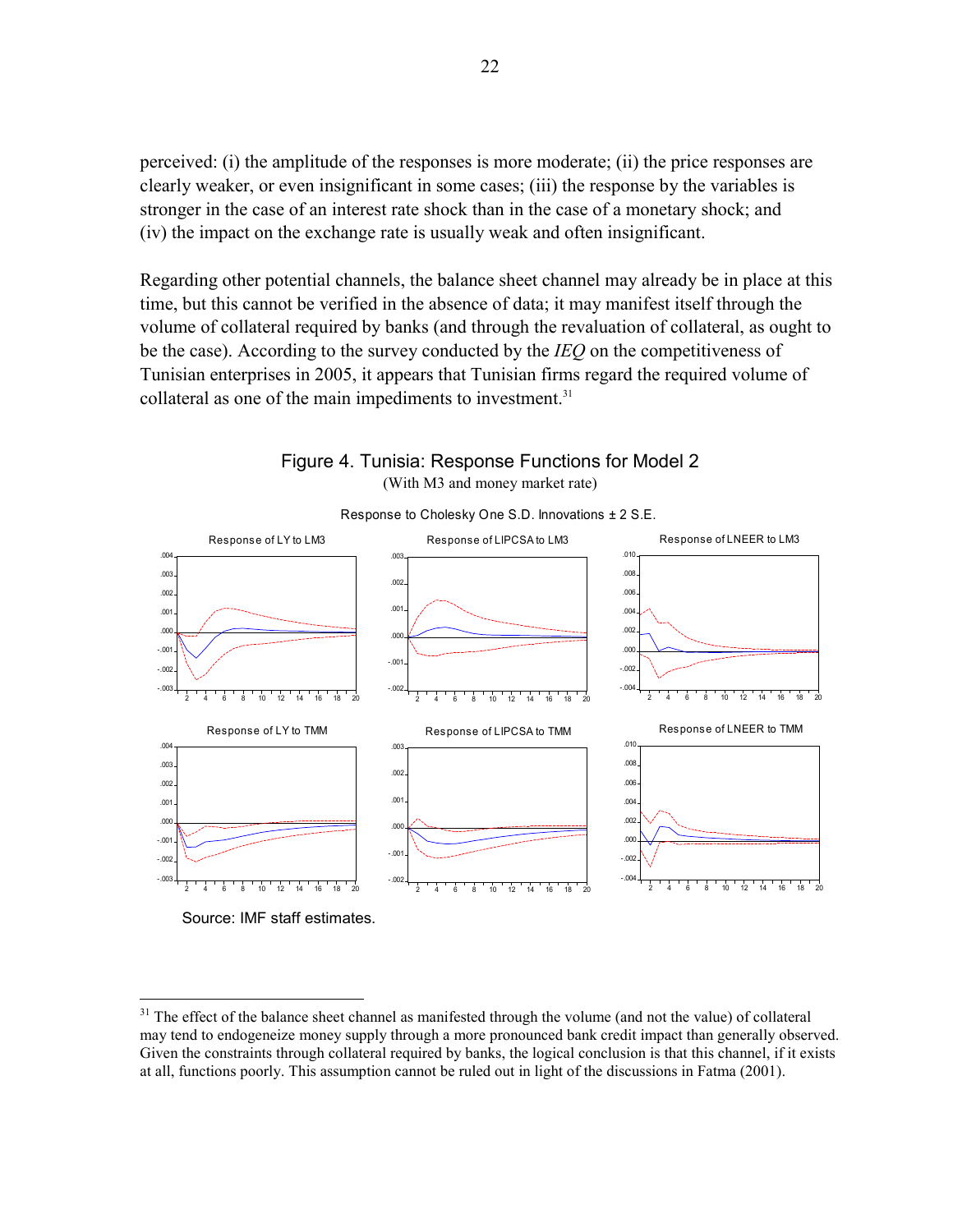These results may be accounted for by the lingering impact of administered prices which tend to smooth out real price increases. Exchange rate controls may also be a factor in explaining why the exchange rate channel plays a minor role in the estimations. Furthermore, it is likely that the combined importance of M3 (more pronounced than for base money) and the shortterm interest rate primarily reflects a subtle dynamic between shallow financial markets and fundamentally bank-oriented investment financing (95 percent of investment financed by bank credit). Furthermore, it appears that the correlation between the annual increase in the money base and inflation has declined over time whereas it increased in the case of M3.<sup>32</sup>

It is also interesting to note that the estimation of an equilibrium relationship between the demand for money in real terms, real GDP, and inflation significantly underscores each of these variables with the expected sign when an attempt is made to explain the money supply M3.<sup>33</sup> Conversely, in the same estimation for the monetary base, the inflation variable no longer appears to be significant. Furthermore, each of these relationships records a structural change (during the years 2003 and 2004, respectively for the equation with the monetary base and the money supply M3) introducing instability into the long-term relationship between real money, real GDP, and inflation.

These results confirm the findings of previous empirical studies which point to a more important role for the monetary aggregate M3 in the inflation targeting policy described in the previous section.

## **D. What do Reaction Functions Tell Us in Tunisia?**

Despite the criticisms against monetary policy rules that has emerged in the literature (Box 4), the estimation of an interest rate reaction function in a descriptive way remains

 $\overline{a}$  $32$  At the end of the year 2000, the 12-month rolling correlation between the annual inflation rate and the annual growth of the money base was 0.45 against 0.35 with the monetary aggregate M3. At the end of 2006, this correlation with the money base was only 0.29 against 0.52 with M3. Several additional factors also argue in favor of M3 as a leading indicator of inflation. The correlation between the money base (year on year) and M3 moved from 58 percent over the period 1996–2001 to 51 percent over the period 2001–06. The correlation between the year on year figures for total credit and for credit to the private sector and annual money growth is stronger with M3 (of the order of 34 percent and 33 percent respectively as against 24 percent and 18 percent for the money base). Finally, the correlation between the annual growth in credit and inflation is of the order of 18 percent and 7 percent respectively for total credit to the economy and credit to the private sector.

<sup>&</sup>lt;sup>33</sup> The estimation focuses on a classic long-term demand for money establishing a relationship between money in real terms  $(m_t-p_t)$ , real GDP  $(y_t)$ , and annual inflation  $(\pi_t)$ , each expressed in natural logarithms in terms of levels and seasonally adjusted, with a monthly frequency over the period 2001:01-2006:12. With the standard error in parentheses, the results for when  $m_t$ -p<sub>t</sub>=monetary base are:  $y_t$ =0.22 (0.02) and  $\pi$ <sub>t</sub>=-0.20 (0.20). Conversely, when m<sub>t</sub>-p<sub>t</sub>=M3, the results are: y<sub>t</sub>=0.10 (0.005) and  $\pi$ <sub>t</sub>=-0.15 (0.06).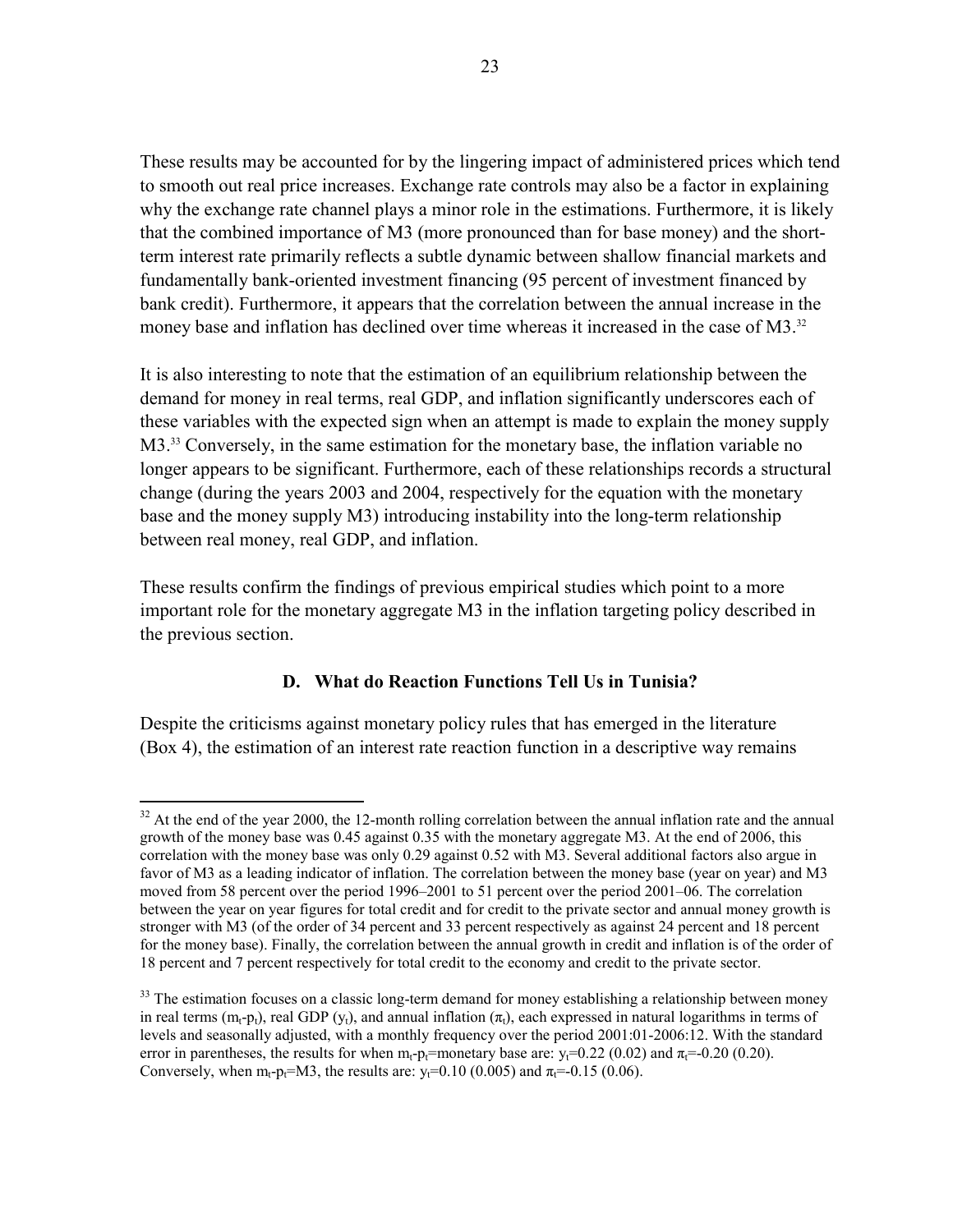helpful and informative.<sup>34</sup> In case of Tunisia, the empirical estimation of such rule may help for instance to detect the link between changes in the main money-market interest rate (close to the monetary policy instrument) and fluctuations of macroeconomic variables. To some extent, such estimation may also be informative regarding the structural changes in those relationships.

In line with the standard specification of reaction function described in Box 4, a simple reaction function is estimated for the BCT using the TMM variable as the dependent and policy instrument variable. In a first step (i.e., estimation 1 in Table 1 below), a reaction function in a pure inflation targeting environment is estimated (with annual inflation rate as unique explanatory variable). In a second step, a more standard specification is estimated (with both the annual inflation rate and the output gap). Not surprisingly, over a long period (i.e., starting before 2003), the quality of the estimation is really poor and highly unstable, which could be easily understood by the various economic changes that occurred in the Tunisian economy. The instability problem remains true after 2003, but of less magnitude, whereas the parameters have the expected sign (which is not the case beforehand).

From Table 1, several elements can also be pointed out. First, the parameters have the expected sign (with the exception of the coefficient for the output gap albeit not significantly different from zero) over the recent period. As a matter of fact, no major differences can be spotted between both estimations (i.e., respectively with (estimation 1) or without (estimation 2) the output gap). Second, the coefficient of inflation, while greater than one as expected, is only marginally significant in both estimations. Third, a gradual adjustment process seems to be in place (with the coefficient  $\rho$  being significantly different from zero). However, the value of the correction mechanism parameter (characterized by the coefficient  $\gamma$ ) is low and of weak significance. This could also be explained by the high stability of the TMM over the regression period, independently of the fast economic growth.

Although these results should be interpreted with caution given the limited number of observations, they broadly support the view that the use of the interest rate has become more active in the recent past while still reacting to other (omitted in the models above) variables.

This conclusion is confirmed by the stability tests for the estimated coefficients (which are rejected even in the recent period) and by the misspecification tests which reveal a poor explanatory power of the standard specification of the rule and heteroskedastic residuals.<sup>35</sup>

<sup>&</sup>lt;sup>34</sup> See for example Gerlach (2007).

<sup>&</sup>lt;sup>35</sup> Both results may reflect the omission of important variables in the regression which could explain part of the determination of the TMM.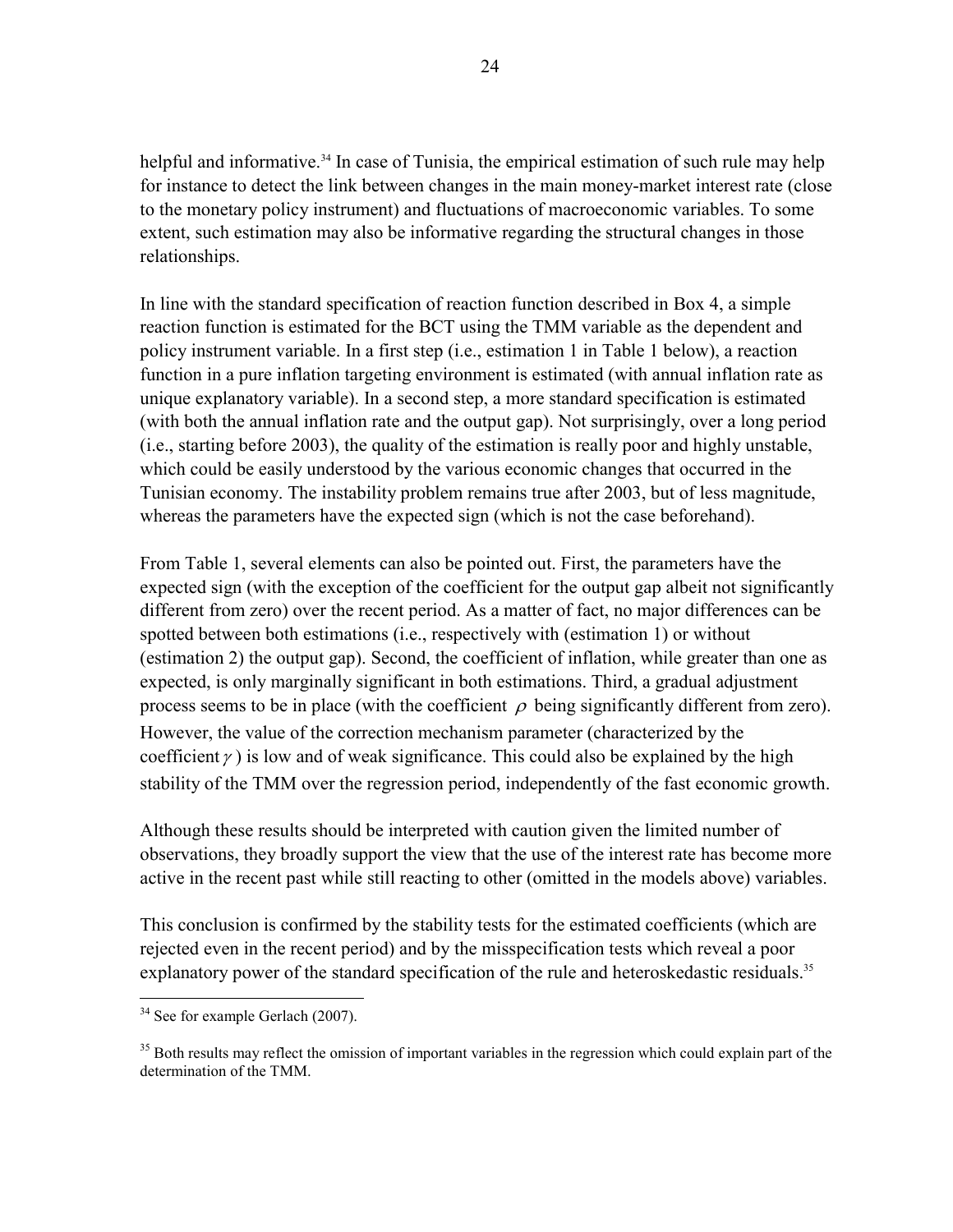#### **Box 4. Reaction Function of Central Banks: Between Theory and Practice**

#### **Background**

For a long time researchers in monetary economics and practitioners have tried to detect the main economic variables that drive monetary policy decisions. In early 1990s, this research topic has received a renewed interest with the simple rule proposed by Taylor (1993). Indeed, he showed that the behavior of the Fed funds rate (considered as representative of monetary policy decisions) could be summarized only by two elements, i.e., the stabilization of the output gap and of the inflation rate around its target. By imposing arbitrarily the relative weights for each element, Taylor (1993) finds that such a specification is sufficient to represent the behavior of the Fed funds rate, especially for the Chairmanship of Alan Greenspan. Since then, all the discussions on monetary policy reaction function turn on this specification. In particular, most of empirical studies tend to estimate empirically the Taylor rule for different periods of time. The main conclusion of these empirical studies is that the relative weight of each element changes over time, suggesting an adjustment of the conduct of monetary policy to a changing environment. However, as notably suggested by Judd and Rudesbusch (1998) and Clarida et al. (2000), it seems that it is still possible to find a stable estimation of the Taylor rule when it is estimated on subperiods corresponding mainly to the presidency of each different chairman. Although some criticisms emerged against such rules (see for instance Svensson (2003)), most researchers still use this type of reaction function both from descriptive and prescriptive perspectives.

Model specification: the standard approach

The representative rule of monetary policy decisions as suggested by Taylor (1993) for the United States has the following form:

$$
(1) \ \mathcal{f}^{*}_{t} = rr^{*} + \pi_{t} + \beta_{1}(\pi_{t} - \pi^{*}) + \beta_{2}gap_{t}
$$

where  $f f_t^*$  is the nominal of the Federal funds rate (recommended by the rule),  $r r^*$  the equilibrium real Federal funds rate,  $\pi$ , and  $\pi^*$  denote respectively the current annual inflation rate and its target while  $gap_t$  is the difference between the real gross domestic product (GDP) and the potential GDP, i.e. commonly called the output gap. According to Taylor (1993), equation 1 fits relatively well the behavior of the overnight Fed funds rate over the period 87-92 on quarterly basis when imposing arbitrarily  $rr^*$  and  $\pi^*$  both equal to 2% and  $\beta_1 = \beta_2 = 0.5$ . However, as pointed out by Goodhart (1999), any attempt to estimate empirically such rule requires the addition of lagged dependent variables in order to fit well. In addition, with monthly or quarterly data the sum of the coefficients of the lagged dependent variables is generally close to, or greater than, one, suggesting that "*central banks have historically changed rates by only a small fraction of their ultimate cumulative reaction in response to an inflationary shock or to a deviation of output from potential*" (Goodhart, 1999). In the same vein, authors like Judd and Rudebusch (1998) proposed the following adjustment of the monetary policy interest rate:

$$
(2) \Delta f f_t = \gamma (f f_t^* - f f_{t-1}) + \rho \Delta f f_{t-1} + \varepsilon_t
$$

which, when replacing in the previous equation  $f f_t^*$  by its value defined in equation (1), consists in estimating empirically the policy rule with the following form of an error correction mechanism (ECM) model:

$$
(3) \Delta f_t = \alpha + \lambda \pi_t + \delta g a p_t + f f_{t-1} + \rho \Delta f f_{t-1} + \varepsilon_t
$$

where the constant term  $\alpha$  is equal to  $\gamma (rr^* - \beta_1 \pi^*)$  $\gamma (rr^* - \beta_1 \pi^*)$ . In the same vein, the parameter  $\lambda = \gamma (1 + \beta_1)$  and  $\delta = \beta_2 \gamma$  while  $\varepsilon_t$  are white noise errors. From the estimation of equation (3), it is expected that the parameters  $\lambda$  and  $\delta$  are positive.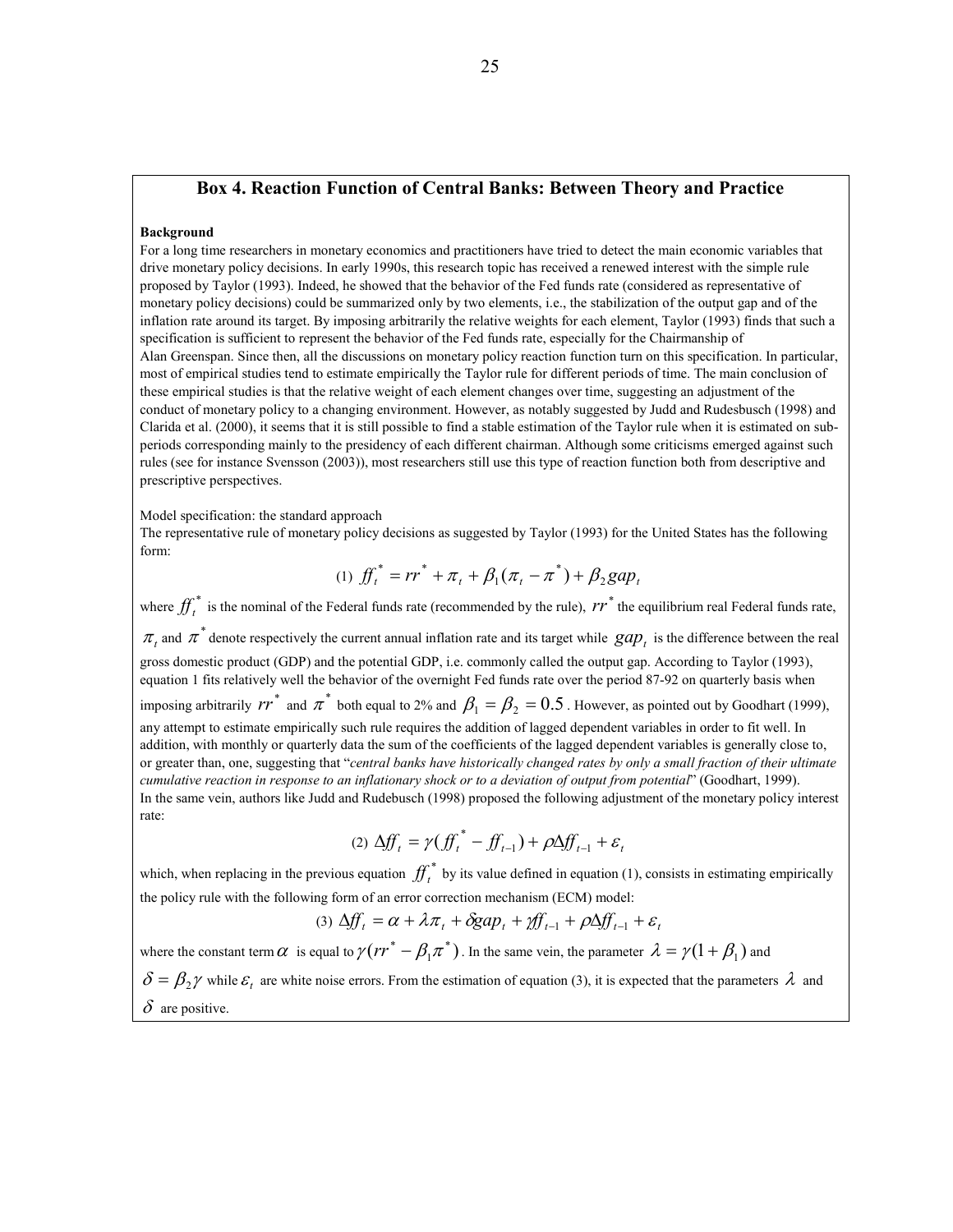| Sample period           |              |                          |         |                     |
|-------------------------|--------------|--------------------------|---------|---------------------|
| <b>Estimation 1</b>     | 1.64         |                          | $-0.01$ | 0.29                |
|                         | (1.37)       |                          | (0.00)  | (0.14)              |
| <b>Estimation 2</b>     | 1.89         | $-0.16$                  | $-0.01$ | 0.26                |
|                         | (1.27)       | (0.17)                   | (0.00)  | (0.15)              |
| Misspecifications tests | $R^2 = 0.15$ | Breusch-Godfrey LM test: |         | ARCH test:          |
|                         |              | $F-stat=1.16$            |         | $F - state = 22.55$ |

#### **Table 1. Tunisia: Estimates of an Interest Rate Reaction Function 1/**

Source: IMF staff estimates.

Note: Heteroskedasticity and autocorrelation consistent estimators (Andrews (1991). Standard errors are reported in parentheses. Given the limited number of observations and the non rejection of the null hypothesis, the intercept α has been removed from the estimation in order to improve the dynamics.

1/ Equation (3) in Box 4 for BCT (2003:1-2006:8).

## **V. THE WAY FORWARD FOR TUNISIA'S MONETARY POLICY FRAMEWORK**

Against the background of the discussion in Section IV, it appears that, not surprisingly, the Tunisian economy is impacted by ongoing structural changes. Although the role played by the monetary aggregate still remains predominant in many respects, the very short-term interest rate (i.e., the TMM) has been gaining in importance over the recent period. By contrast, the importance of base money has decreased. In the current situation, the money market in Tunisia, which is of paramount importance in a monetary policy decision process based on interest rate setting, is too concentrated on the short-end segment and lack depth on the term. While this complicates the assessment of the monetary policy transmission mechanisms in Tunisia, it is necessary to take stock of Tunisia's compliance with the building blocks of IT.

## **A. Tunisia's Compliance with the Building Blocks of Inflation Targeting**

The building blocks of an IT framework can be divided into four groups, including institutional, operational, technical, and organizational features.<sup>36</sup> Regarding the *institutional building blocks*, first and foremost is a mandate to pursue an inflation objective and accountability of the central bank in meeting this objective: (1) price stability should be the primary *de facto* mandate of monetary policy; (2) the central bank should have sufficient instruments discretion and autonomy; and (3) it should be transparent and accountable. The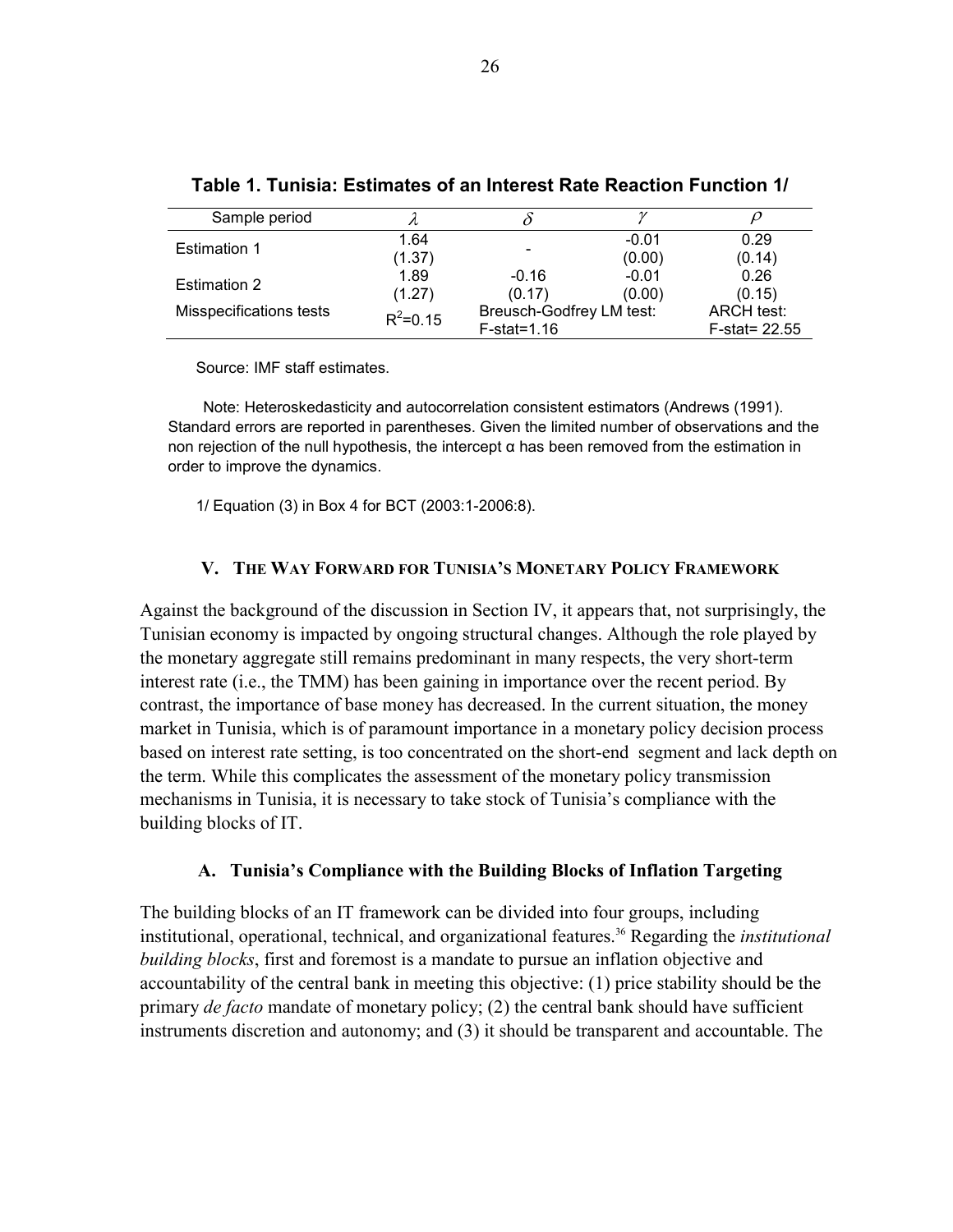*operational building blocks* consider the need to ensure that the inflation target will not be subordinated to other objectives: (4) a stable macroeconomic framework (4a. absence of fiscal dominance and 4b. robust external position); (5) an efficient and stable financial sector (5a. the financial markets, 5b. the money market, 5c. the foreign exchange market, and 5d. the banking sector); (6) monetary and foreign exchange operations should be efficient, and (7) there is a reasonably well-functioning interest-rate transmission channel. The *technical requirements* for an IT framework include: (8) availability of the proper infrastructure for IT (8a. availability of an inflation measurement for targeting; 8b. a process for setting the inflation target and its maturity, 8c. the availability of inflation indices on a timely basis, including leading and lagged indices; 8d. availability of the statistical tools for the production of inflation forecasts; 8e. and good understanding of the channels of transmission of monetary policy); (9) the publication of inflation reports; and (10) a robust analytical capacity at the central bank. Finally, the *organizational features* include (11) a transparent decision-making process; and (12) an organization of the central bank that fits the needs of an IT framework.

The building blocks are not meant to constitute strict prerequisites; the absence of some of these conditions should not stand in the way of the adoption of IT, especially when policies are being introduced to establish them in the short and medium term. Ultimately, the decision to adopt IT must be based on a careful weighing of the costs and benefits of IT against the alternatives. The decision entails necessarily a measure of judgment.

Tunisia exhibits a relatively low degree of compliance with the building blocks of an IT framework identified above (Table 2). Compliance is high for three primary building blocks only; intermediate in the case of five primary features, and three secondary features; and compliance is low in the case of four primary features and eight secondary features. Compliance with regard to the institutional building blocks (fairly high) benefited from the May 2006 amendment of the Central Bank Law which has established price stability as the primary objective of monetary policy. With regard to operational features, the BCT has developed robust operational frameworks for its monetary and foreign exchange operations, and the interest rate transmission channel is potentially strong due to the indexation of most banks' lending activities on money market rates.<sup>37</sup>

<sup>&</sup>lt;sup>36</sup> This section in based on A. Carare, M. Stone, A. Schaechter and M. Zelmer, IMF Working Paper WP/02/102 "Establishing Initial Conditions in Support of Inflation Targeting."

<sup>&</sup>lt;sup>37</sup> Indexation may however deter dynamic use of the interest rate and, hence, affect the feasibility of IT.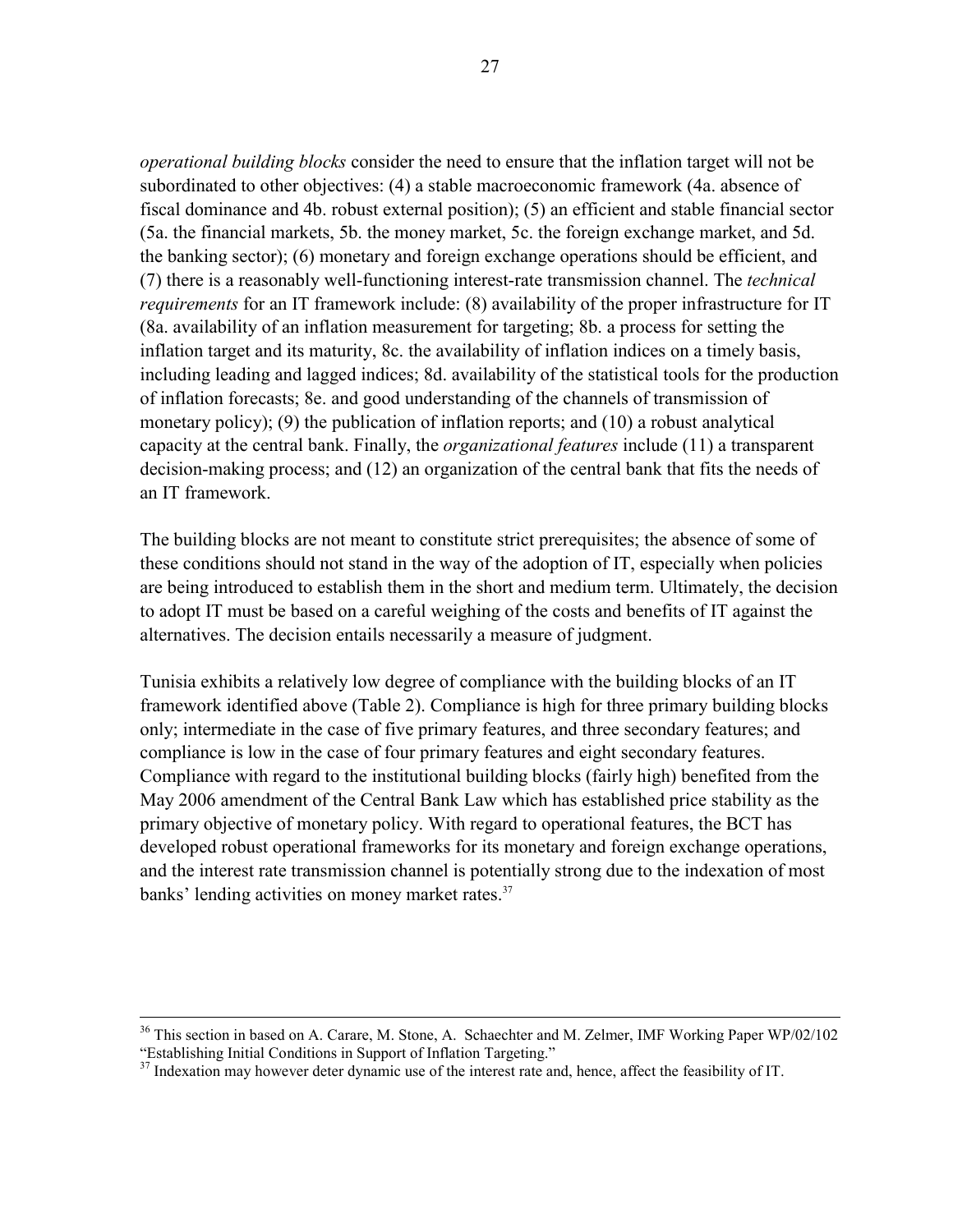However, relatively low compliance with regard to the absence of fiscal dominance may take

time to overcome. In particular the weight of administered prices in the CPI, and the mechanisms for adjusting them, create a tradeoff between inflation and fiscal policy which introduces a fiscal bias into the control of inflation. In addition, the implementation of the monetary program may lead to an implicit accommodation of budgetary slippages. Compliance is also rather weak with regard to the technical and organizational building blocks, as well as with regard to the robustness of the external position. Technical capacity can be strengthened relatively rapidly in Tunisia. However, strengthening the external position and liberalizing the exchange rate may take time and is not under the full control of the BCT.

## **Table 2. Tunisia: Compliance with the Building Blocks of an IT Framework**

| <b>Building Blocks</b>                      | Compliance   |
|---------------------------------------------|--------------|
| <b>Institutional features</b>               |              |
| 1. Price stability is the primary objective | High         |
| 2. Sufficient autonomy of the CB            | Intermediate |
| 3. CB is transparent and accountable        | Intermediate |
| <b>Operational features</b>                 |              |
| 4. Stable macroeconomic framework           | Intermediate |
| 4a. Absence of fiscal dominance             | Intermediate |
| 4b. Robust external position                | l ow         |
| 5. Efficient and stable financial sector    | Intermediate |
| 5a. Efficient financial market              | l ow         |
| 5b. Efficient money market                  | l ow         |
| 5c. Efficient exchange market               | Intermediate |
| 5d. Efficient and stable banking sector     | Intermediate |
| 6. Efficient monetary/forex operations      | High         |
| 7. Strong interest rate channel             | High         |
| <b>Technical features</b>                   |              |
| 8. Infrastructure required for IT           | l ow         |
| 8a. Good measure of inflation               | l ow         |
| 8b. Process for setting the target          | Low          |
| 8c. Good Inflation indices                  | l ow         |
| 8d. Forecasting tools                       | l ow         |
| 8e. Understand transmission channels        | Low          |
| 9. Publication of inflation reports         | l ow         |
| 10. Robust analytical capacities            | Intermediate |
| <b>Organizational features</b>              |              |
| 11. Transparent decision-making             | Low          |
| 12. CB organization suited to IT needs      | Low          |

Source: Authors' evaluation and Appendix Table 4.

#### **B. Strengthening Compliance with the Building Blocks of Inflation Targeting**

Strengthening the effectiveness of the current monetary policy framework will facilitate the adoption of IT framework over time. In particular, liquidity management by the central bank should allow interbank market rates to be flexible, as well as ensure that technical factors (i.e., government cash flow) do not create noise in the market. In the case of Tunisia, based on our previous empirical analysis of transmission channels, the following areas deserve examination:

• **Transparency of the monetary programming process.** The public should know the methodology used for setting current monetary targets, as well as the rationale for the choice of monetary base and broad money as leading indicators of inflation.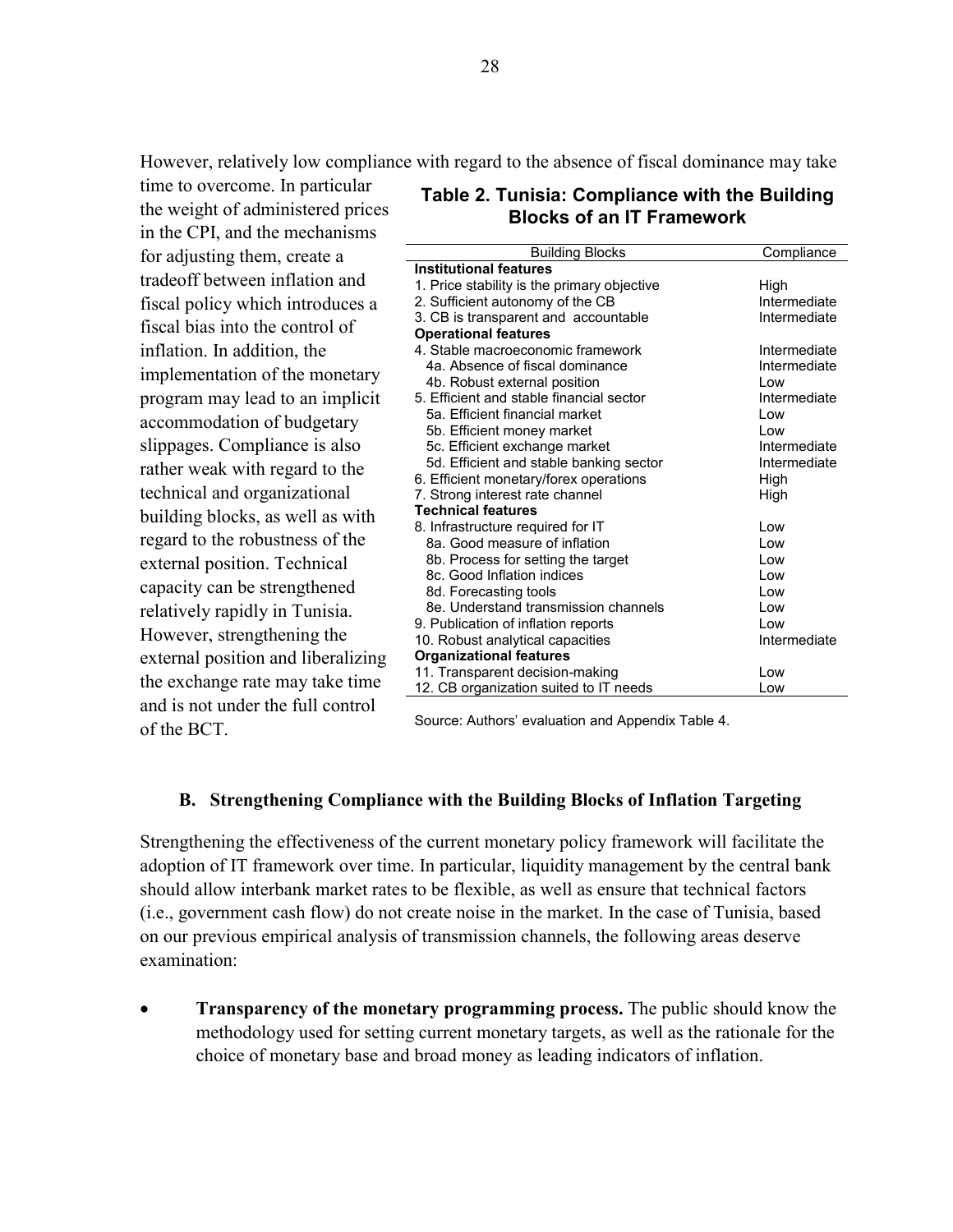- **Choice of leading inflation indicator.** Several factors argue in favor of retaining M3: the correlation between inflation and base money declined over the period 2001–06, but the correlation between inflation and M3 remained strong and relatively stable.
- **Future operating target of monetary policy.** The declining correlation between inflation and base money over the period 2001-2006 argues in favor of dropping base money as the operating target in the future, and adopting instead a short-term interest rate.
- **Liquidity management.** With a monetary framework based on M3 as an intermediate target, and a short-term interest rate as the operational target, liquidity should be managed "neutrally," i.e., in such a way as to allow the overnight market rate to reach its equilibrium around the policy rate. Monetary operations should aim at compensating in real time the impact of changes in the autonomous factors.

Furthermore, as emphasized at a discussion at the IMF Executive Board, a number of preconditions must be met if IT is to succeed (Appendix II), and it is important that firm commitment by the monetary and fiscal authorities and the public vis-à-vis the inflation target be in place, which makes transparency even more important than for any other monetary framework.<sup>38</sup> In the case of Tunisia, two areas require particular attention.

First, the current pervasive indexation of bank transactions to the TMM can potentially complicate the use of a short-term interest rate as the operating target of monetary policy. The lack of data on private institutions' credit conditions does not allow a quantification of corporate balance sheets' sensitivity to changes in interest rates. However, anecdotal observations—and in particular a recent IEQ study—suggest that firms cite access to bank credit and its associated costs as the most serious constraint to their activity. Therefore, one

<sup>&</sup>lt;sup>38</sup> As recalled by Woodford (2001), the importance of a responsible fiscal stance for price stability outcomes stem from the fact that monetary policy has significant effects on the level of the state's outstanding debt in real terms. In his fiscal theory of price level, Woodford demonstrates that fiscal policy design matters for monetary policy (even in the absence of explicit dependence upon fiscal variables) in rational expectations equilibria associated with "non-Ricardian" policy regimes. In presence of rational expectations and frictionless financial market, this could happen when the state does not adjust its budget to neutralize, in present value, the effects of fiscal disturbances upon private sector budget constraints and hence aggregate demand. As a result, even in case of strong commitment of monetary policy to deliver price stability, Woodford (2001) shows that: "*On the one hand, (non-Ricardian) fiscal expectations inconsistent with a stable price level may frustrate this outcome, even when monetary policy is itself consistent with price stability. Indeed, the combination of a Taylor rule with certain kinds of fiscal policy may result in an inflationary or deflationary spiral. And on the other hand, even when fiscal policy is consistent with stable prices, the policy regime (including the commitment to a Taylor rule) may not preclude other equally possible rational expectations equilibria, such as equilibria involving selffulfilling deflationary spirals.*" See Woodford, M. (2001), "Fiscal Requirements for Price Stability," *Journal of Money, Credit and Banking*, Vol. 33, pp. 669–728.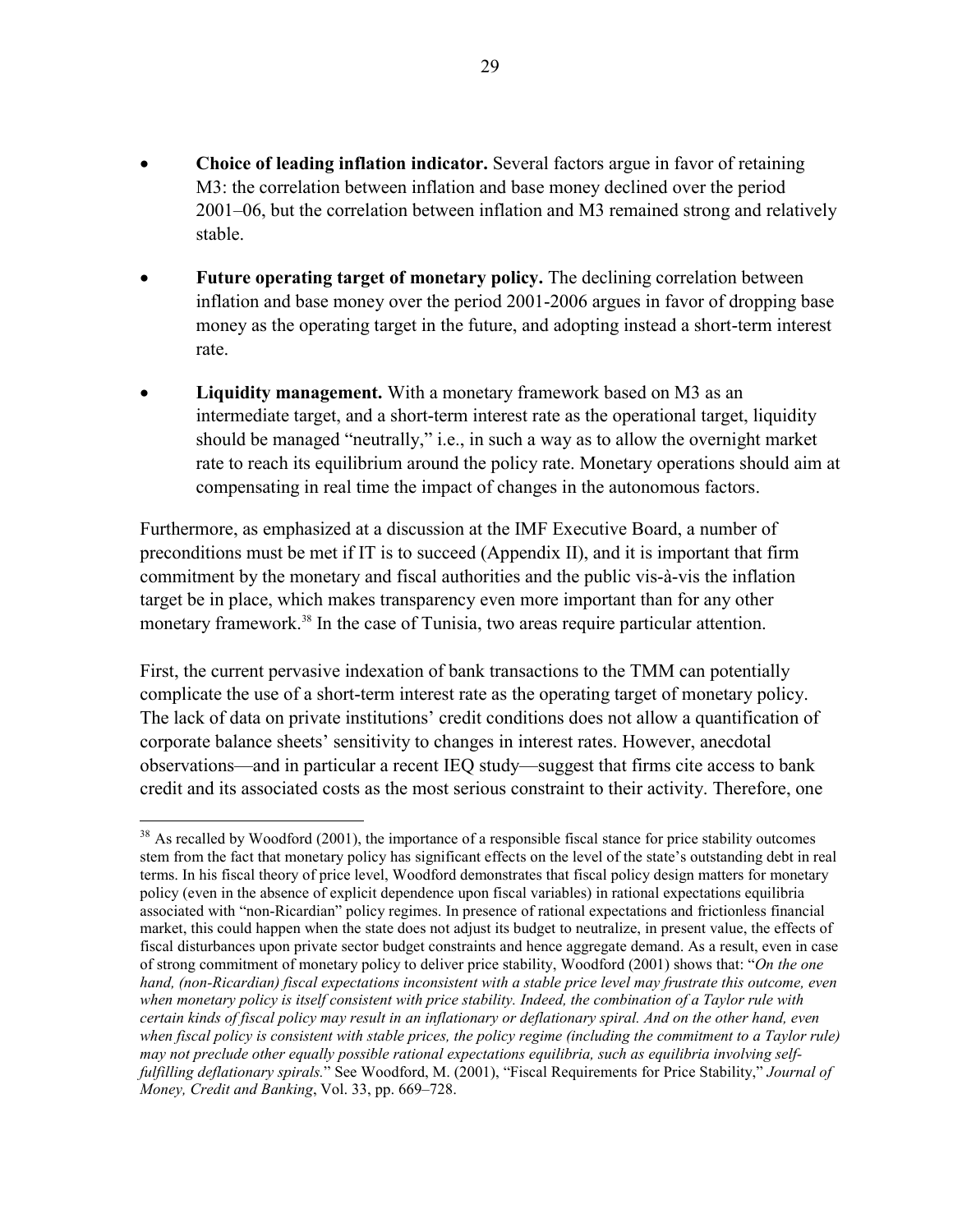would need to assess the vulnerability of corporates to interest rate fluctuations before moving on that front, as well as the to identify measures to reduce the practice of indexation.

Second, adopting IT requires defining the role of the exchange rate in the monetary strategy. Some countries have attempted to combine IT and exchange rate targeting. However, in nearly all of these countries (Chile, Israel, Poland, and Hungary) a conflict of objectives emerged which eventually led to a substantial widening of the exchange rate fluctuation band or its discontinuation.<sup>39</sup> Therefore, there is a need for an assessment of the potential impact on the economy of a liberalization of the exchange rate to be in a position to determine a rule for a policy of foreign exchange intervention consistent with the IT framework.

#### **VI. CONCLUDING REMARKS**

In order to adopt an IT framework relying on short term-interest rates as key policy rates, it is necessary to verify the compliance of economic framework with key elements. Efficient money and capital markets are of particular interest. Indeed, an orderly functioning of the money market is of the utmost importance for the transmission of the key policy rates to the economy in general and the price level in particular. Market participants form expectations about the future path of very short-term rates based on anticipated monetary policy decisions. These expectations are the basis for the determination of longer maturity interest rates and yields that are relevant for spending and saving decisions and which ultimately influence economic and monetary developments and the price level.

From this perspective, the primary objective of price stability entrusted to the BCT in 2006 marks a turning point in modernizing monetary policy in Tunisia. The strengthening of the building blocks of an IT framework will require progress towards *de facto* central bank autonomy, to enable full reliance on interest rates as the operational target of monetary policy. A clarification on the role of the exchange rate within the current policy framework, including the determination of a rule for official intervention that would be consistent with the future IT framework would also be most useful. The analysis and forecasting of coincident and prospective inflation and other macroeconomic developments will also need to be strengthened in Tunisia.

The actions to strengthen the building blocks for an IT framework could be staged as follows:

<u>.</u>

 $39$  The adoption of an IT framework does not prevent utilization of exchange market interventions as a way to ease volatility to the extent that such volatility might jeopardize price stability.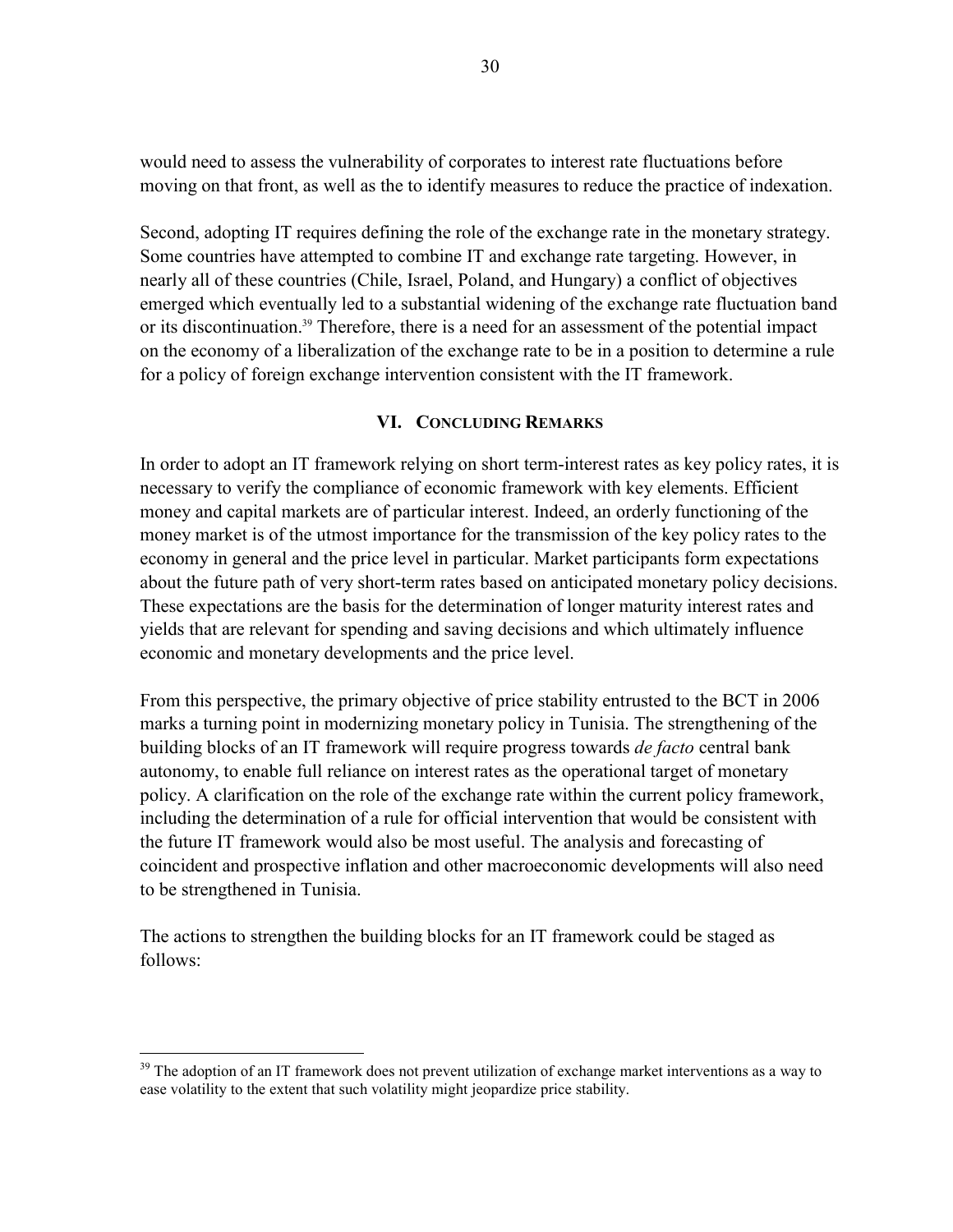- *Immediately*, strengthen the monetary policy framework, and intensify cooperation among the public agencies involved in macroeconomic policy and research, in order to capitalize on the pool of research and analytical skills available.<sup>40</sup>
- *In the short term* (1–2 years), strengthen the building blocks of the IT framework: (i) develop an autonomous central bank research capability in monetary, financial, and inflation forecasting issues; (ii) establish an action plan for eliminating administered prices; and (iii) de-index banking transactions from the TMM (through appropriate incentives).
- *In the medium term (3–5 years), complete the strengthening of the building blocks:* (i) the BCT has the capacity to forecast inflation and growth; (ii) the exchange rate is flexible; (iii) administered prices are eliminated; (iv) markets are more efficient; and (v) the capital account is liberalized, subject to the retention of prudential measures. Significant advances in the liberalization of the capital account, however, should await strengthening of the banking sector—through a significant reduction in nonperforming loans—and a reduction in external debt.

Some of the building blocks for an inflation targeting framework fall beyond the central bank's direct sphere of responsibilities. However, it can play a catalytic role among all the potential stakeholders, particularly the other government entities performing economic functions. Strengthening inter-agency technical cooperation will not only lay the groundwork for introducing an IT framework, but also strengthen monetary policy in the context of the existing monetary framework. This will accordingly help to strengthen the consensus regarding the role of monetary policy—a prerequisite for the success of an IT framework.

Finally, it is worth bearing in mind that the transmission channels are inherently likely to undergo changes as the economic environment itself evolves. Given the current characteristics of the Tunisian economy, it is possible to anticipate the following changes:

Given the importance of bank credit and the high level of business indebtedness, it is likely that the interest-rate channel will strengthen and become the main transmission channel. Capital-intensive sectors (petrochemicals, production of durable goods, etc.) can be expected to be the most sensitive to changes in interest rates. Conversely, large enterprises showing a high degree of self-financing can be expected to be less sensitive. It is also possible that the importance of the balance sheet channel may increase.

<sup>40</sup> The agencies include the *Institut d'Économie Quantitative* (IEQ), the *Observatoire de Conjoncture Économique* (OCE), and the *Conseil National de la Statistique* (CNS).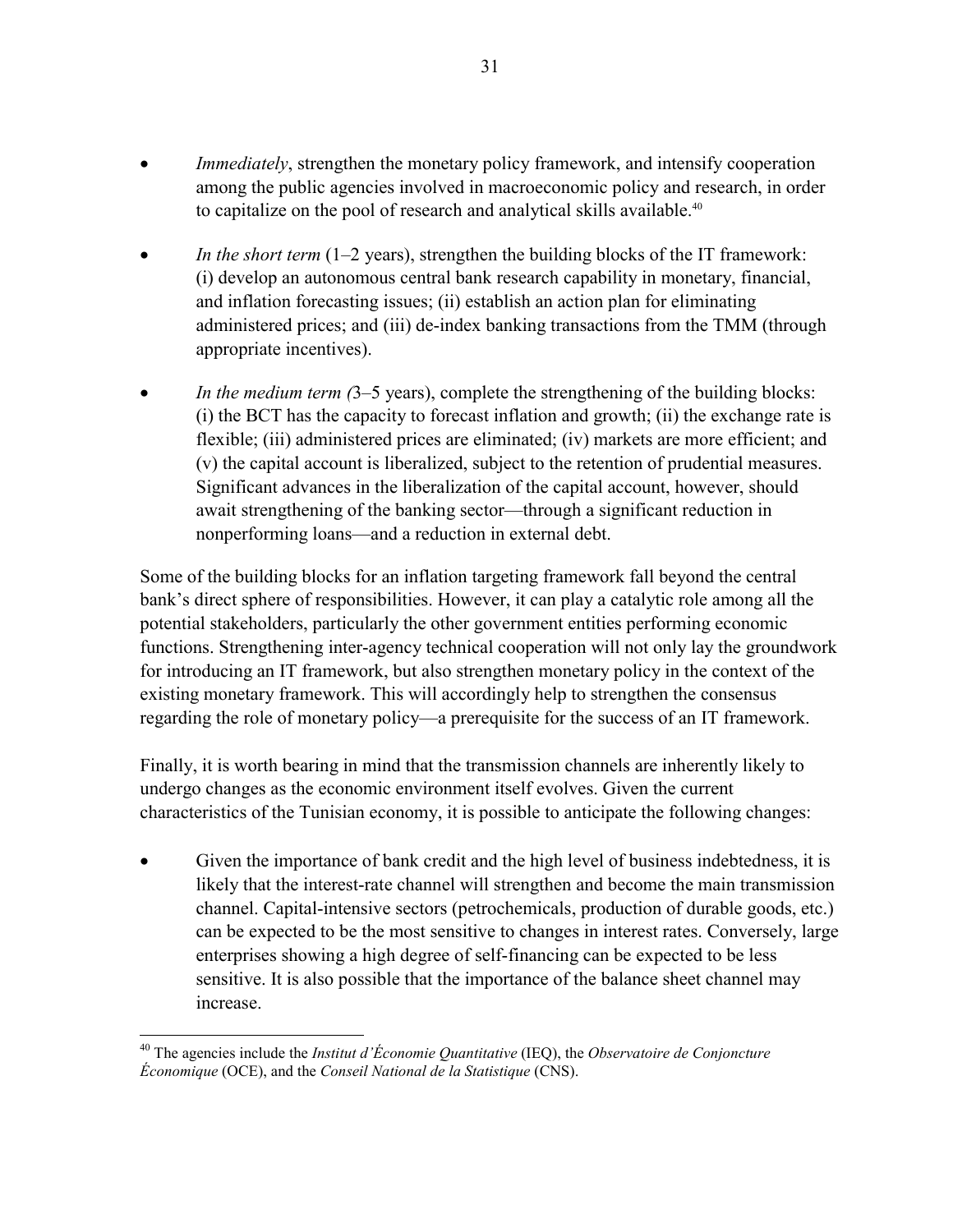- With the full liberalization of the capital account, the exchange rate channel can also be expected to strengthen given the degree of openness of the Tunisian economy and its integration into the European economy. One of the adjustment variables in this new system will be the exchange rate which in certain situations may put pressure on the monetary authorities. Capital account liberalization in the context of an IT framework could trigger a real appreciation of the dinar, harmful to Tunisian exports and favoring imports. Unless all sectors are prepared for this kind of pressure, there is a risk that certain industrial sectors may suffer. Nevertheless, the monetary authorities must abide by their inflation target without trying to steer the exchange rate (nominal or real) lest they trigger a destabilizing dynamic.
- Conversely, in moving to an inflation target in which the main monetary policy instrument becomes a short-term interest rate, the importance of the monetary channel can be expected to steadily diminish. Therefore, the current credit channel (characterized inter alia by the impact of M3 on other economic variables) can be expected to weaken, as a consequence of the development of financial markets. M3 should nonetheless continue to furnish meaningful substantive information regarding inflationary developments in the medium and long term.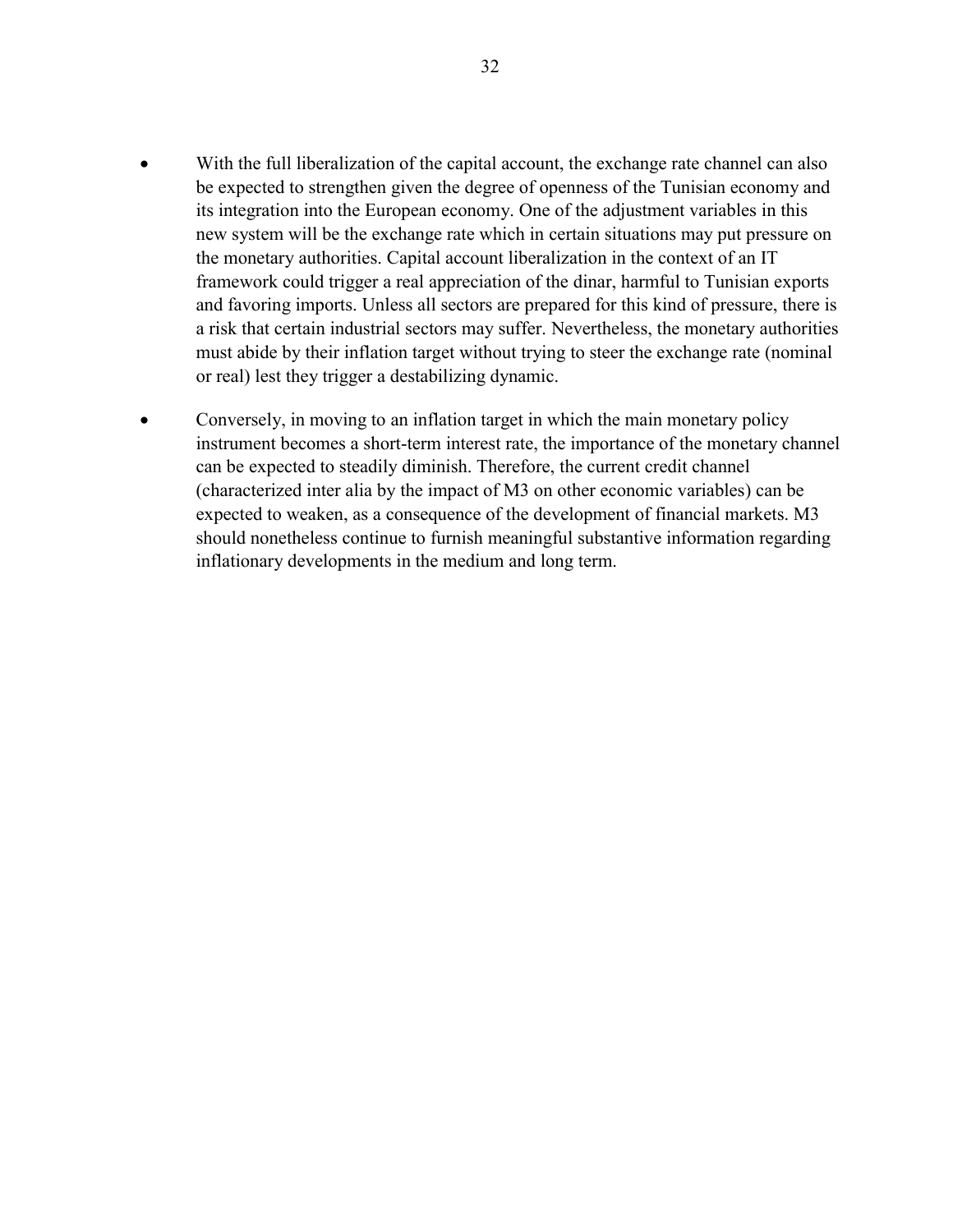#### **Appendix I. Tunisia: Monetary Targeting Framework**

The monetary programming exercise aims at setting a target for M3 as follows:

- Determining an annual target for M3 on the basis of the macro framework received from the *Institut d'Économie Quantitative* (IEQ), which is integrated into a money demand function prepared by the  $BCT<sup>41</sup>$ . The macroeconomic forecasts by the IEQ are obtained by means of the macro econometric model used for preparing the Plan. In tandem with the publication of the economic budget, the annual target for M3 for the following year is disseminated through the dispatch of summary economic indicators sent to financial transactors.<sup>42</sup>
- Based on this annual target, a monthly profile is determined for M3 on the basis of estimates of its cyclical trends and seasonal components, as well as of an irregular component (residuals).
- Based on the monthly profile for M3, a monthly profile for the monetary base is estimated at the end of the month of December by applying the monthly multipliers observed between M3 and the monetary base throughout the current year.<sup>43</sup>
- Thereafter, this monthly target for the monetary base serves as a control variable, throughout the year, to assess any overshooting of the target.
- If macroeconomic forecasts are revised in the course of the year in connection with the financial programming for the budget, a new estimation of optimal growth for M3 and the monetary base is carried out in order to determine their anticipated growth and evaluate any overshooting of the target previously set for M3. This estimation does not mean a revision of the initial target announced at the end of the preceding year. It serves as an information tool within the BCT to determine the magnitude of the overshooting attributable to the revision of the macroeconomic framework.

<sup>&</sup>lt;sup>41</sup> The annual target for the monetary aggregate M3 consists in a target to be achieved at year-end, i.e., a yearon-year figure for the month of December for each year.

 $42$  Apart from the target increase in M3 and the macroeconomic projections (for GDP and its internal components), these indicators also contain likely outturn figures for the current year and the anticipated annual growth in other monetary aggregates (except for monetary base), credit, national saving, foreign debt, and government finance.

 $43$  In the month of December in year t, the monthly target for the monetary base for year t+1 is determined on the basis of the monthly increase computed for M3 to which the monthly money multiplier observed between the two money aggregates during year t is applied. As the exercise is conducted at end-December of year t, it is thus talking about the money multipliers observed during the eleven months of year t and one provisional multiplier for the month of December. Accordingly, a re-estimation of the monthly profile of the target for the monetary base for year t+1 is carried out at the end of the month of January in year t+1 once the money multiplier for the month of December in year t is available.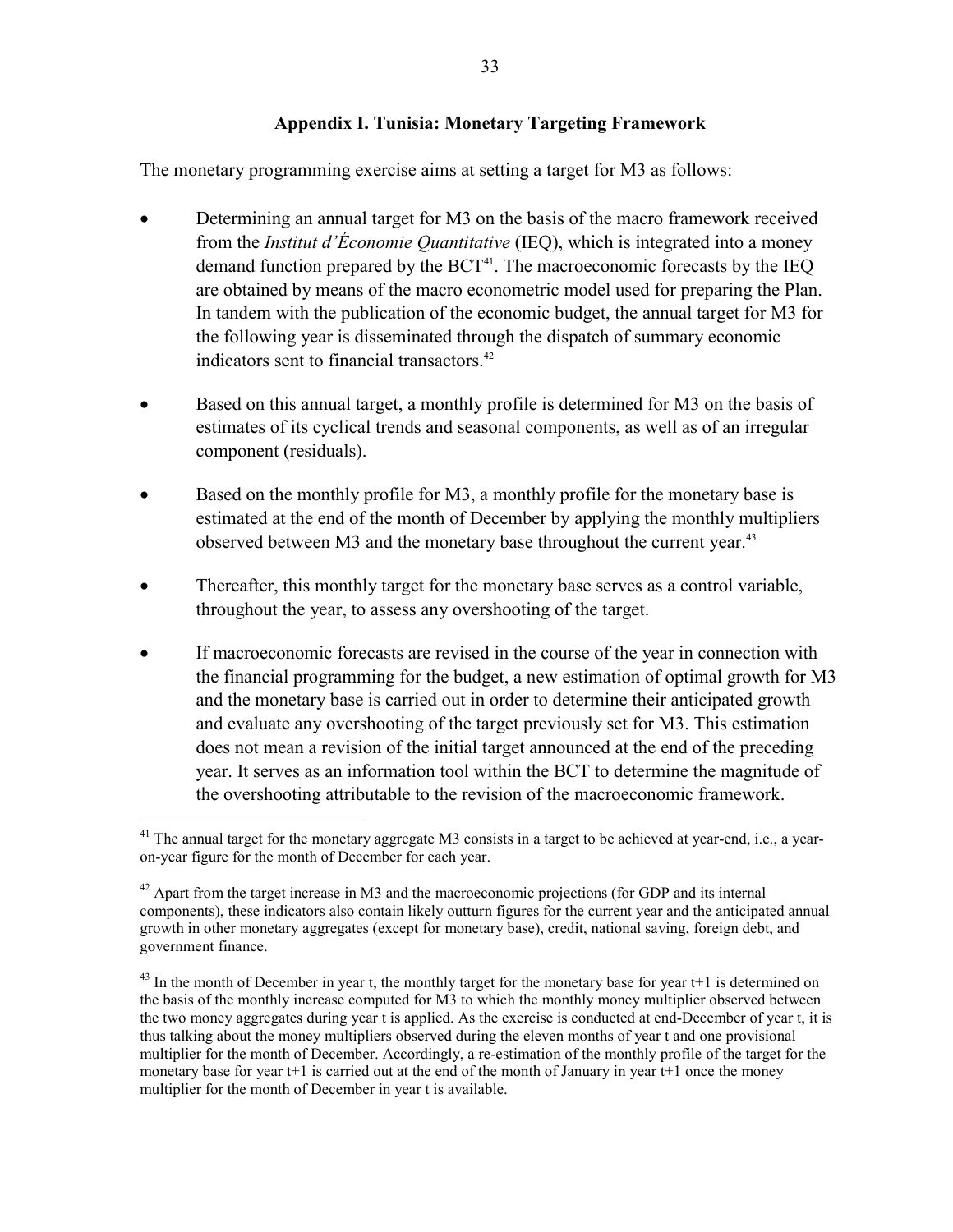## **Appendix II. Inflation Targeting in Emerging Economies**

A paper prepared by the staff of the IMF and discussed on February 17, 2006 at a seminar held at the Executive Board of the IMF, examined the experience of nonindustrial inflationtargeting countries. The key findings and conclusions of the paper, as well as the views of the Executive Board of the IMF are summarized below.

## **Key findings and conclusions**

A nonindustrial IT country faces challenges that differ in character or in degree from those faced in industrial economies, including: (i) weak public sector financial management; (ii) weak financial sector institutions and markets; (iii) low monetary policy credibility; (iv) extensive dollarization of financial liabilities; and (v) vulnerability to sharp changes in capital flows and international investor sentiment. In addition, many of these countries face greater uncertainty about the structure of their economies, the transmission of monetary policy, and the cyclical position of the economy than is typical of an industrial country.

The credibility of any systematic monetary policy framework requires bringing public sector finances under control. However, a possible added benefit of IT is that it may help reinforce support for putting public sector finances onto a path precisely by highlighting the inconsistency of the goal of stable, low inflation with lack of fiscal discipline.

Weak financial sector institutions and markets need to be taken into account in formulating and implementing IT. Such weaknesses alter the relative efficiency and speed of monetary policy transmission through different channels, and these need to be taken into consideration in policy formulation, on a country-by-country basis. Weak or incomplete financial markets may also limit the scope for reliance on market-based monetary policy instruments, but this is not essential. What is essential is for the central bank to be able to move the interest rates faced by households and businesses, and to do so in a manner that is clearly linked to the inflation objective. Weaknesses in the financial system itself may complicate the conduct of IT, as with any other monetary policy. In such circumstances, development of the IT framework will usually entail reforms to strengthen the financial system.

Although the credibility of the shift to IT is likely to be enhanced if it is adopted as part of a more comprehensive package of economic reforms, such reforms can also complicate the conduct of monetary policy under IT. A comprehensive package of reforms could entail both an initial period of disinflation and large shifts in relative prices associated with tariff, subsidy, and tax reforms. These are difficult challenges for IT, but ones that can be tackled through the choice of the measure of inflation to be targeted, the level of the target, the acceptable range of variation of outcomes around the target, and the pace of disinflation toward a longer-term objective.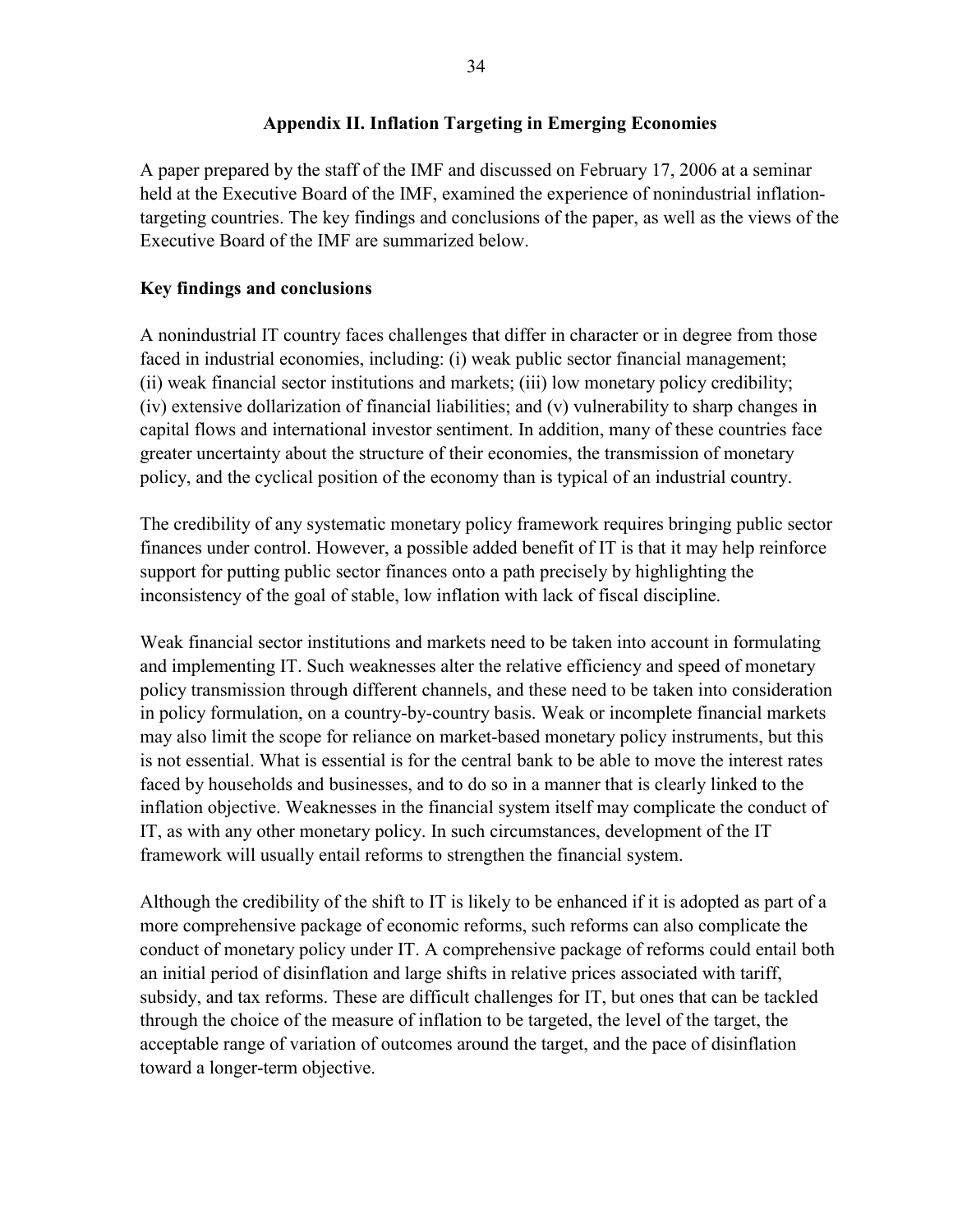Extensive dollarization poses a significant challenge in formulating and implementing IT. In particular, it can substantially alter the transmission of monetary policy: high dollarization of the financial system will tend to amplify the importance of exchange rate changes relative to domestic interest rate movements in policy transmission, and may generate aggregate demand effects opposite to those in industrial countries. In such circumstances, the central bank will typically pay greater attention to balance sheet effects of exchange rate movements on the economic outlook and place greater weight on a relatively smooth evolution of the exchange rate than otherwise.

A number of nonindustrial IT countries have also had to deal with strong capital flows, raising questions about the appropriate response, including the role of foreign exchange intervention. Some countries have tried to combine inflation targeting with exchange rate bands. In virtually all such countries, including Chile, Hungary, Israel and Poland, however, conflicts between achievement of the inflation target and the exchange rate target have eventually arisen, and normally resulted in a widening of the exchange rate band and then abandonment of the band altogether. Indeed, the dating of when such countries have effectively started IT is usually based on when they abandoned or greatly widened exchange rate bands.

In other cases, countries may opt for a gradual transition from an exchange rate peg to a more conventional IT framework, based on a managed float together with an informal inflation target. Such regimes may be in place for an extended period, and may provide a useful period in which to develop some key elements of an IT framework.

Data limitations and uncertainty regarding economic structure and monetary policy transmission can complicate the conduct of IT. In many nonindustrial countries, data availability and quality is weaker than in more developed economies. In addition, although the general characteristics of the economy and financial system may be understood, more detailed knowledge of the structure and parameters describing the economy may be more uncertain and less stable than in more developed economies. Implementing IT in such circumstances will tend to result in greater variability of inflation and output than would be possible with better information. However, when data are missing or of poor quality, other indicators, including anecdotal information, can be used to supplement the information set.

## **Views of the Executive Board of the IMF44**

Directors noted that some important caveats should be borne in mind in drawing conclusions about the potential benefits of IT relative to other regimes. In particular, and as indicated in the staff paper, they pointed to the short experience with IT and the relatively small sample

 $\overline{a}$ <sup>44</sup> See IMF, Public Information Notice (PIN) No. 06/40, April 18, 2006.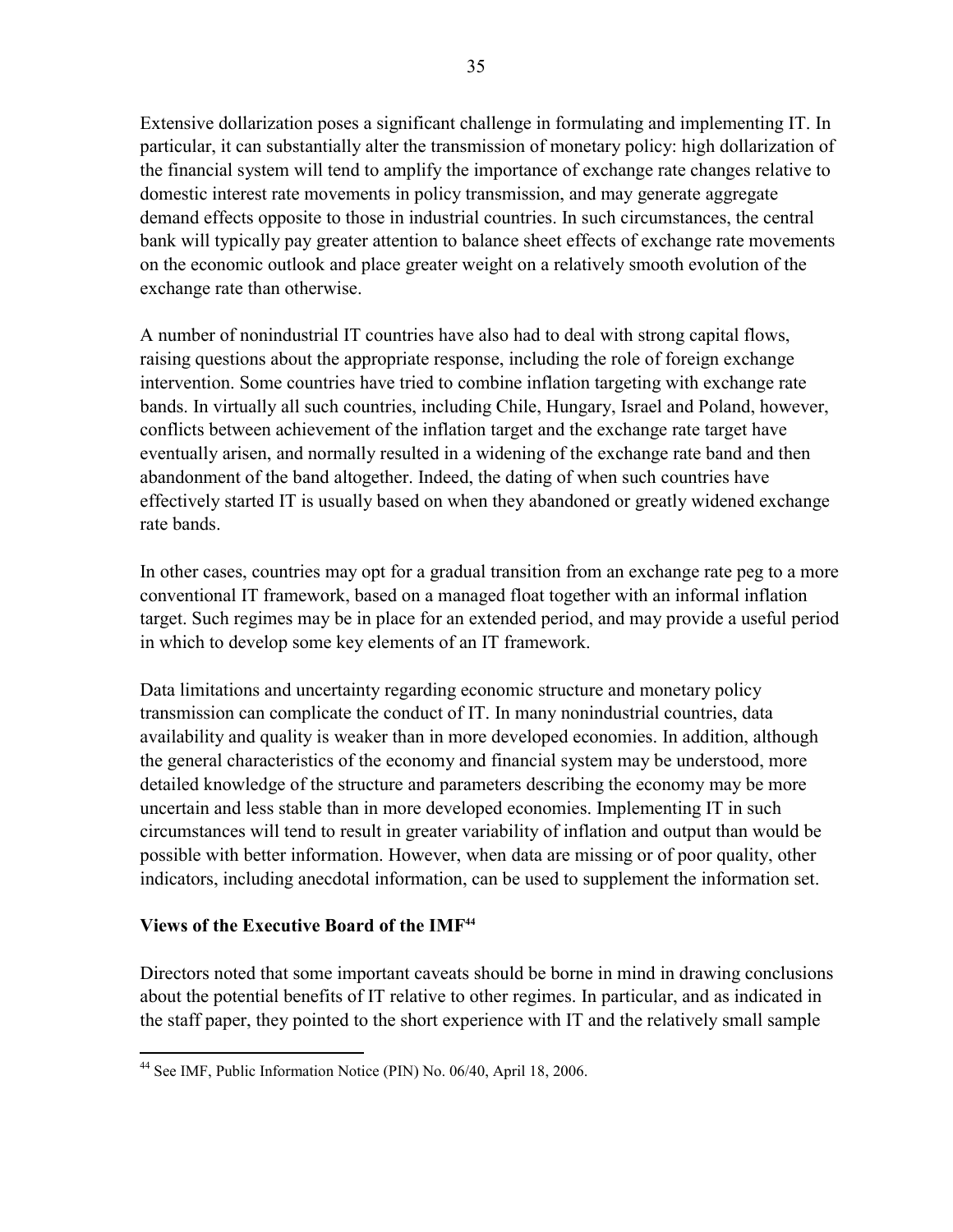of countries studied. Further, while acknowledging that all countries had benefited from benign global conditions and the accompanying general decline in inflation.

A number of Directors considered that success with IT may reflect a broader shift in country preferences toward price stability, as, in many cases, IT coincided with a range of reforms consistent with a shift in preference toward greater macroeconomic stability. Therefore, overall, Directors agreed that it is difficult to infer causality from IT to the observed outcomes, and that the evidence outlined in the paper should be seen as suggestive rather than definitive.

Directors agreed that technical and institutional conditions needed for IT are important for a successful implementation of any monetary policy regime. While seeing some scope for the necessary conditions to be developed after a country adopts IT, and for a somewhat less mechanical view on the preconditions for IT, Directors, nevertheless, generally underscored that a number of preconditions remain important for success (i.e., institutional autonomy of the central bank, fiscal consolidation, and adequate financial market development). Directors also highlighted the need for establishing a clear ex ante commitment to the IT framework, by both the monetary and fiscal authorities. Effective communication and outreach of policy intentions were also seen as essential.

Directors considered that the adoption of IT should not be seen as a macroeconomic panacea, and substantial operational and capacity constraints would need to be overcome in many of the countries contemplating the adoption of IT. Moreover, in some countries, capacity constraints and other structural features of their economies might make IT unsuitable for the foreseeable future. More generally, Directors considered that, while the IT framework can offer significant benefits for a number of countries, it should be recognized that it may not be appropriate in all cases.

With regard to the Fund's technical cooperation programs, Directors saw a key role for the Fund in helping countries to develop or strengthen their capacity to conduct effective monetary policy generally. Some Directors suggested that Fund TC should give priority to advice on how to improve policy credibility and establish a commitment to stability, with less focus on sophisticated modeling.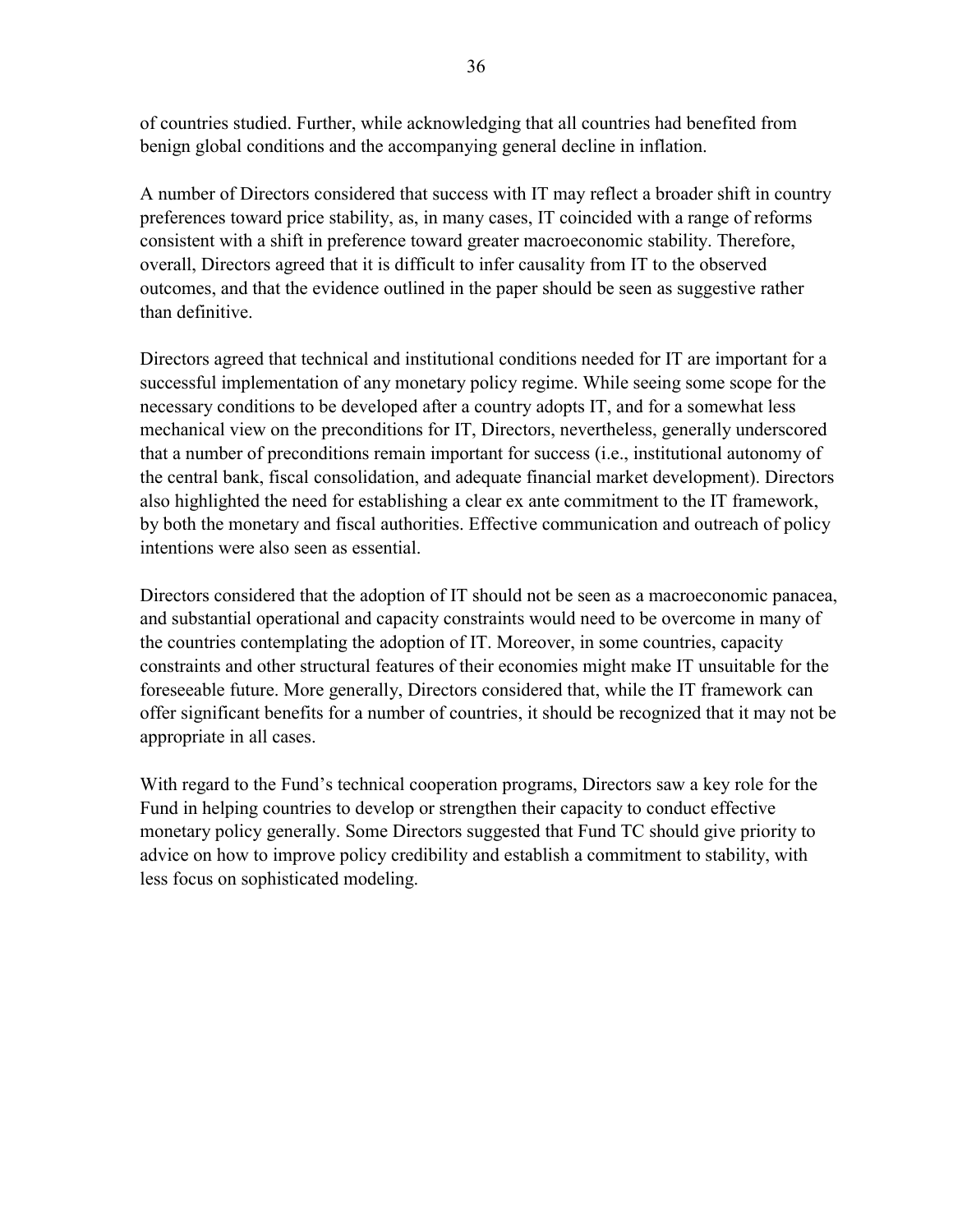## **Appendix Table 3. Tunisia: Reforms in the Monetary, Financial and External Sectors (1987–2007)**

| Year | <b>Monetary Sector</b>                                                                                                                                          | <b>Financial Sector</b>                                                                                                                                                                                                                                                                                                                                            | <b>External Sector</b>                                                                                                                                                                                                                                                                                           |
|------|-----------------------------------------------------------------------------------------------------------------------------------------------------------------|--------------------------------------------------------------------------------------------------------------------------------------------------------------------------------------------------------------------------------------------------------------------------------------------------------------------------------------------------------------------|------------------------------------------------------------------------------------------------------------------------------------------------------------------------------------------------------------------------------------------------------------------------------------------------------------------|
| 1987 | Most lending rates are liberalized<br>within ceiling of 3 percentage point<br>above TMM. Rates for deposits > 3<br>months are free.                             | Introduction of comprehensive bank<br>prudential regulations.                                                                                                                                                                                                                                                                                                      | Launching of a program of trade<br>liberalization.                                                                                                                                                                                                                                                               |
| 1988 | Rediscount operations limited to<br>priority sector loans. BCT introduces<br>credit auction; refinance standing<br>facility; and end of day repo<br>operations. | Merger of Banque Nationale de Tunisie<br>(BNT) and Banque Nationale de<br>Développement Agricole (BNDA) into<br>Banque National Agricole (BNA).<br>Reform of legislation on investment and<br>collective investment institutions and funds.<br>BCT prior approval for granting bank loans<br>is eliminated. Introduction of interbank<br>transactions, CDs and CP. |                                                                                                                                                                                                                                                                                                                  |
| 1989 | Reactivation of non-remunerated<br>reserve requirement.                                                                                                         | Introduction of treasury bill auctions.                                                                                                                                                                                                                                                                                                                            | Creation of the forex money<br>market.                                                                                                                                                                                                                                                                           |
| 1990 |                                                                                                                                                                 |                                                                                                                                                                                                                                                                                                                                                                    | Accession to the GATT. Offshore<br>bank (banks licensed to carry out<br>non-dinar operations exclusively)<br>allowed setting up onshore bank.                                                                                                                                                                    |
| 1991 |                                                                                                                                                                 | Relaxation of mandatory bank holdings of<br>government securities. Minimum term for<br>CDs raised to 90 days. Introduction of<br>treasury bills (T-bills) with maturity up to 1<br>year.                                                                                                                                                                           |                                                                                                                                                                                                                                                                                                                  |
| 1992 | Ceiling on lending rates replaced by<br>ceiling on average rate per bank.<br>Reduction of scope of credits at<br>preferential rates.                            | Strengthening of prudential regulations.<br>New financial instruments are introduced<br>(investment trusts, priority shares).                                                                                                                                                                                                                                      | Extension of operations in the<br>forex money market.                                                                                                                                                                                                                                                            |
| 1993 |                                                                                                                                                                 | Adoption of new auditing standards for the<br>financial statements of banks.                                                                                                                                                                                                                                                                                       | Acceptance of obligations of<br>Article VIII of the IMF's Articles of<br>Agreement. Participation in<br>Uruguay Round. Current account<br>convertibility. Exporters can open<br>accounts in forex and retain up to<br>40% of export proceeds.<br>Banks/firms allowed to borrow<br>abroad up to TD10/TD3 million. |
| 1994 |                                                                                                                                                                 | New banking law sets a framework for a<br>more market-oriented system. New stock<br>exchange legislation sets private stock<br>market and creates independent<br>supervisory body. Audits of all banks are<br>completed; restructuring plans are<br>implemented. Introduction of negotiable<br>t-bills and investment trusts (OPCVM).                              | Membership in WTO. Creation of<br>interbank forex market: BCT<br>continues to announce a central<br>rate; banks can hold open forex<br>positions within prudential limits.<br>Liberalization of outward FDI for<br>exporters within an annual ceiling.                                                           |
| 1995 |                                                                                                                                                                 | Venture capital companies are authorized.                                                                                                                                                                                                                                                                                                                          | Free trade agreement with EU.<br>Inward portfolio investment<br>partially liberalized.                                                                                                                                                                                                                           |
| 1996 | Lifting of all restrictions on lending<br>rates. Elimination of lending<br>requirements to priority sectors.                                                    |                                                                                                                                                                                                                                                                                                                                                                    |                                                                                                                                                                                                                                                                                                                  |
| 1997 | BCT intervention in money market<br>becomes main monetary instrument.                                                                                           | Implementation of a plan to restructure<br>NPLs on public enterprises.<br>Implementation of mise à niveau program.                                                                                                                                                                                                                                                 | Forward covers introduced for<br>trade related transactions.<br>Maximum buying/selling spread for                                                                                                                                                                                                                |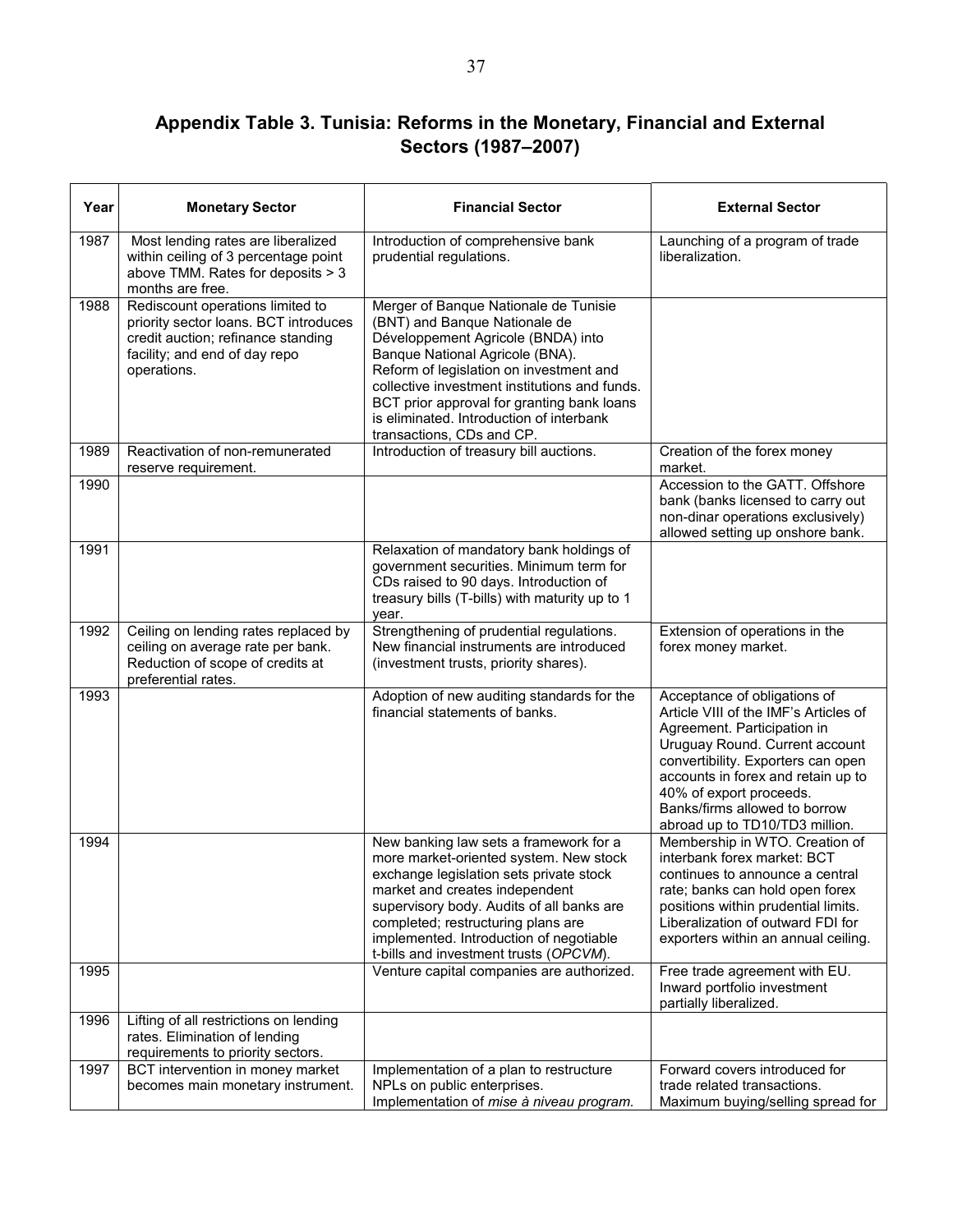| Year | <b>Monetary Sector</b>                                                                                                                                                                                                                                     | <b>Financial Sector</b>                                                                                                                                                                                                                                                                                                                                                                                                               | <b>External Sector</b>                                                                                                                                                                                                                                                                                                                                              |  |
|------|------------------------------------------------------------------------------------------------------------------------------------------------------------------------------------------------------------------------------------------------------------|---------------------------------------------------------------------------------------------------------------------------------------------------------------------------------------------------------------------------------------------------------------------------------------------------------------------------------------------------------------------------------------------------------------------------------------|---------------------------------------------------------------------------------------------------------------------------------------------------------------------------------------------------------------------------------------------------------------------------------------------------------------------------------------------------------------------|--|
|      |                                                                                                                                                                                                                                                            | Adoption of general regulations of the<br>Bourse des Valeurs Mobilières de Tunis<br>(BVMT). Creation of Maghreb Rating.                                                                                                                                                                                                                                                                                                               | spot transactions eliminated.<br>Domestic banks can perform cross<br>transactions with foreign banks.<br>Inward portfolio investment in<br>shares liberalized up to 50 percent<br>of voting rights.                                                                                                                                                                 |  |
| 1998 |                                                                                                                                                                                                                                                            | Issue of fungible t-notes (BTA).                                                                                                                                                                                                                                                                                                                                                                                                      |                                                                                                                                                                                                                                                                                                                                                                     |  |
| 1999 |                                                                                                                                                                                                                                                            | Capital adequacy ratio raised to 8 per cent.<br>Exposure to a single group reduced to<br>25 percent of capital. Adoption of rules on<br>public offer of securities.                                                                                                                                                                                                                                                                   | Surrender requirement reduced to<br>50 percent.                                                                                                                                                                                                                                                                                                                     |  |
| 2000 |                                                                                                                                                                                                                                                            | Merger of the Banque de Développement<br>Économique de la Tunisie and the Banque<br>Nationale de Développement Touristique<br>with the Société Tunisienne de Banque.<br>Enactment of new Business Corporation<br>Code.                                                                                                                                                                                                                |                                                                                                                                                                                                                                                                                                                                                                     |  |
| 2001 | Introduction of 3-month t-bond repo<br>auctions. Change to end-of-day repo<br>operations, by electing for maturities<br>going from 1 to 7 days in contrast to<br>a maturity set uniformly at 7 days in<br>the past.                                        | Enactment of a new banking law and law<br>on collective investment institutions.<br>Electronic clearing system for checks.<br>Tightening of limits to large exposures.<br>Establishment of a permanent minimum<br>100 percent liquidity ratio. Requirement to<br>publish the lending and deposit interest<br>rates of banks and level of commissions.                                                                                 | Onshore banks allowed to offer<br>forward cover for financial<br>operations up to 12 months and<br>engage in foreign currency/dinar<br>swap. Banks and nonbanks<br>allowed to hedge against interest<br>rate risk in foreign exchange<br>through FRAs.                                                                                                              |  |
| 2002 | Modification of RR base.                                                                                                                                                                                                                                   | Privatization of the Union Internationale de<br>Banque. Initiation of process of converting<br>development banks into multiservice<br>banks.                                                                                                                                                                                                                                                                                          |                                                                                                                                                                                                                                                                                                                                                                     |  |
| 2003 | Introduction of open market<br>operations and establishment of the<br>regulatory framework for repos.<br>Reform of regulations governing the<br>special saving accounts and<br>establishment of a fidelity premium.                                        | Introduction of remote clearing of standard<br>bill of exchange (completion of reform of<br>electronic clearing). Establishment of<br>Tunisian Financial Analysis Commission at<br>the BCT.                                                                                                                                                                                                                                           | Foreign investors may acquire<br>Treasury securities up to 5 percent<br>of each line. Individuals serving as<br>the sub-agency may open<br>accounts in convertible dinars. Up<br>to 70 percent of receipts from<br>exports and borrowing<br>denominated in foreign exchange<br>can be credited to professional<br>accounts.                                         |  |
| 2004 | Change in procedures for the BCT<br>intervention on the money market<br>(adoption of a composite method for<br>the apportionment of the credit<br>auction). Adoption of the standard<br>framework agreement setting the<br>terms and conditions for repos. | Creation of a bank for financing SMEs.<br>Rate of deductible provisions of banks and<br>leasing companies raised from 75 percent<br>to 85 percent of taxable profit.                                                                                                                                                                                                                                                                  | Modification of the limits on foreign<br>borrowing: credit institutions may<br>borrow unlimited amounts for<br>maturities up to 12 months. Other<br>firms may borrow up to<br>TND10 million subject to a rating<br>requirement.                                                                                                                                     |  |
| 2005 | Money market: (i) opening up to<br>individuals as subscribers; (ii) CPs<br>and CDs converted to book-entry<br>form and entered in accounts in the<br>name of the holder.                                                                                   | Privatization of Banque du Sud. Enactment<br>of law on strengthening financial security.<br>Rate of deductible provisions of banks and<br>leasing companies raised to 100 percent of<br>taxable profit. Establishment of regulatory<br>framework for electronic funds transfers.<br>Reorganization of BVMT: first and second<br>market merged into a single market.<br>Creation of startup funds and mutual<br>venture capital funds. | Foreign investors may acquire t-<br>bonds up to 10 percent of issues.<br>Nonresident may subscribe for/buy<br>bonds issued by resident firms<br>listed on stock exchange or which<br>have obtained a rating. Freedom of<br>purchase among foreigners of<br>shares in Tunisian firms. Creation<br>of "service provider accounts" in<br>forex and convertible dinars. |  |
| 2006 | Amendment of the BCT law: its main<br>responsibility is to safeguard price                                                                                                                                                                                 | Amendment of banking law: increase in<br>minimum capital, and definition of the                                                                                                                                                                                                                                                                                                                                                       | Rate for acquisition by nonresident<br>foreigners of bonds listed on stock                                                                                                                                                                                                                                                                                          |  |
|      | stability; enhanced transparence of                                                                                                                                                                                                                        | concept of reference shareholder;                                                                                                                                                                                                                                                                                                                                                                                                     | exchange or rated raised to                                                                                                                                                                                                                                                                                                                                         |  |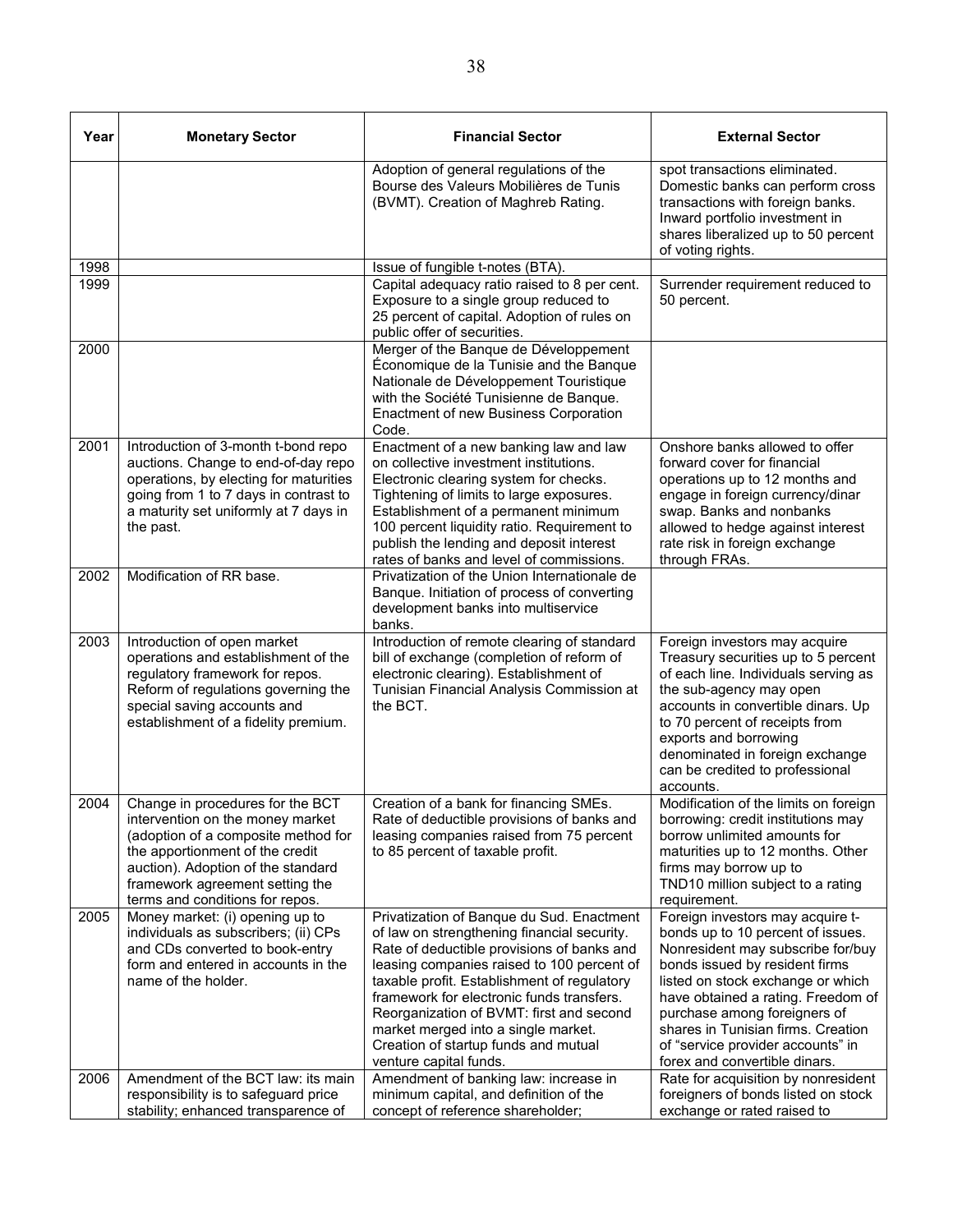| Year | <b>Monetary Sector</b>                                                                       | <b>Financial Sector</b>                                                                                                                                                  | <b>External Sector</b>                                                                                                                           |
|------|----------------------------------------------------------------------------------------------|--------------------------------------------------------------------------------------------------------------------------------------------------------------------------|--------------------------------------------------------------------------------------------------------------------------------------------------|
|      | monetary policy; elimination of BCT<br>advances to the Treasury.<br>Launching of RTGS system | governance rules strengthened. Launching<br>of Zero Coupon bonds and amendment of<br>procedures for issuance/redemption of<br>bonds in order to enhance standardization. | 10 percent. Relaxation of<br>conditions on access to the capital<br>of SMEs by nonresidents.                                                     |
| 2007 |                                                                                              |                                                                                                                                                                          | Relaxation of conditions imposed<br>on credit institutions and firms on<br>foreign borrowing (obtain prior<br>rating or stock exchange listing). |

Source: BCT, Ministry of Economic Development; and IMF Annual Report on Exchange Arrangements and Exchange Restrictions.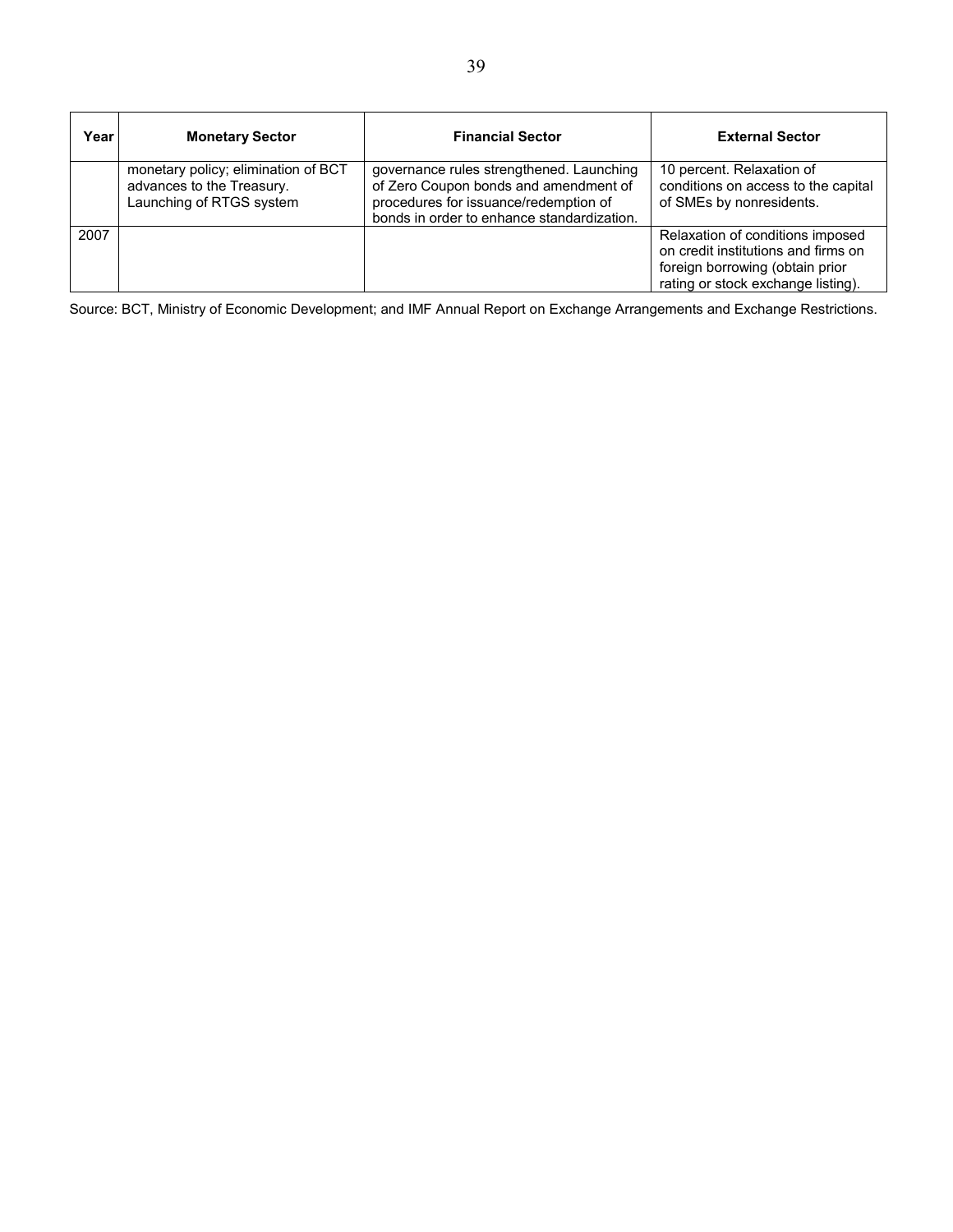## **Appendix Table 4. Tunisia: Detailed Compliance with the Building Blocks of an IT Framework**

| <b>Building Blocks</b>                                             | <b>Description</b>                                                                                                                                                                                                                                                                                                                                        |              |  |
|--------------------------------------------------------------------|-----------------------------------------------------------------------------------------------------------------------------------------------------------------------------------------------------------------------------------------------------------------------------------------------------------------------------------------------------------|--------------|--|
| <b>Institutional features</b>                                      |                                                                                                                                                                                                                                                                                                                                                           |              |  |
| 1. Price stability as<br>primary objective                         | The general goal of the BCT is to safeguard price stability. This<br>amendment provides the institutional basis for adopting IT.                                                                                                                                                                                                                          | High         |  |
| 2. De facto and de<br>jure autonomy of<br>the central bank<br>(CB) | The de jure autonomy of the BCT is high, but has not been fully<br>utilized so far. It is not clear that active interest rate management<br>would be properly understood and accepted by the government and<br>the public.1/ Public sector officials account for a sizable share of the<br>BCT Board (4 out of 8 members, not including the governor). 2/ | Intermediate |  |
| 3. CB is<br>transparent and<br>accountable                         | The rules in place at the BCT are generally less stringent than those<br>in place at IT central banks.3/                                                                                                                                                                                                                                                  | Intermediate |  |
| <b>Operational features</b>                                        |                                                                                                                                                                                                                                                                                                                                                           |              |  |
| 4. Stable macro<br>framework                                       | The stability of the macroeconomic framework benefits from capital<br>controls.                                                                                                                                                                                                                                                                           | Intermediate |  |
| 4a. Absence of<br>fiscal dominance                                 | The mechanisms for adjusting administered prices introduce a fiscal<br>bias into the control of inflation and the implementation of the<br>monetary program may lead to an implicit accommodation of<br>budgetary slippages.                                                                                                                              | Intermediate |  |
| 4b. Robust<br>external position                                    | The external position benefits from capital controls, and external<br>indebtedness is high.                                                                                                                                                                                                                                                               | Low          |  |
| 5. Efficient and<br>stable financial<br>sector                     | The institutional framework is broadly adequate, yet financial<br>markets lack depth.                                                                                                                                                                                                                                                                     | Intermediate |  |
| 5a. Financial<br>market                                            | The financial market infrastructure appears adequate but the market<br>is shallow.                                                                                                                                                                                                                                                                        | Low          |  |
| 5b. Money market                                                   | The development of the money market has been hampered by the<br>BCT's daily interventions through mid-2006 as well as by the fragile<br>financial performance of certain state-owned banks.                                                                                                                                                               | Low          |  |
| 5c. Forex market                                                   | The development of the exchange market has been impeded by<br>capital controls and the underdevelopment of the money market.                                                                                                                                                                                                                              | Intermediate |  |
| 5e. Efficient and<br>stable banking<br>sector                      | The volume of NPLs is high and the performance of certain state-<br>owned banks needs to be significantly strengthened.                                                                                                                                                                                                                                   | Intermediate |  |
| 6. Monetary and<br>forex operations<br>are efficient.              | The BCT has monetary instruments and infrastructures in line with<br>best international practices. Their implementation is well in hand.                                                                                                                                                                                                                  | High         |  |
| 7. Efficient interest<br>rate transmission<br>channel              | Potentially high given the indexation of interest rates. However,<br>indexation may deter dynamic use of the interest rate and, hence,<br>affect the feasibility of IT.                                                                                                                                                                                   | High         |  |
| <b>Technical features</b>                                          |                                                                                                                                                                                                                                                                                                                                                           |              |  |
| 8. Infrastructure<br>required for IT                               | A core infrastructure is in place but it is not optimally used by the<br>BCT, and certain tools essential for IT need to be established.                                                                                                                                                                                                                  | Low          |  |
| 8a. Have an                                                        | The weight of administered prices in the CPI is high (which creates a                                                                                                                                                                                                                                                                                     | Low          |  |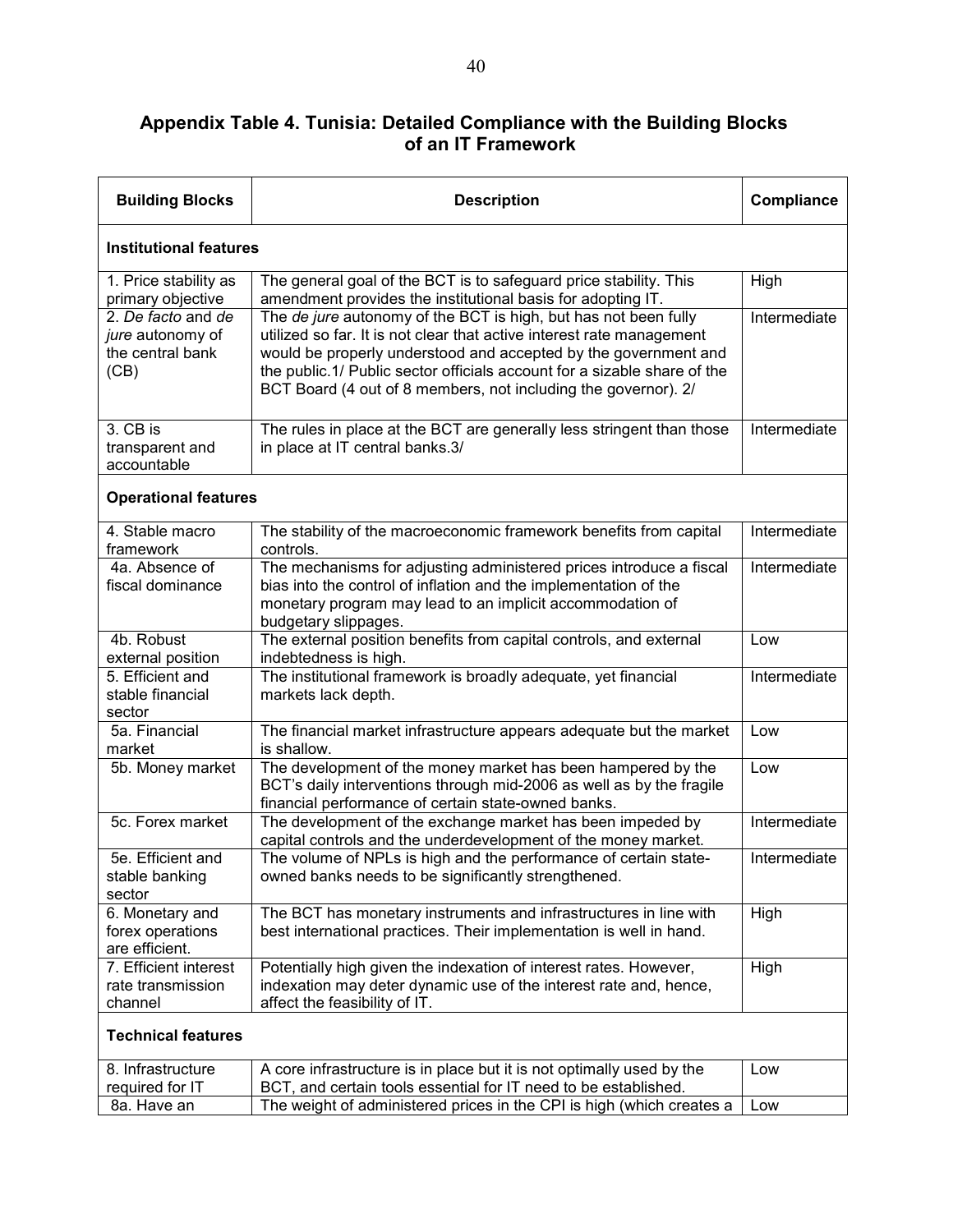| <b>Building Blocks</b>                      | <b>Description</b>                                                                                                                             | Compliance   |  |
|---------------------------------------------|------------------------------------------------------------------------------------------------------------------------------------------------|--------------|--|
| inflation                                   | tradeoff between inflation and fiscal policy) and the basket does not                                                                          |              |  |
| measurement for                             | reflect the composition of household expenditures.                                                                                             |              |  |
| targeting<br>8b. Set the                    | Discussions are at a preliminary stage. 4/                                                                                                     | Low          |  |
| inflation target and                        |                                                                                                                                                |              |  |
| its maturity                                |                                                                                                                                                |              |  |
| 8c. Inflation indices                       | Such indices are being developed.                                                                                                              | Low          |  |
| that are rapid,                             |                                                                                                                                                |              |  |
| leading and lagged<br>8d. Statistical tools | Such tools are being developed.                                                                                                                | Low          |  |
| for producing                               |                                                                                                                                                |              |  |
| inflation forecasts                         |                                                                                                                                                |              |  |
| 8e. Good                                    | The assessment of transmission channels has not been the focus of                                                                              | Low          |  |
| understanding of                            | in-depth studies.                                                                                                                              |              |  |
| transmission                                |                                                                                                                                                |              |  |
| channels                                    |                                                                                                                                                |              |  |
| 9. Publication of                           | Given the current status of the economic and analytical capacity at                                                                            | Low          |  |
| inflation reports                           | the BCT, the preparation of such a report is not yet possible.                                                                                 |              |  |
| 10. Well-                                   | Potential exists in some public agencies but it is poorly utilized by                                                                          | Intermediate |  |
| established                                 | the BCT. It is therefore advisable to: (i) strengthen technical                                                                                |              |  |
| analytical<br>capacities                    | cooperation with agencies that have analytical capacities; and<br>(ii) recruit at least two econometricians and two economists to              |              |  |
|                                             | strengthen the capacity of the Research Unit.                                                                                                  |              |  |
|                                             |                                                                                                                                                |              |  |
| <b>Organizational features</b>              |                                                                                                                                                |              |  |
| 11. Transparent                             | The annual targets of the monetary program are published;                                                                                      | Low          |  |
| decision-making                             | however, neither the monthly targets nor the factors accounting for<br>adi at ana anal seu iainse theore haut tha reasona alianaminatal ta tha |              |  |

| <u>UCUSIUI-IIIANIIY</u><br>process                                                      | Trowever, Heilher the Highling targets hor the factors accounting for<br>deviations and revisions throughout the year are disseminated to the<br>public.                                                                                                                                    |     |
|-----------------------------------------------------------------------------------------|---------------------------------------------------------------------------------------------------------------------------------------------------------------------------------------------------------------------------------------------------------------------------------------------|-----|
| 12. Organization of<br>the CB's work units<br>suited to the needs<br>of an IT framework | In the short term, a higher degree of cooperation between the BCT<br>units involved is essential in the preparation of the monetary policy<br>meetings and in the setting of research priorities on IT. In the longer<br>term, changes in the BCT organization chart should be considered). | Low |
| Notes:                                                                                  |                                                                                                                                                                                                                                                                                             |     |

1/ The BCT has high *de jure* indices of autonomy: its index of political autonomy was 0.63 compared to 0.45 for MCD countries; the index of operational autonomy was 0.75, against 0.63 for MCD countries (see IMF Working Paper No. 06/228).

2/ Of the 24 IT central banks, the government is not represented on the monetary policy decision-making bodies for 10 of them; when represented, it is involved in the voting on monetary policy decisions in only four of them.

3/ The BCT is required to inform the President of the Republic of any fact which could prove harmful to monetary stability (Article 34). The governor reports to the President of the Republic (Article 70) and is required to publish the BCT's annual balance sheet in the official journal. The BCT is required to send a statement of its accounts to the Minister of Finance every ten days. Of the 24 IT central banks, only seven are not required to account for their performance to Parliament; all publish an inflation report, most often quarterly and at least semiannually.

4/ In nearly all of the countries which have adopted IT, the chosen target is the CPI, even if the indices of underlying inflation are also calculated. This choice reflects a desire for clarity in communication with the general public. Initially, the Czech Republic and South Korea had adopted an underlying inflation index; subsequently these countries adopted the CPI. Currently, Thailand is the only country to target an underlying inflation index.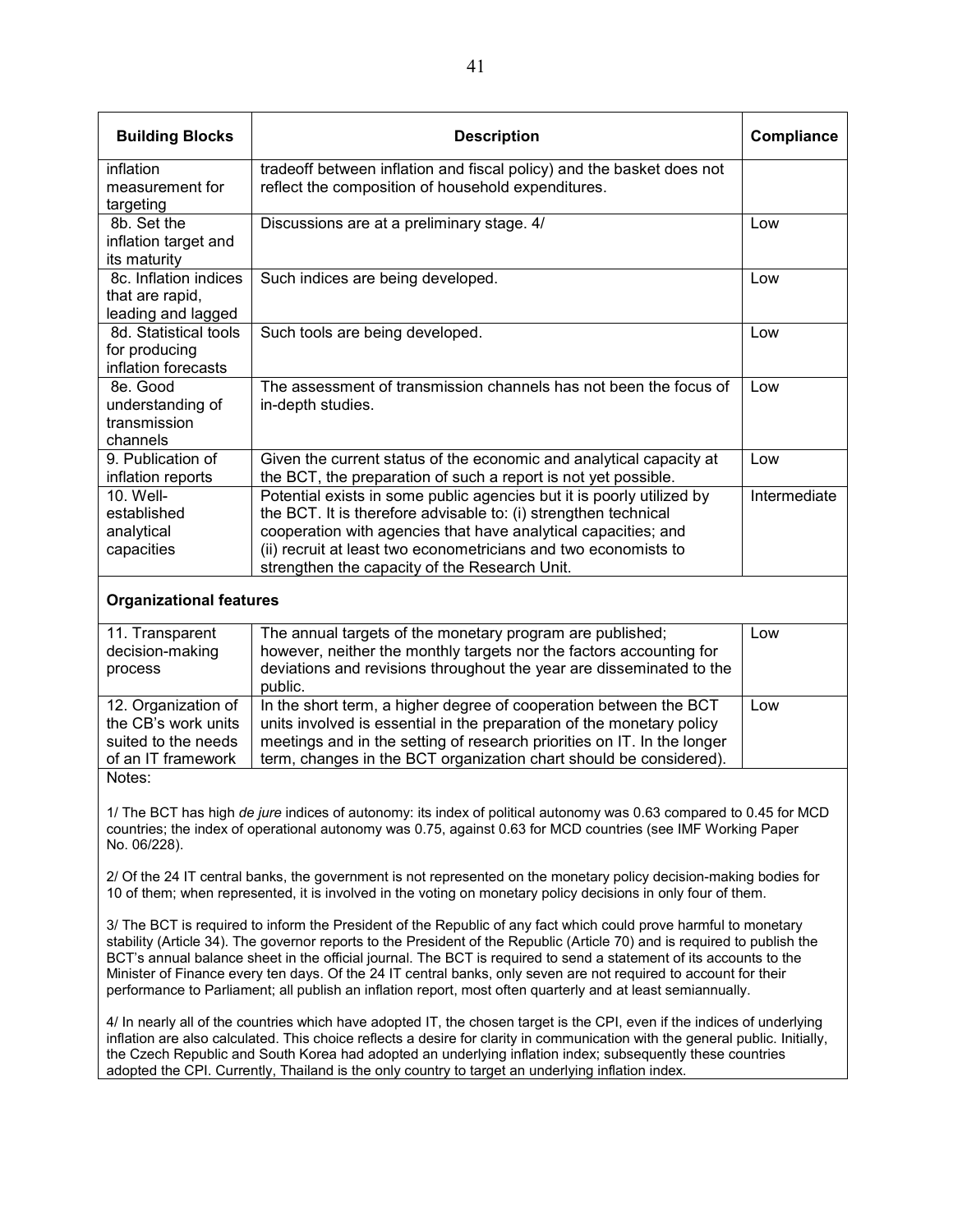| Variables     | Level |      |   | $\overline{1}^{\rm st}$ Difference |
|---------------|-------|------|---|------------------------------------|
|               | C     | c+t  | с | c+t                                |
| $Ly^{TUN}$ ,  | 0.99  | 0.22 | 0 | 0                                  |
| $Lp^{TUN}$    | 0.07  | 0.29 | O | O                                  |
| $Lx^{TUN}$    | 0.99  | 0.91 | ი | 0                                  |
| $Lh^{TUN}$    | 0.94  | 0.05 | ი | 0                                  |
| $Lm3^{TUN}$   | 0.97  | 0.72 | ი | O                                  |
| $tmm^{TUN}$ . | 0.15  | 0.42 | O | O                                  |
| $Loil_t$      | 0.99  | 0.96 | ი | O                                  |
| $Ly_t^{EU}$   | 0.66  | 0.46 | ი | n                                  |
| $S_t^{EU}$    | 0.25  | 0.64 |   |                                    |

**Appendix Table 5. Unit Root Tests** 

Note: IMF staff estimates.

P-values for the ADF unit root tests for the log of the following Tunisian variables: real GDP ( $L^{TUN}$ t), consumer price index (*LTUNt*), nominal effective exchange rate elevl (*LxTUNt*), money base (*LhTUNt*), monetary aggregate M3 (*Lm3TUNt*), the overnight interest rate (*tmmTUNt*); and for following exogenous variables: the log of the oil price  $(Loil<sub>t</sub>)$ , the log of the European industrial production  $(Ly_t^{EU})$ , and the short-term (overnight) interest rate in Europe ( $s_t^{EU}$  ). The P-values reported in the table refer to the null hypothesis of a unit root in the given series. The time period is 2001:01–2006:12 (monthly data). Column c indicates that a constant was included in the unit root test, while the column c+t indicates that both a constant and a time trend were included in the ADF test. Results for both the given series in level and in 1<sup>st</sup> difference are reported.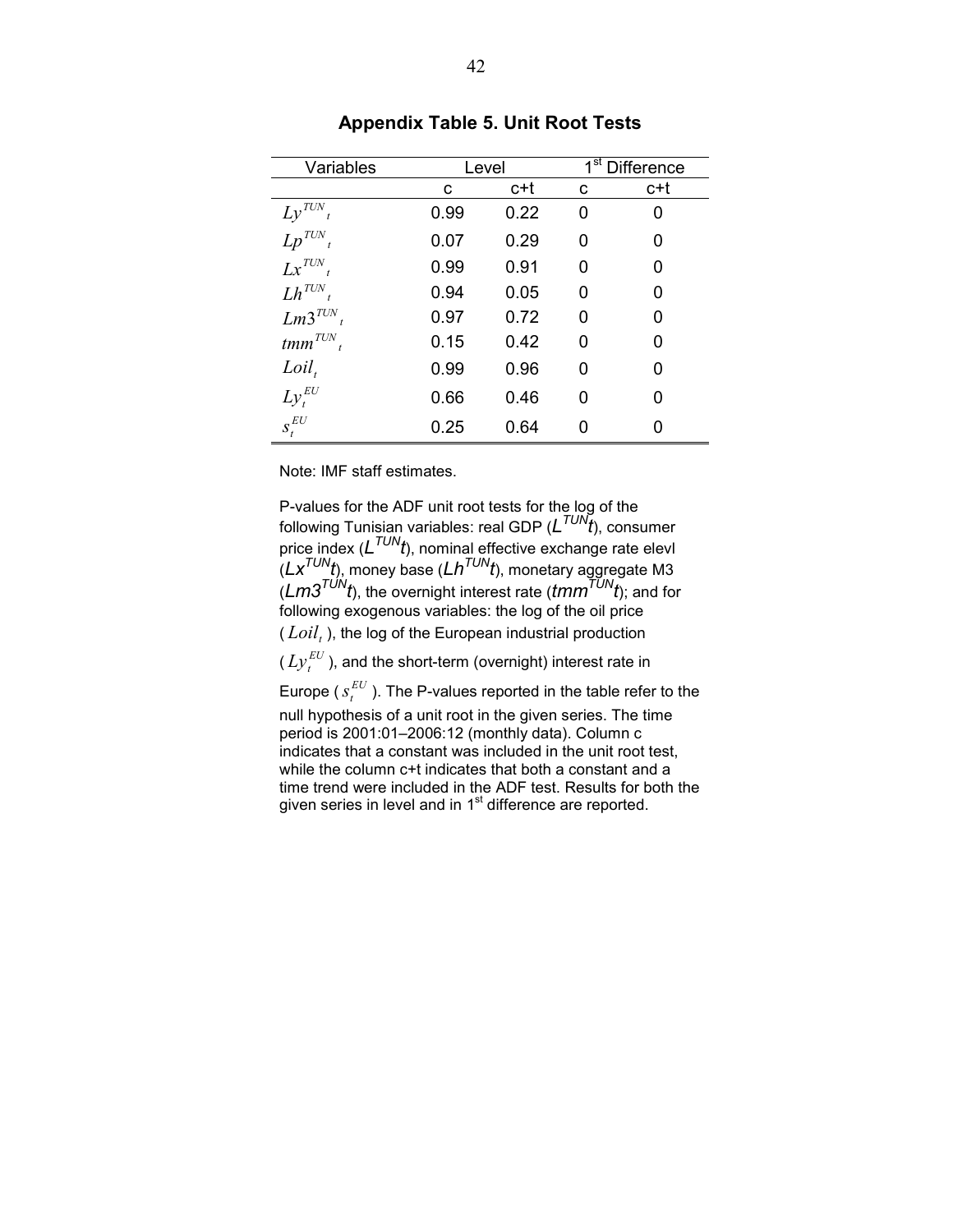#### **REFERENCES**

- Andrews, D., 1991, Heteroskedasticity and autocorrelation consistent covariance matrix estimation, Econometrica 59, pp. 25–61.
- Angeloni, I., Kashyap, A., Mojon (eds.), B., 2003, Monetary Policy Transmission in the Euro Area, Cambridge University Press.
- Arnone, M., Laurens B. J., and Segalotto J.F., 2006a, "The Measurement of central bank Autonomy: Survey of Models, Indicators, and Empirical Evidence," *IMF Working Paper* 06/227 (Washington: International Monetary Fund).
	- ———, 2006b, "Measures of Central Bank Autonomy: Empirical Evidence for OECD and Developing Countries, and Emerging Market Economies," *IMF Working Paper* 06/228 (Washington: International Monetary Fund).
- \_\_\_\_\_\_, Laurens B. J., Segalotto J.F., and Sommer M., 2007, "Central Bank Autonomy: Lessons from Global Trends," *IMF Working Paper* 07/88 (Washington: International Monetary Fund).
- Benbouziane, M., Benamar, A., 2004, The Relationship between Money and Prices in the Maghreb Countries: A Cointegration Analysis, Université de Tlemcen, mimeo.
- Boughrara, A., 2002, The Monetary Policy of the Central Bank of Tunisia: An Assessment, Université de Sousse, mimeo.
	- \_\_\_\_\_\_, 2003, What Do We Know About Monetary Policy and Transmission Mechanism in Morocco and Tunisia, Université de Sousse, mimeo.
- Boughrara, A., Boughzala, M., Moussa, H., 2007, Inflation Targeting and Financial Fragility in Tunisia, Université de Sousse, mimeo.
- Clarida, R., Gali, J., Gertler, M., 2000, Monetary Policy Rules and Macroeconomic Stability: Evidence and Some Theory. Quarterly Journal of Economics, 115, pp. 147–80.
- Chow, G.C., Lin, A., 1971, Best Linear Unbiased Interpolation, Distribution and Extrapolation of Time Series by Related Series, Review of Economics and Statistics, 53 (4), pp. 372–375.
- Daly, S.M., 2003, Le Ciblage d'Inflation par la BCT: est-il justifié?, Université de Tunis, mimeo.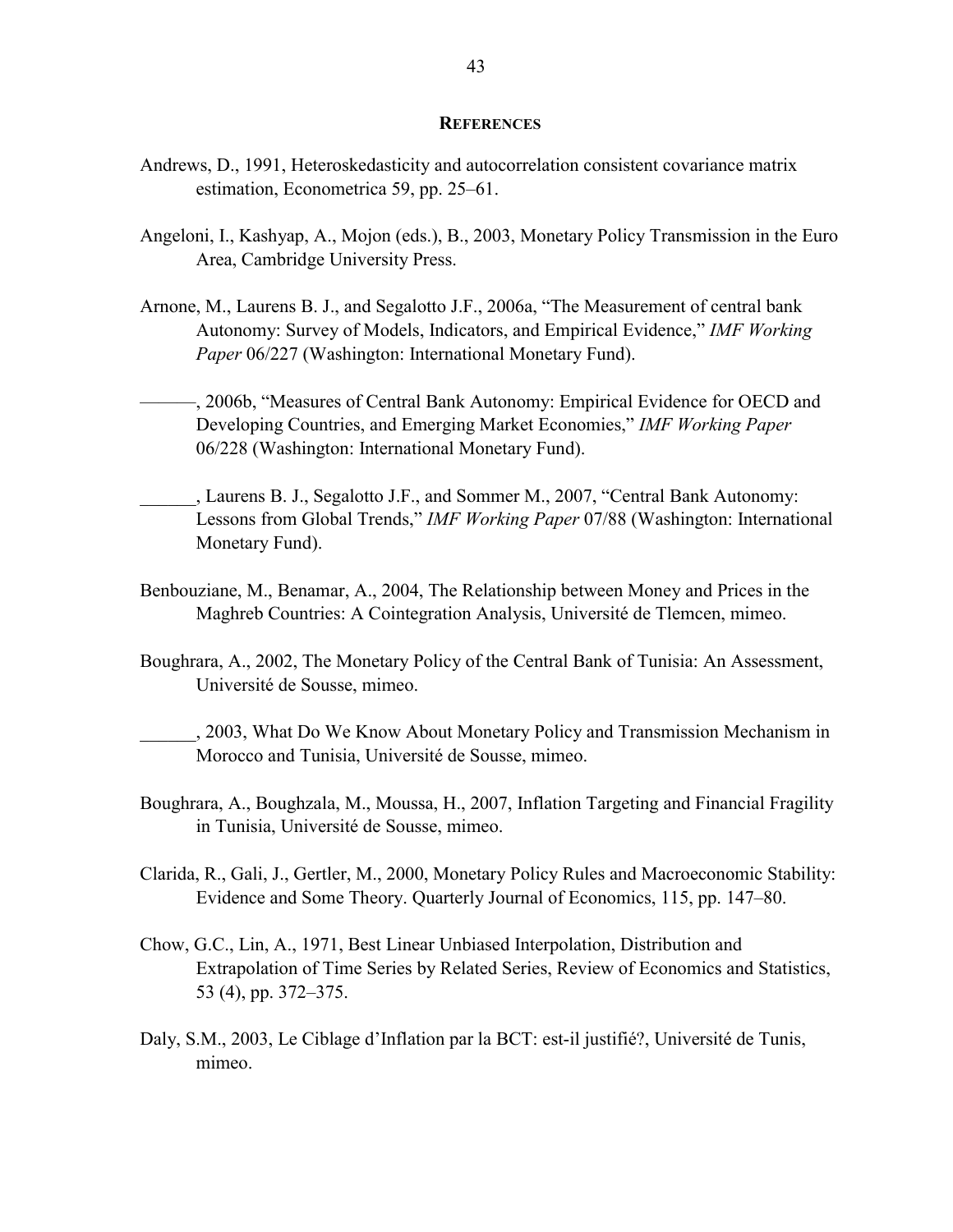- Daouas, M., 2001a, *La Convertibilité Totale du Dinar*, speech on the occasion of the Forum International, L'Économiste Maghrébin, May 24, 2001.
	- \_\_\_\_\_\_, 2001b, *Africa Faces Challenges of Globalization*, Finance and Development, Volume 38, Number 4 (Washington: International Monetary Fund).
	- \_\_\_\_\_\_, 2002, *Retombées des Événements du 11 Septembre sur l'Économie Tunisienne*, Agence Tunis France Presse, May 3, 2002.
- Deutsche Bundesbank, 2001, The Monetary Transmission Process—Recent Developments and Lessons for Europe, Palgrave.
- Enders, W., 1995, *Applied Econometric Time Series*, J. Wiley & Sons, Inc.
- Fatma, S., 2001, The Endogenous Money Hypothesis: Some Evidence from Tunisia, University of Tunis, mimeo.
- Favero, C., 2001, *Applied Macroeconometrics*, Oxford University Press.
- Gerlach, S., 2007, Interest Rate Setting by the ECB, 1999–2006: Words and Deeds, International Journal of Central Banking (September), Vol. 3 No. 3, pp. 1–45.
- Goodhart, C.A.E., 1999. Central Bankers and Uncertainty. In 1998 Lectures and Memoirs, Proceedings of the British Academy, Vol. 101, pp. 229–256.
- International Monetary Fund, 2002a, "Tunisia: Financial Sector Assessment Program," IMF Staff Country Report No. 02/119 (June), (Washington).
- International Monetary Fund, 2002b, "Tunisia: Selected Issues", IMF Staff Country Report No. 02/120 (June), (Washington).
- International Monetary Fund, 2007, "Tunisia: Strengthening the Monetary Framework and Operations," Monetary and Capital Markets Departments, unpublished (Washington: International Monetary Fund).
- Judd, J.P., Rudebusch, G.D., 1998, Taylor's Rule and the Fed : 1970–1997. Economic Review, Federal Reserve Bank of Cleveland, pp. 1–16.
- Kandil, M., 2006, On the Transmission Mechanism of Policy Shocks in Developing Countries, Oxford Development Studies, Vol. 34 No. 2, pp. 117–149.